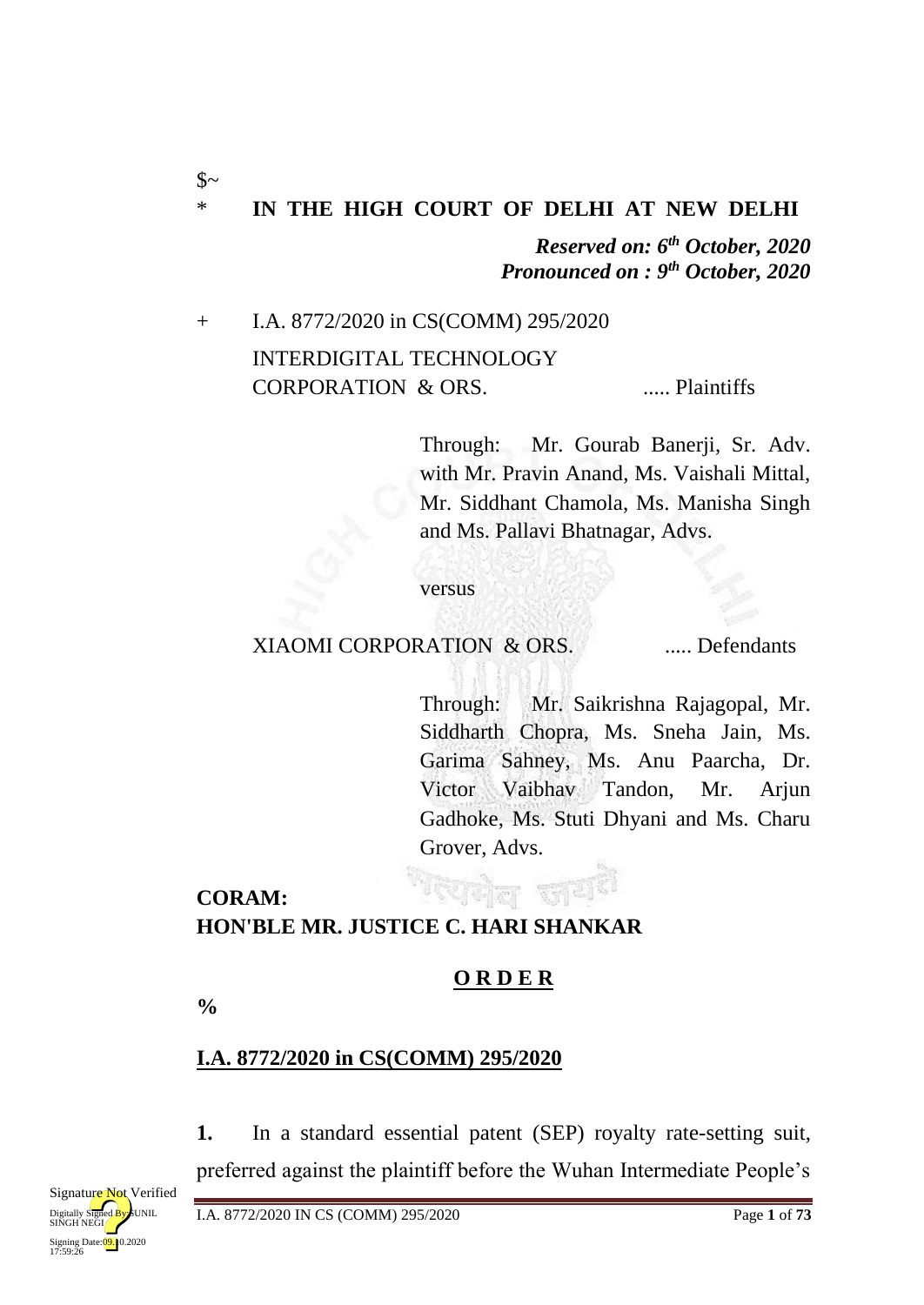Court (hereinafter referred to as "the Wuhan Court"), the defendant moved an application, on  $4<sup>th</sup>$  August, 2020, seeking an anti-suit injunction, restraining the plaintiffs from prosecuting the present suit before this Court. In the said application, the Wuhan Court has, *vide* order dated 23rd September, 2020, issued the following directions:

"1. Upon service of this ruling, the Respondents InterDigital, Inc. and InterDigital Holdings, Inc. as well as the affiliates thereof shall immediately withdraw or suspend their application for any temporary injunction before the High Court of Delhi at New Delhi of India against the Applicants Xiaomi Communications Co., Ltd., Xiaomi Home Commercial Co., Ltd., and Beijing Xiaomi Mobile Software Co., Ltd. as well as its affiliates in terms of the 3G and 4G SEPs involved in the present case;

2. Upon service of this ruling, the Respondents InterDigital, Inc. and InterDigital Holdings, Inc. as well as the affiliates thereof shall immediately withdraw or suspend their application for any permanent injunction before the High Court of Delhi at New Delhi of India against Applicants Xiaomi Communications Co., Ltd., Xiaomi Home Commercial Co., Ltd., and Beijing Xiaomi Mobile Software Co., Ltd. as well as its affiliates in terms of the 3G and 4G SEPs involved in the present case;

3. The Respondents InterDigital, Inc. and InterDigital Holdings, Inc. as well as the affiliates thereof shall not, during the trial of the present case, apply for any temporary or permanent injunction before any courts in either China or any other countries and regions against the Applicants Xiaomi Communications Co., Ltd., Xiaomi Home Commercial Co., Ltd., and Beijing Xiaomi Mobile Software Co., Ltd. as well as its affiliates in terms of the 3G and 4G SEPs involved in the present case;

4. The Respondents InterDigital, Inc. and InterDigital Holdings, Inc. as well as the affiliates thereof shall not, during the trial of the present case, apply for enforcing any temporary or permanent injunction that has been granted or is likely to be granted by any courts in either China or any other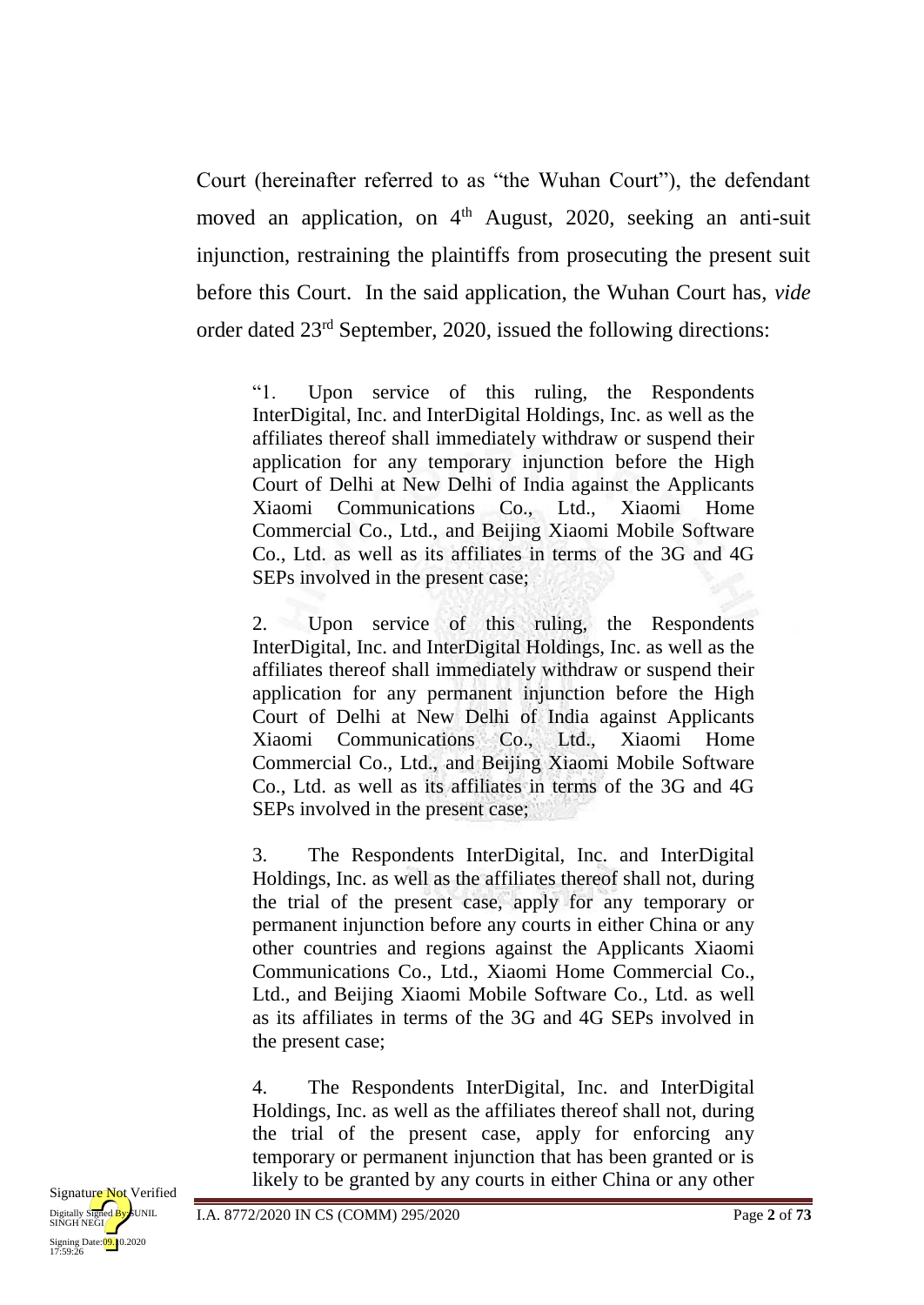countries and regions against the Applicants Xiaomi Communications Co., Ltd., Xiaomi Home Commercial Co., Ltd., and Beijing Xiaomi Mobile Software Co., Ltd. as well as its affiliates in terms of the 3G and 4G SEPs involved in the present case;

5. The Respondents InterDigital, Inc. and InterDigital Holdings, Inc. as well as the affiliates thereof shall not, during the trial of the present case, file lawsuits before any courts in either China or any other countries and regions requesting to adjudicate the royalty rate of the royalty disputes in terms of the 3G and 4G SEPs involved in the present case against the Applicant's Xiaomi Communications Co., Ltd., Xiaomi Homecare commercial Co., Ltd., and Beijing Xiaomi Mobile Software Co., Ltd. as well as its affiliates;

6. Frozen the guarantee fund, RMB 10 million yuan, provided by the Applicants Xiaomi Communications Co., Ltd., Xiaomi Homecare commercial Co., Ltd., and Beijing Xiaomi Mobile Software Co., Ltd. for the behaviour preservation application;

7. Other claims in the behaviour preservation application of the Applicant's Xiaomi Communications Co., Ltd., Xiaomi Home Commercial Co., Ltd., and Beijing Xiaomi Mobile Software Co., Ltd. shall be rejected.

In the event of the Respondents InterDigital, Inc. and InterDigital Holdings, Inc. violating this ruling a fine of RMB 1 million yuan per day shall be imposed, calculated cumulatively from the date of the violation." 도덕 대 서  $\alpha$  and  $\alpha$  and  $\alpha$ 

Though there are more than one plaintiff, the reference to "the plaintiff", hereinafter, shall be understood as a reference to Plaintiff No. 1, as the holder of the suit patents.

**2.** Understandably aggrieved by this order of the Wuhan Court, the plaintiffs have moved the present application before this Court.

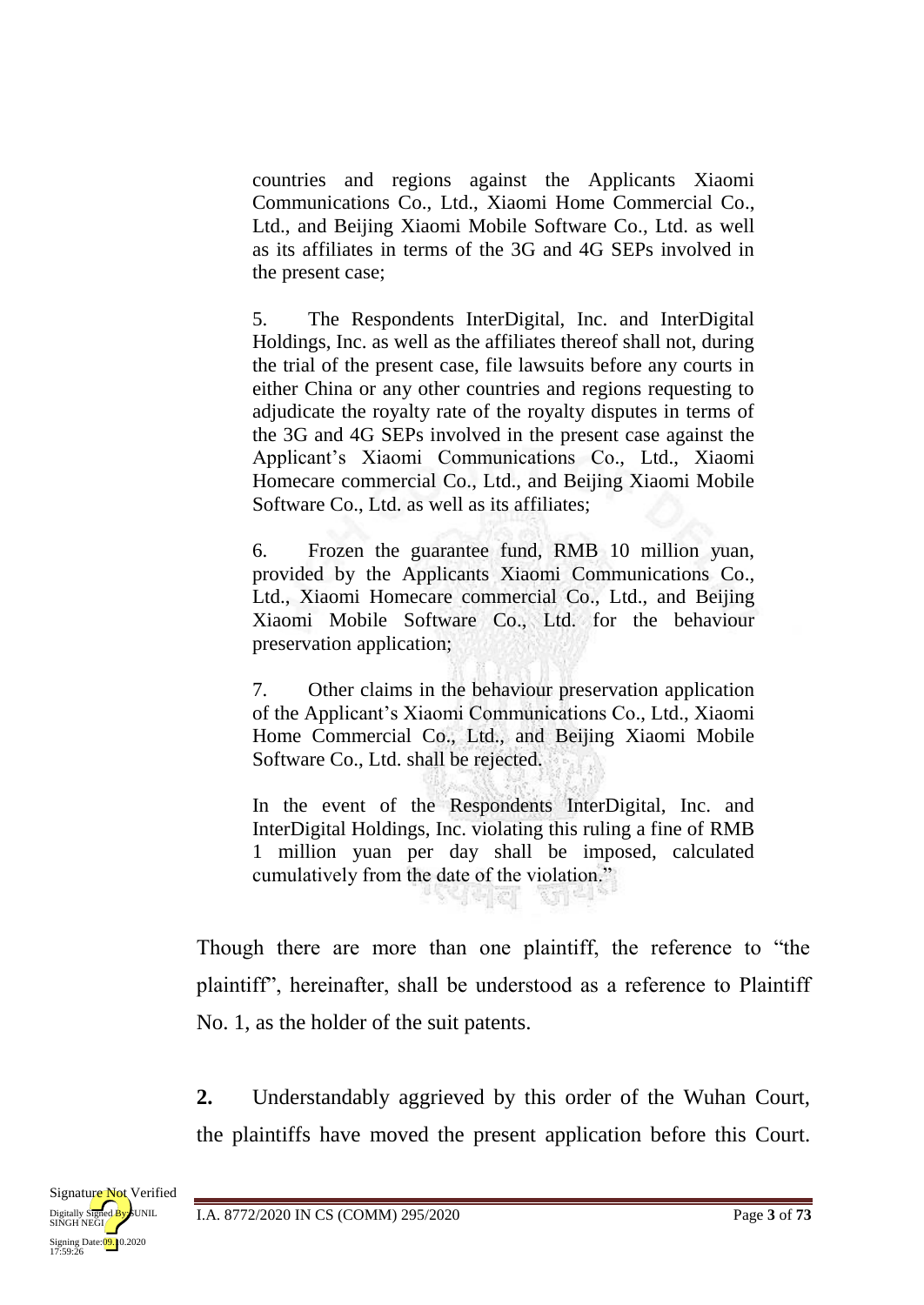Para 33 of the application, which contains the payers made therein, reads thus:

"33. In light of the above, it is most humbly and respectfully prayed before this Hon'ble Court that it may be pleased to pass the following orders:

(i) Grant an injunction against the Defendant Nos. 1-8 in the present proceedings, restraining them from pursuing or enforcing the anti-suit injunction order dated September 23, 2020 passed by the Wuhan Intermediate People's Court until the final disposal of the present proceedings;

(ii) Direct the Defendants and their affiliates to immediately withdraw the suit filed by them for 'determination of global royalty rates of the range for the licensing of all standard essential patents ("SEPs") and patent application of the Plaintiffs 3G, 4G patent portfolios on FRANTIC terms, being Case No.: (2020) E 01 Zhi Min Chu No. 169.1 before the Wuhan Intermediate People's Court;

(iii) Direct the Defendants and their affiliates to immediately withdraw their claim on the suit before the Wuhan Intermediate People's Court, Case No.: (2020) E 01 Zhi Min Chu No. 169.1 seeking an anti-suit injunction against the Plaintiffs restraining them from pursuing their claim for injunctive relief for the 3G, 4G SEPs against the Defendants;

(iv) Impose heavy costs upon the Defendants for the above-mentioned mala fide activities, being at least equivalent to the costs that are likely to be imposed on the Plaintiffs before the Wuhan Intermediate People's Court

and pass any other order as this Hon'ble Court may deem fit in the facts and circumstances of the present proceedings."

**3.** Notice was issued, on this application, returnable on 25<sup>th</sup> November, 2020. Mr. Gaurab Banerjee, learned Senior Counsel appearing for the plaintiffs-applicants, however, pressed for ad interim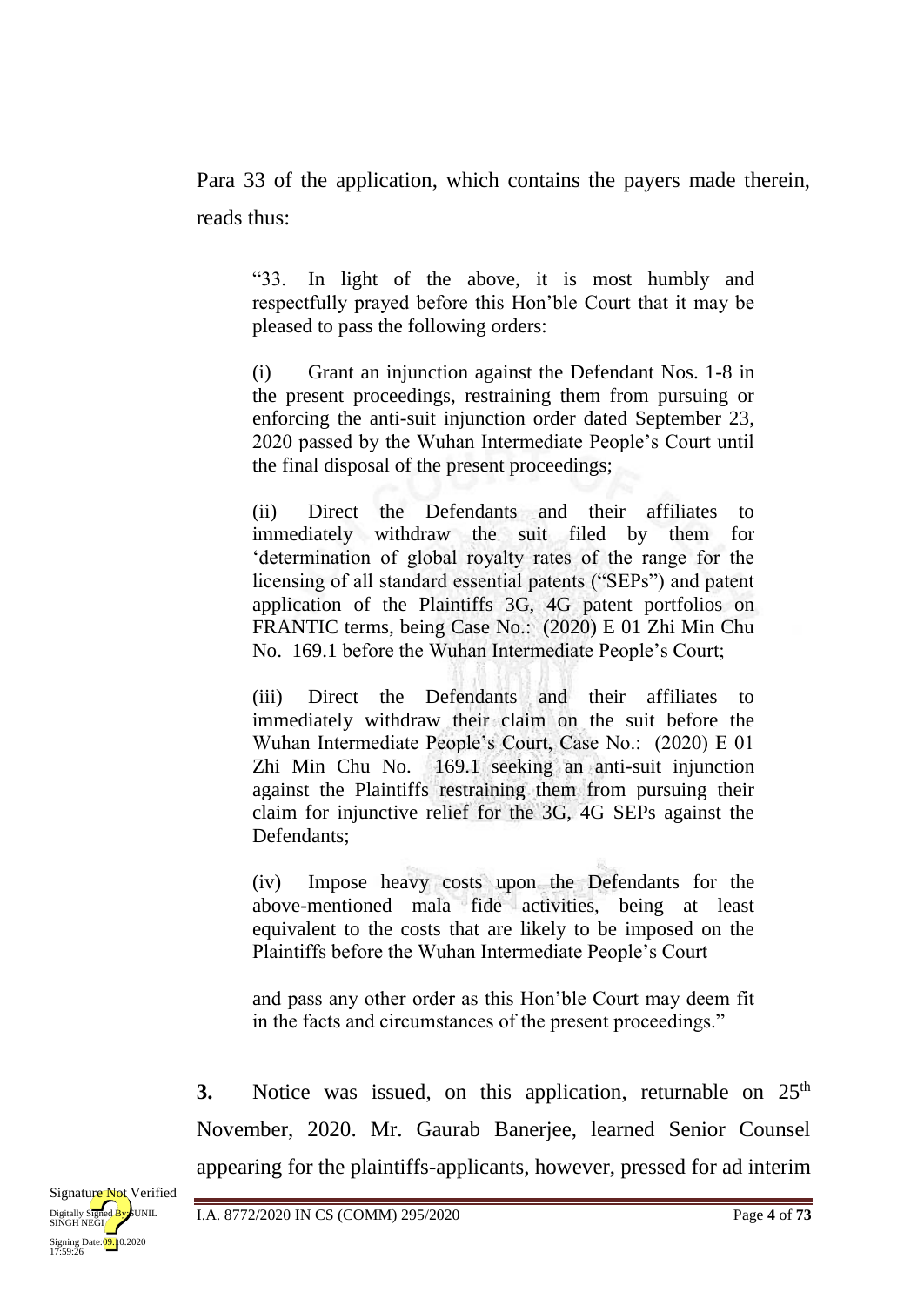relief in terms of prayer (i) in the application. Short notice, returnable on 5 th October, 2020, qua this prayer made on behalf of the plaintiffs was, therefore, issued, and response was invited, from the defendant, thereon. The defendant has filed a reply to the application, albeit by way of email to the Court Master, which is taken on record. Documents have also been filed, with the reply, which are treated as annexures to the reply, and are also taken on record.

**4.** Though, given the fact that a detailed reply, to prayer (i) in this application, has been filed by the defendants, and lengthy arguments, over three days, were addressed by learned Counsel, prayer (i) in the application could finally be disposed of, there is no consensus, *ad idem*, by learned Counsel, to that effect. This order is, therefore, restricted to the prayer, of learned counsel for the plaintiffs, for *ad interim* relief, in terms of prayer (i) in the application.

**5.** Before proceeding to address the concerns of the plaintiffs, a brief factual overview of the litigation thus far, leading to the passing of the order, dated 23rd September, 2020, by the Wuhan Court, may be <sup>पर</sup>यक्षेत्र स्त्रय<sup>त</sup> noticed.

**6.** The dispute between the plaintiff and the defendants, whether in India or in Wuhan, relates to certain Standard Essential Patents (SEPs), held by the plaintiff, and of which the plaintiff alleges infringement by the defendants. That the plaintiff holds the SEPs in question, and the SEPs are registered in that plaintiff's name, is not seriously in doubt. The plaintiff alleges that the cellular handsets,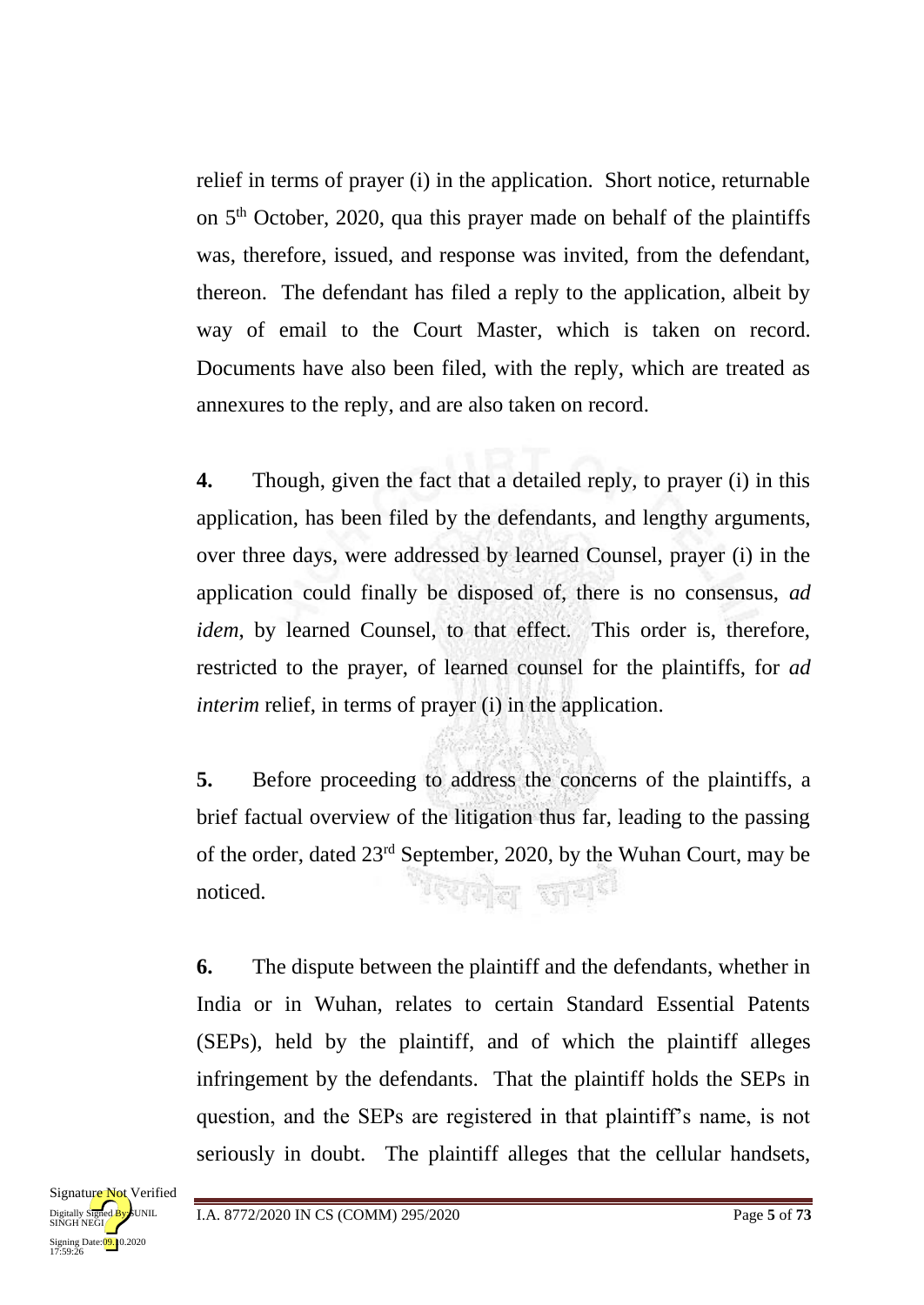manufactured by the defendants, are compliant with 3G and 4G standards, which make use of the technology contained in the SEPs, held by the plaintiff. This, contends the plaintiff, is permissible only if the defendants enter into a licensing agreement, with the plaintiff, containing fair, reasonable and non-discriminatory (FRAND) terms. The plaint, therefore, prays, inter alia, for issuance of a decree of permanent injunction, restraining the defendants from dealing in their devices, or any other product, infringing the Indian Patents IN 262910, IN 295912, IN 298719, IN 313036 and IN 320182, whereunder the SEPs of the plaintiff have been registered. In the alternative, the plaint prays for permitting the defendants to take license, from the plaintiff, for using the plaintiff's patented technology, on FRAND terms, set out in the prayer clause or otherwise to be determined by the Court.

**7.** The present suit was filed by the plaintiff, before this Court, on 29th July, 2020.

8. Prior thereto, on 9<sup>th</sup> June, 2020, the defendant filed a SEP royalty rate-setting suit (hereinafter referred to as "the Wuhan suit"), against the plaintiff, before the Wuhan Court. A reading of the order, dated 23rd September, 2020, passed by the Wuhan Court, discloses that no issue of infringement of patent was involved, in the said proceedings, which essentially sought fixation of FRAND-compliant royalty rates, between the plaintiff and the defendants, in order to enable the defendants to utilise the plaintiff's patented SEP technology.

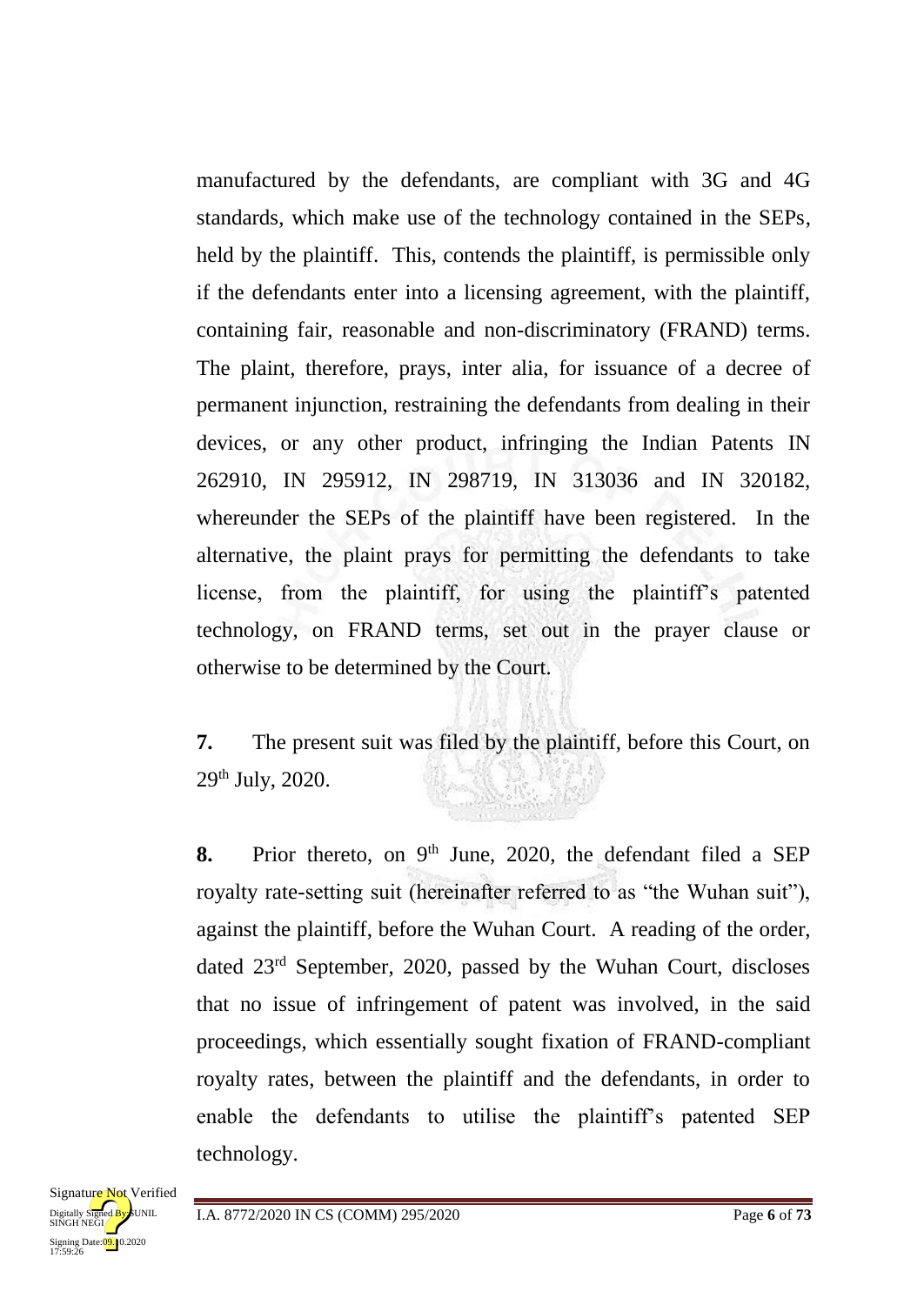**9.** Along with the present suit, the plaintiff preferred IA 6441/2020, under Rule 17 of Chapter 7 of the Delhi High Court (Original Side) Rules, 2018, for setting up a confidentiality club, and IA 6440/2020, under Order 39 Rules 1 and 2 of the Code of Civil Procedure, 1908 (CPC), for interim reliefs.

**10.** Summons, in the present suit, and notice, in IA 6440/2020 (returnable on  $29<sup>th</sup>$  September, 2020) and IA 6441/2020 (returnable on  $26<sup>th</sup>$  August, 2020) were issued, by this Court, on  $4<sup>th</sup>$  August, 2020.

11. On the very same day, i.e.  $4<sup>th</sup>$  August, 2020, the defendant filed an application, before the Wuhan Court, seeking an anti-suit injunction, restraining the plaintiff from pursuing and prosecuting the present suit before this Court.

**12.** Despite the present proceedings having come up before this Court, after 4<sup>th</sup> August, 2020, on 17<sup>th</sup> August, 2020, 26<sup>th</sup> August, 2020, 28 August, 2020, 31<sup>st</sup> August, 2020, 1<sup>st</sup> September, 2020, 3<sup>rd</sup> September,  $2020$  and  $29<sup>th</sup>$  September,  $2020$ , the defendants never thought it appropriate to inform this Court of the pendency of the antisuit injunction application, filed by them before the Wuhan Court, or of the issuance of notice, thereon, to the plaintiffs. The order, dated 23<sup>rd</sup> September, 2020, of the Wuhan Court, discloses that the process of serving of the summons, by the Wuhan Court on the plaintiff, is still under progress; nevertheless, the Wuhan Court has proceeded to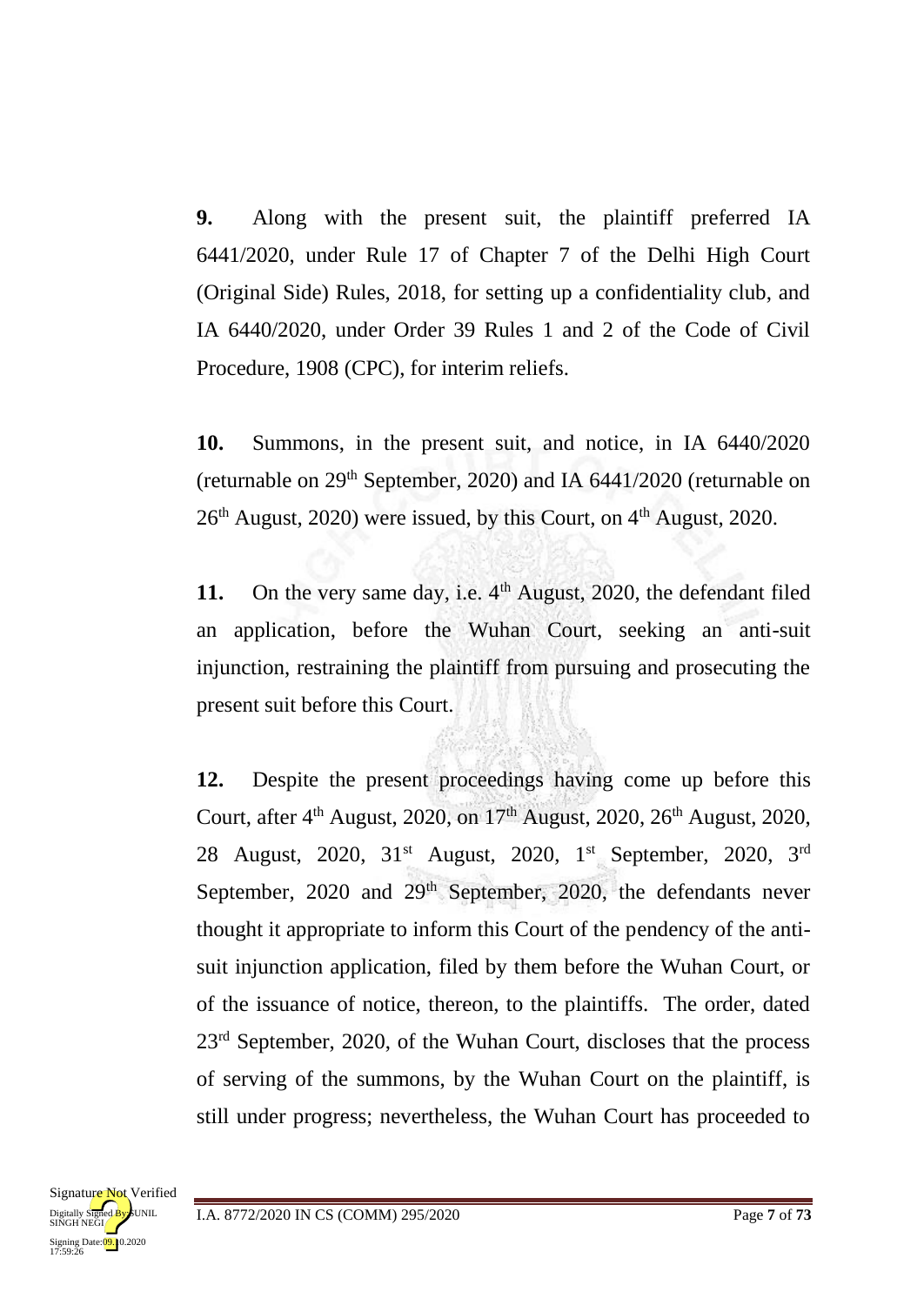issue an anti-suit injunction, in the terms already set out hereinabove, "in a sense of behaviour preservation".

**13.** Two issues, seminally, arise for consideration, viz.

- (i) whether this Court *can* grant of the relief sought, and
- (ii) if so, whether this Court *should* grant the relief sought.

**14.** Arguing for the plaintiff-applicant, Mr. Gourab Banerjee, learned Senior Counsel, would submit that both these questions are required to be answered in the affirmative.

**15.** On the competence, of this Court, to grant the relief sought by the plaintiff, Mr. Banerjee submits that the power, of Indian courts, to grant anti-suit injunctions, against proceedings pending in foreign jurisdictions, stands recognised by the Supreme Court in *Modi Entertainment Network v. W. S. G. Cricket Pte Ltd<sup>1</sup>* . Though the prayer of the plaintiff, in the present application, essentially seeks an anti-anti-suit injunction, regarding which Mr. Banerjee acknowledges that there is no direct authority in India, he submits that the competence of Indian courts, to grant anti-anti-suit injunctions stands recognised by a Division Bench of the High Court of Calcutta in *Devi Resources Ltd v. Ambo Exports Ltd<sup>2</sup>* . Mr. Banerjee submits that, in the facts of the present case, grant of such an anti-anti-suit injunction would be necessary in order to do complete justice, as the subject matter of the proceedings, in the present suit, and in the Wuhan suit, are different. The present suit addresses the issue of infringement, by

**.** 

**<sup>2</sup> (2019) 2 Cal LT 50 : 2019 SCC OnLine Cal 7774**



**<sup>1</sup> (2003) 4 SCC 341**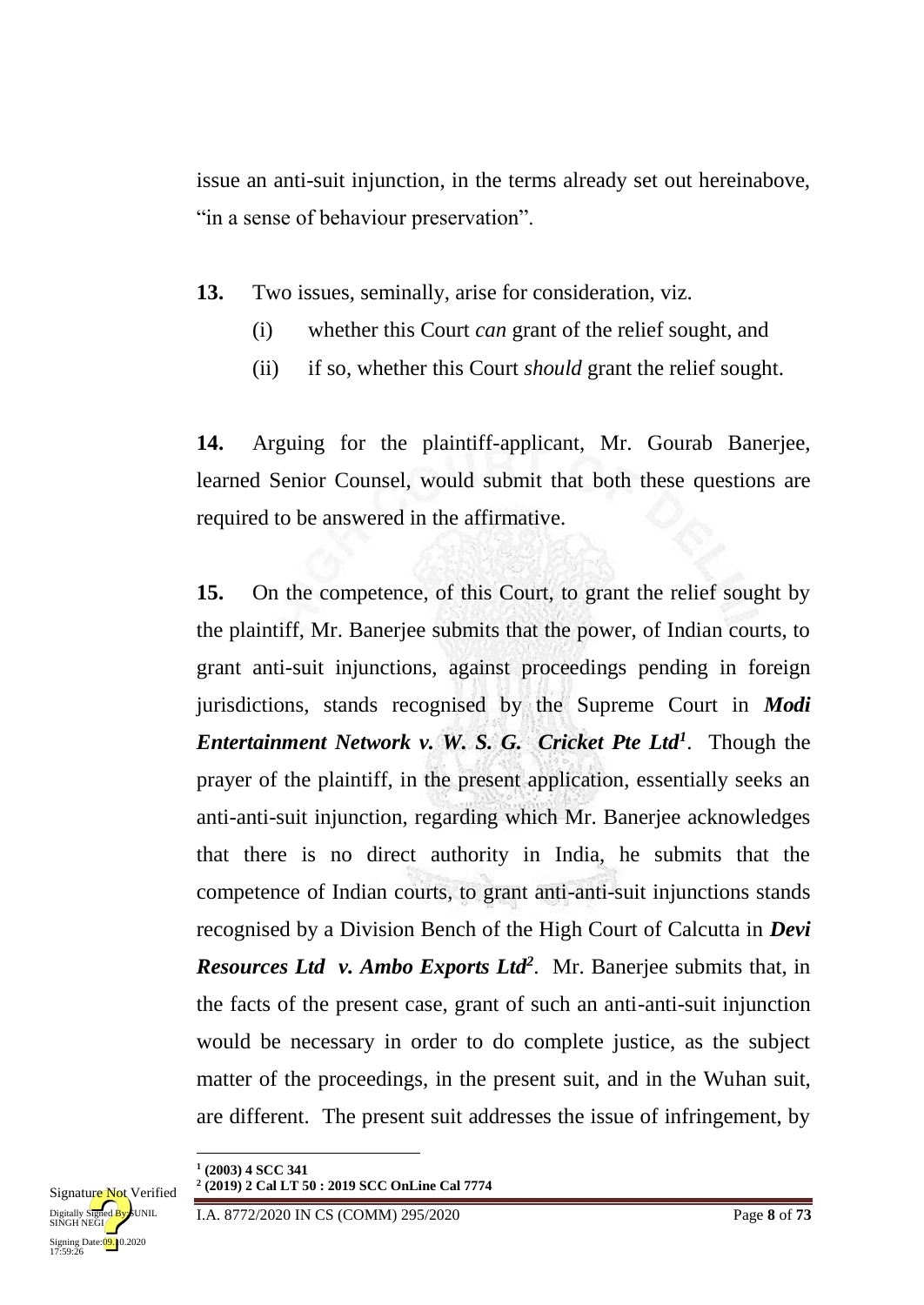the defendants, of the plaintiff's registered SEPs, whereas no question of infringement has been agitated before the Wuhan Court. Mr. Banerjee points out that, if the injunction granted by the Wuhan Court is allowed to remain in place, not only would the plaintiff be injuncted from prosecuting the present proceedings; no court, in the world, would be entitled to adjudicate on the issue of infringement of the plaintiff SEPs. This, he submits, would result in stark injustice to the plaintiff, eminently deserving of an anti-anti-suit injunction. By way of examples of cases in which such anti-anti-suit injunctions had been granted by Courts, Mr. Banerjee has cited the decision of a learned Single Judge of the High Court of UK in *IPCom GmbH & Co. KG v. Lenovo Technology (United Kingdom) Ltd<sup>3</sup>* (refer to, for the sake of convenience, hereinafter, as "*IPCom v. Lenovo*") and of the Queen's Bench Division of the High Court of UK in *Ecom Agroindustrial Corp. Ltd v. Mosharaf Composite Textile Mill Ltd<sup>4</sup>* , as well as to the decision, dated  $8<sup>th</sup>$  November, 2019, of the Paris Court of Appeal in Lenovo (United States) Inc v. IPCom GmbH & Co. Kg (referred to, for the sake of convenience, hereinafter, as "*Lenovo v. IPCom*").

**16.** Mr. Saikrishna Rajagopal, learned Counsel for the defendants, opposed the application. To a query, from the bench, as to whether he was opposing the continuance of the present proceedings before this Court, Mr. Rajagopal answered in the affirmative, pointing out that the order, dated 23rd September, 2020, of the Wuhan Court, had so directed. He, however, sought to submit that the Wuhan Court had not mandated withdrawal, by the plaintiff, of the present proceedings,

**.** 

**<sup>3</sup> (2019) EWHC 3030 (Pat) 4 (2013) EWHC 1276 (Comm)**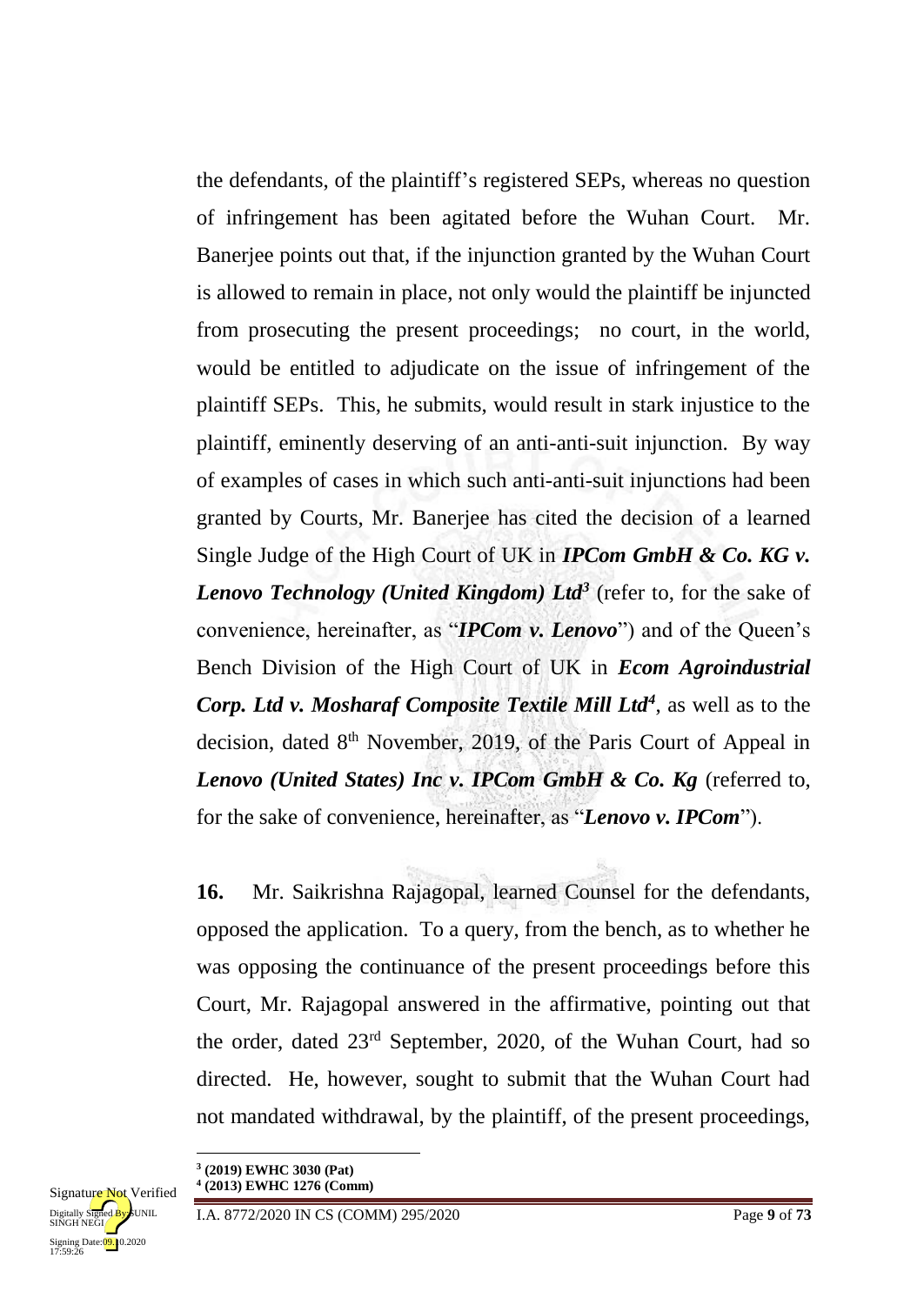but had given the plaintiff the option to either "withdraw or suspend" the prosecution of the present proceedings. As such, submits Mr. Rajagopal, the order of the Wuhan Court does not directly interfere with the proceedings before this Court.

**17.** Mr. Rajagopal submits, further, that the plaintiff is, in the present application, seeking neither an anti-suit injunction, nor an anti-anti-suit injunction, but is seeking, instead, an anti-enforcement injunction, restraining the enforcement of an order passed by a foreign court. He acknowledges, candidly, that this Court has the power to grant such an injunction, but submits that the said power has to be exercised in extraordinary, and in extremely rare circumstances. One of the considerations which, according to Mr. Rajagopal, would militate against the grant of any ad interim relief, in the present application, is the conduct of the plaintiff.

**18.** Mr. Rajagopal submits that anti-execution injunction, restraining execution of enforcement of an order passed by a foreign Court, is granted only where the order is obtained by fraud, or, after the order has been passed, the parties agree not to enforce the order, and there is a breach of the said agreement, or the petitioner had no means of knowing that the order would possibly be passed, so as to pre-empt it by way of an anti-suit injunction application. If, however, the plaintiff, owing to his own negligence and lack of due diligence, has allowed the anti-suit injunction proceedings, in the foreign Court, to proceed and culminate in the issuance of an anti-suit injunction order, Mr. Rajagopal would submit that the plaintiff cannot, at that

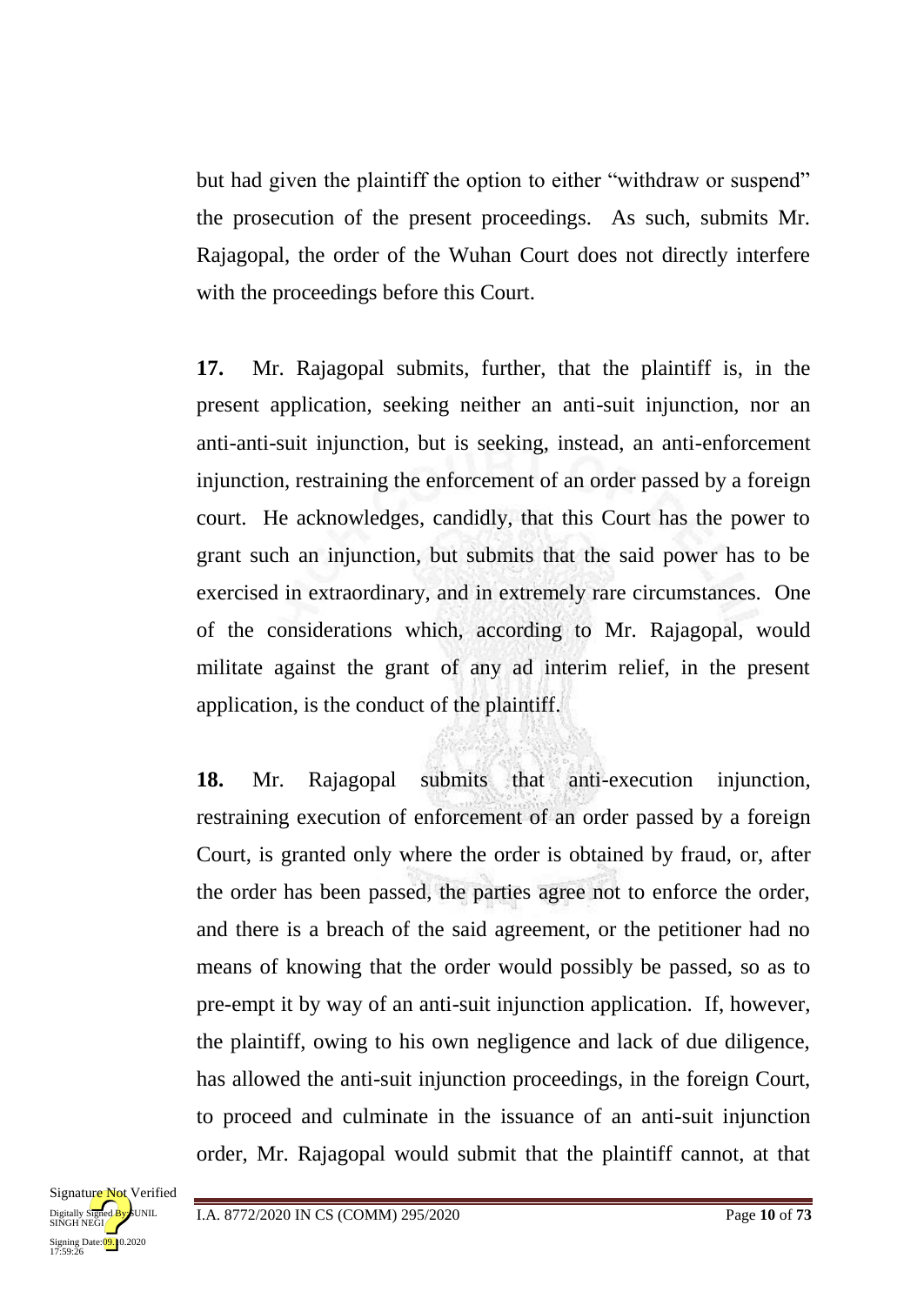stage, seek stay of enforcement of such an order. Mr. Rajagopal has invited my attention, in this context, to an affidavit, dated  $29<sup>th</sup>$  July, 2020, of Mr. Stephen J. Akerley, Vice President, Litigation, at the office of the plaintiff at Delaware, USA, which, in paras 3 and 4(i) and (ii), are as under:

"3. I state that, I have learned from my colleague, Ms. Eeva Hakoranta, who is the Executive Vice President, Chief Licensing Officer at IntelDigital Inc., (Plaintiff No. 2) that a telephone conversation took place between her and Mr. Paul Lin, Vice President of Global Business Development and IP Strategy of Defendant No. 1, Xiaomi Corporation.

4. I state that after her telephone conversation with Mr. Lin, Ms. Hakoranta informed me:

> (i) That Mr. Paul Lin informed her that the Defendant had filed a case against one or more of the Plaintiffs in China, seeking a determination of FRAND terms for a license with respect to an unspecified portion of Plaintiffs' portfolio of Standard Essential Patents (SEPs); Mr. Lin did not indicate whether this involved Plaintiffs' cellular SEPs or what generation of cellular SEPs, whether the requested FRAND determination was in relation to Plaintiffs' Chinese SEPs or broader portfolio, in what court in China the action was filed; or the specific claims being made by Defendants against Plaintiffs;

> (ii) That Mr. Lin informed her that although the abovementioned case has been filed in China, it was yet to be officially served upon the Plaintiffs;"

**19.** This affidavit, contends Mr. Rajagopal, makes it clear that, at least on the date of execution of the affidavit, i.e.  $29<sup>th</sup>$  July, 2020, the plaintiff was aware of a proceeding, in China, filed by the defendants against the plaintiff, seeking fixation of FRAND-compliant royalty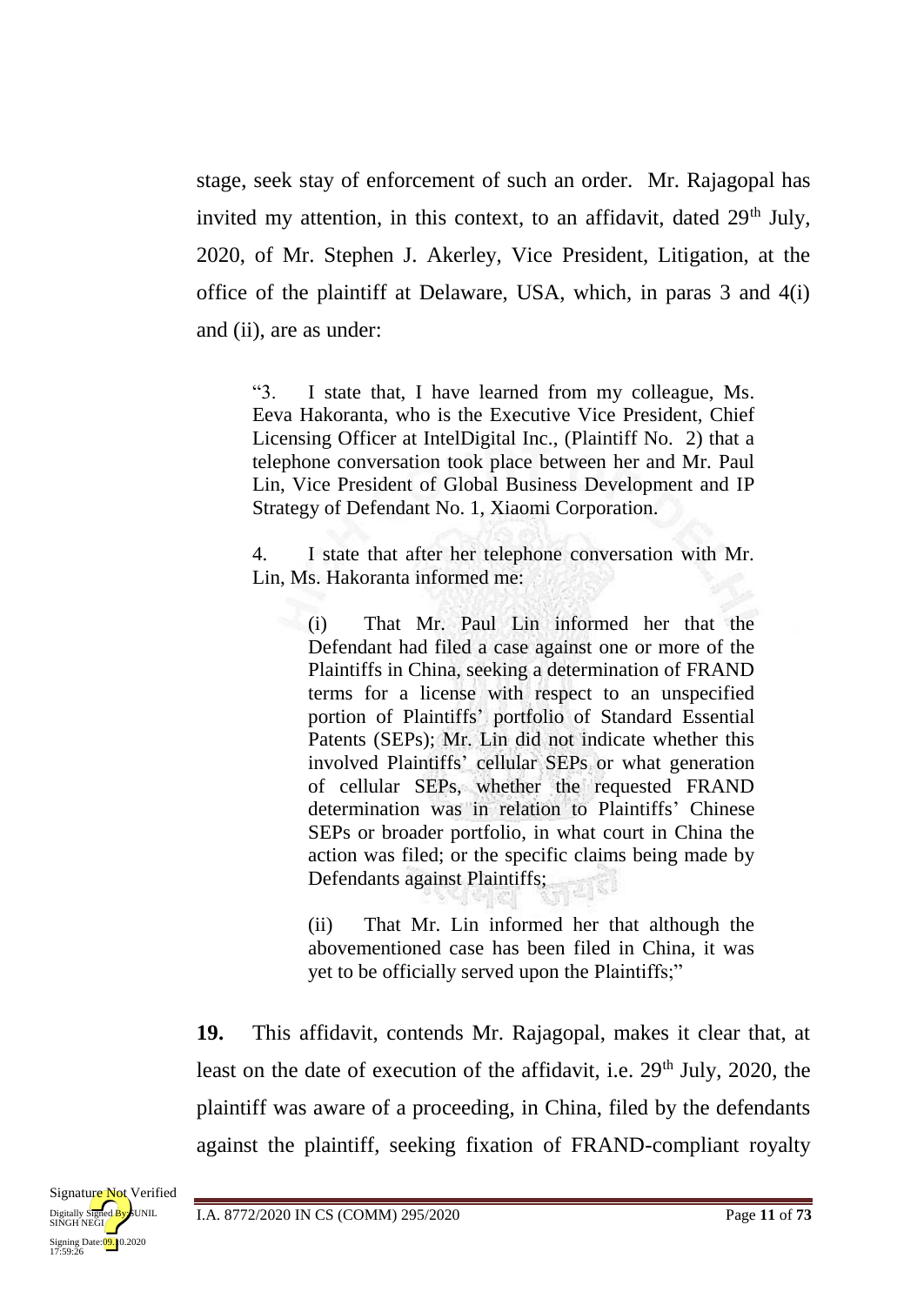rates, in respect of the plaintiff's SEPs. Mr. Rajagopal submits that the suit filed by the defendants against the plaintiff, in China, being prior in point of time to the present suit, the preferring of an application, by the defendants, in China, seeking an anti-suit injunction against prosecution, by the plaintiff, of the present suit in India, was a foregone conclusion. Filing of such anti-suit injunction applications, submits Mr. Rajagopal, are a matter of common practice and common knowledge, among patent litigators, and, had the plaintiff exercised basic due diligence, following on the information communicated to Ms. Hakoranta by Mr Lin, the plaintiff would have come to know of the filing of the anti-suit injunction application, by the defendants in Wuhan. Being itself guilty of indifference, if not conscious negligence, the plaintiff cannot seek to take advantage of its own wrong, by asking for an injunction against the enforcement, by the defendant, of the order passed by the Wuhan Court in its favour. Mr. Rajagopal submits that the plaintiff, in fact, having been negligent throughout, rushed to this Court at the last minute, after the Wuhan Court had passed the order of injunction on 23rd September, 2020 and that, even for this reason, the present application deserves to be <sup>पर</sup>एमेल जय<sup>ा</sup> dismissed.

**20.** Mr. Rajagopal has, thereafter, drawn my attention to the following paragraph, from the order, dated 23<sup>rd</sup> September, 2020, of the Wuhan Court, dealing with the aspect of service of notice and summons, by the Wuhan Court, on the plaintiff:

"On June 9, 2020, after accepting the case, this Court served the Respondents with the complaint, evidence materials, court

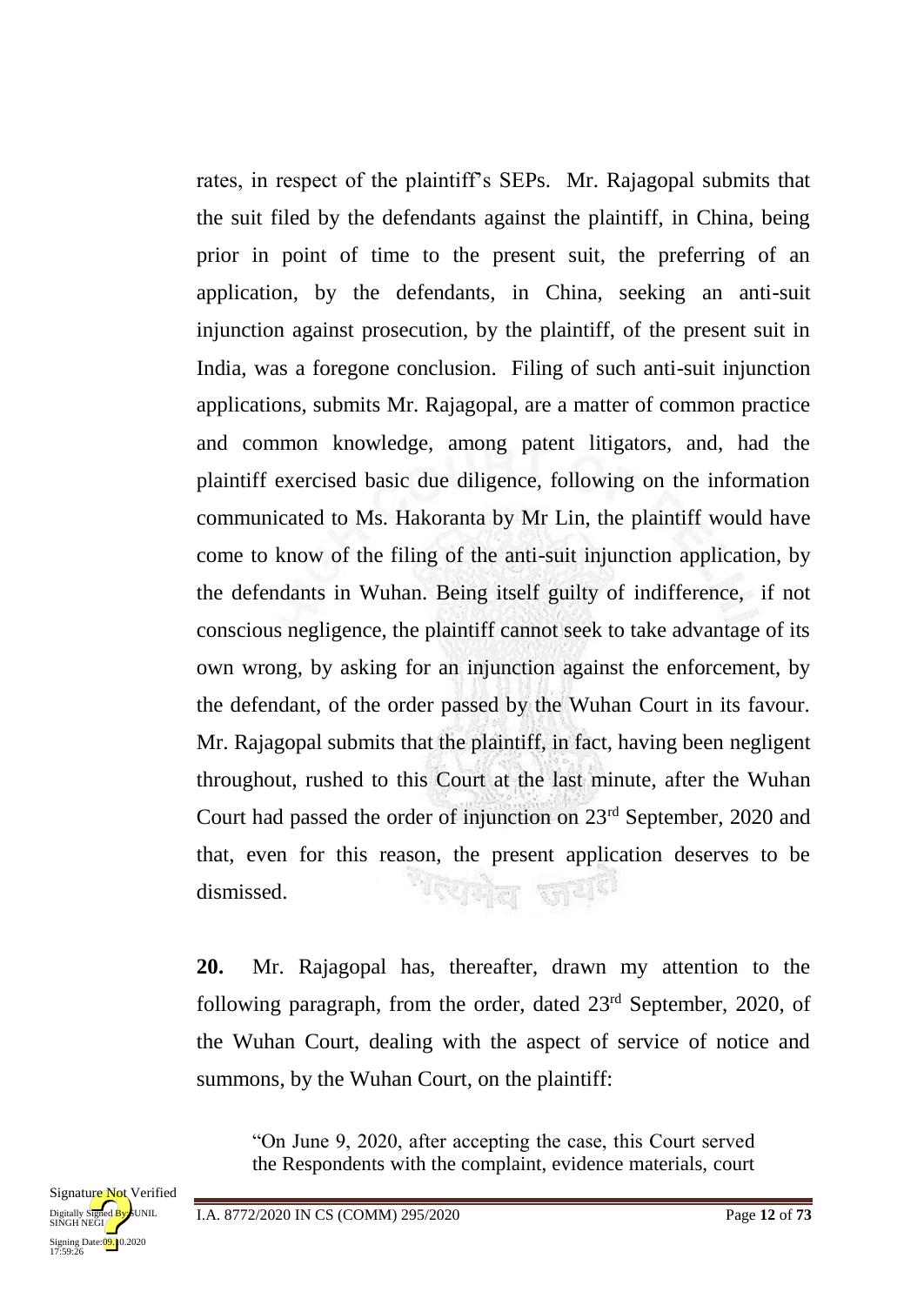summons and other procedural documents. On July 28, 2020, the Applicants also informed the Respondents that it had requested this Court to solve the royalty rate dispute between them and the case had been accepted the litigation of it had started. However, on the next day, the Respondent sued the Applicants and their affiliates before the Delhi High Court of India on the grounds that their No. 262910, No. 295912, No. 298719, No. 313036 and No. 320182 India patents were influenced by the Applicants and their affiliates and applied for the Court to grant a temporary injunction and permanent injunction on the Applicants and their affiliates to prohibit them from producing and selling the infringing products including REDMI NOTE8, REDMI K20 and other wireless communication terminal products (handsets). After learning about the Respondent's application for a temporary injunction and permanent injunction in Delhi High Court of India, the Applicants filed an application for anti-suit injunction at this Court on August 4, 2020, *to prevent the Respondents from interfering and impeding this case through its injunction application against the Applicants and their affiliates in India*. On August 11, this Court sent the respondents the copies of the complaint, evidence materials and court summons and other procedural documents by emails. After these emails were successfully sent, however, the Respondents refused to give a reply. On September 2, this Court sent again the copies of the complaint, evidence materials, procedural documents and court summons to the Respondents by Express Mail Service. According to the express tracking information, the aforementioned litigation documents arrived in the United States on September 14, and they were successfully delivered on September 19. However, the Respondents still did not sign the proof of service and responded to this Court. On September 23, after the Applicants had fulfilled the procedural requirement for the application for injunction, this Court accepted its application and initiated the examination process for the application.

The above shows that: first, the Respondent has learned that the information about this case after this Court accepted the case. Nevertheless, instead of respecting and coordinating with this Court to proceed with the litigation procedures, the Respondents started the emergency initiation of temporary and permanent injunction procedures before High Court of Delhi at New Delhi of India to exclude the jurisdiction of this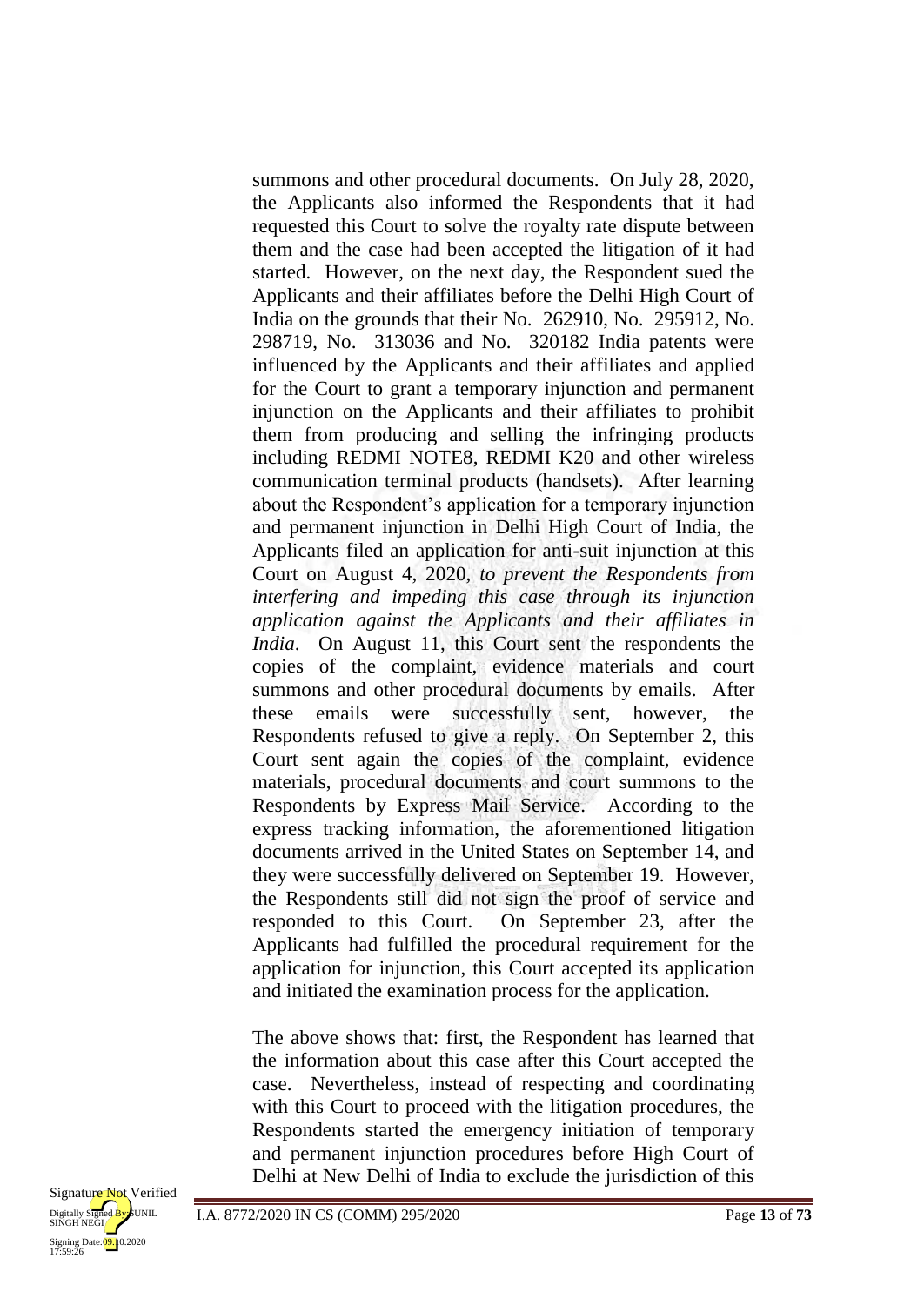Court and counteract the present case, which has interfered with the present case deliberately."

Relying on these findings, Mr. Rajagopal submits that the plaintiff deliberately – or, at the very least, with callous negligence – avoided responding to the summons issued by the Wuhan Court, or participating in the proceedings there. It was solely because of its own indifference, therefore submits Mr. Rajagopal, that the plaintiff allowed the chance to oppose the issuance of the possible order of anti-suit injunction, which would be passed by the Wuhan Court, to go abegging. The globally recognised tests, for grant of antienforcement injunction, by a court in one country, of an order passed by a court in another, he submits, did not allow for grant of such injunction at the instance of a party who, willy-nilly, demurred from participating in the proceedings before the latter forum. Reliance was placed, by Mr. Rajagopal, for this proposition, on the decisions of the Queen's Bench Division of the Court of Appeal in *Ecobank Transnational Incorporated v. Thierry Tanoh<sup>5</sup>* and of the Court of Appeal of the Republic of Singapore in *Sun Travels & Tours Pvt Ltd v. Hilton International Manage (Maldives) Pvt Ltd<sup>6</sup>* , through the relevant passages of which Mr. Rajagopal took me. Mr. Rajagopal also sought to point out that, in *Deutsche Bank AG v. Highland Crusader Offshore Partners LP<sup>7</sup>* (cited, with approval, in *IPCom v. Lenovo<sup>3</sup>* , on which Mr. Banerjee relied), the following principle had been enunciated:

**.** 



**<sup>5</sup> (2015) EWHC 1874 (Comm)**

**<sup>6</sup> (2019) SGCA 10 7 (2010) 1 WLR 1023**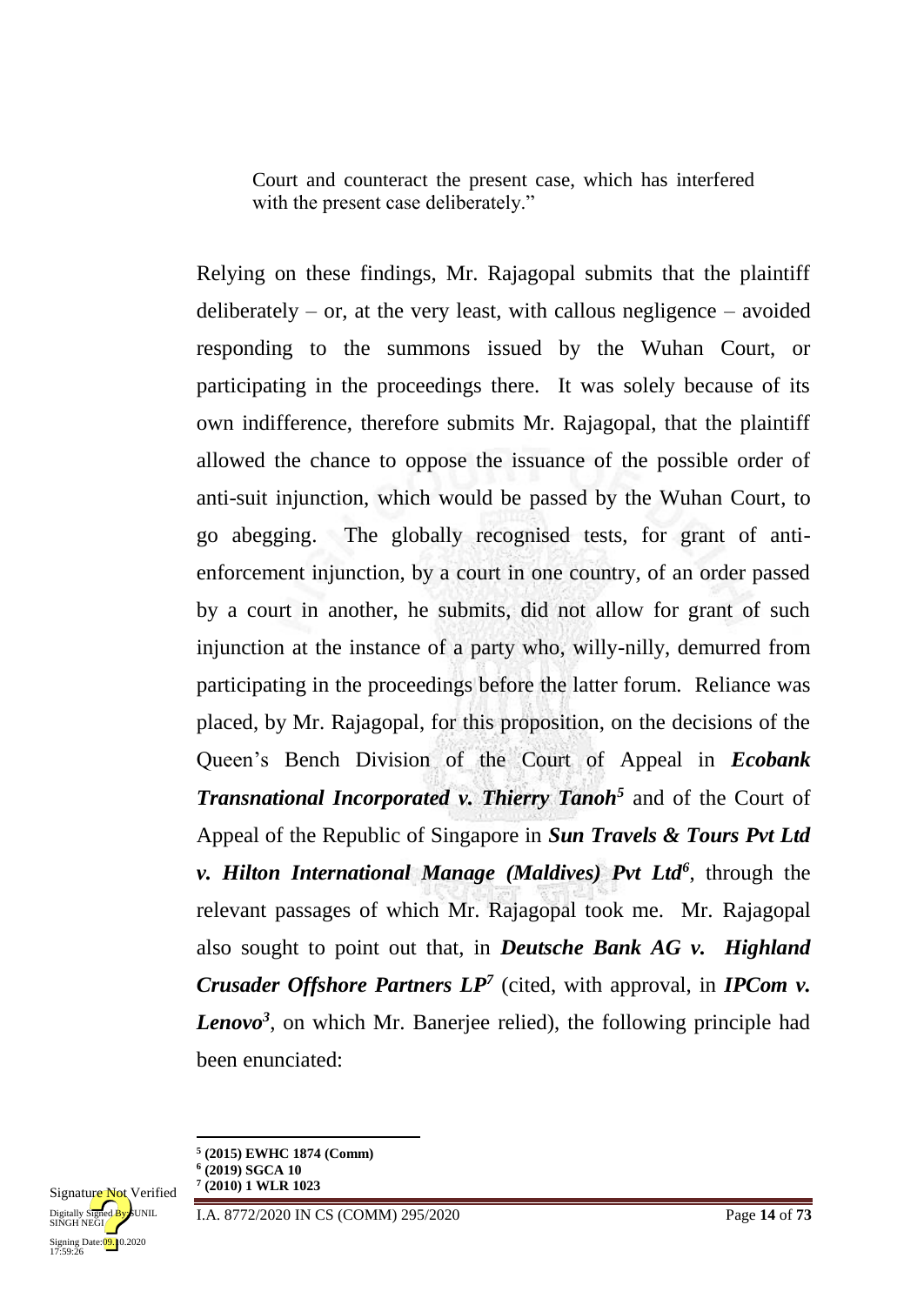"An anti-suit injunction always requires caution because by definition it involves interference with the process of potential process of a foreign court. An injunction to enforce an exclusive jurisdiction clause governed by English law is not regarded as a breach of comity, because it merely requires a party to honour his contract. *In other cases, the principle of comity requires the court to recognise that, in deciding questions of weight to be attached to different factors, different judges operating under different legal systems with different legal policies may legitimately arrive at different answers, without occasioning a breach of customary international law or manifest injustice, and that in such circumstances it is not for an English court to arrogate to itself the decision how a foreign court should determine the matter. The stronger the connection of the foreign court with the parties and the subject matter of the dispute, the stronger the argument against intervention.*"

(Emphasis supplied)

**21.** Mr. Rajagopal further sought to submit, on facts, that the "China connect", of the parties, was greater than the "India connect". He pointed out that the plaintiff had negotiated, with the defendant, in China, not in India, and also invited my attention to the list of patents, to which the plaintiff had alluded in its communications with the defendant, all of which were either Chinese patents or US patents, without any Indian patent. Besides, the Wuhan suit was prior in point of time. The judgement of the Wuhan Court, submits Mr. Rajagopal is, moreover, well reasoned, and does not brook interference, least of all by a foreign Court. The reasoning, of the Wuhan Court, proceeds thus:

"Nevertheless, instead of respecting and coordinating with this Court to proceed with the litigation procedures, the Respondents started the emergency initiation of temporary and permanent injunction procedures before High Court of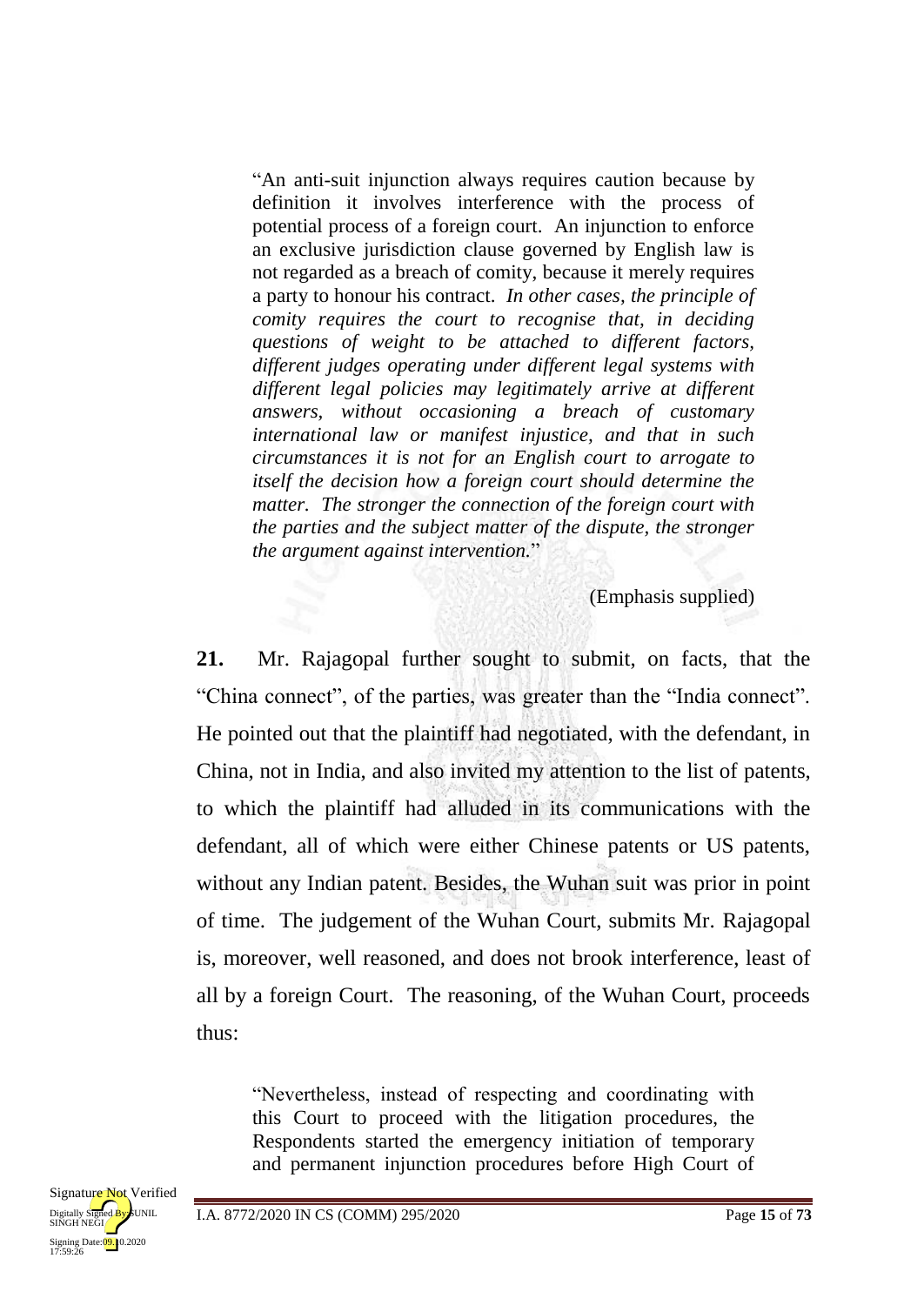Delhi at New Delhi of India to exclude the jurisdiction of this Court and counteract the present case, which has interfered with the present case deliberately. Second, no matter what offers and counter offers provided by the Applicants and the Respondents during their SEP licensing negotiation, the injunction procedures initiated by the Respondents against the Applicants before High Court of Delhi at New Delhi of India might result in an adjudication conflict with the adjudication of the present case. This result will impact the conclusion of a SEP license agreement between the Applicant and the Respondent and lead to the difficulties of enforcing the effective adjudication of the present case as well, which allegedly abuse of right relief procedures of SEP licensing negotiation. Third, the temporary and permanent injunction initiated by the Respondent against the Applicant before High Court of Delhi at New Delhi of India will necessarily have impact on the operation of the Applicant's and their affiliated companies in Indian market, result in a great harm to the interests of the Applicant and the harm is irreparable, the harm to expansion will become reality. If this Court does not stop it in time, it might imperil the positive development of the licensing negotiation between the parties, which will further harm the interest of the Applicant. Fourth, the purpose of the application for issuing the antisuit injunction filed by the Applicants to this Court is to exclude the Respondent's interference to this Court's hearing of the present case by abuse of injunction relief procedures and ensure the enforcement of the effective adjudication regarding the global royalty rate dispute between the parties issued by this Court. The Respondents are NPEs, which do not produce and manufacture SEP related products, seeking profits by FRAND licensing negotiation and litigations. The antisuit injunction issued by this Court will not give rise to any substantive harm to the SEPs held or managed by the Respondents except the delay for the Respondent's relief after the breakdown of the licensing negotiation between the parties, and will not affect the public interest as well. Therefore, this Court approves the Applicant's application for issuing an antisuit injunction against the Respondent after weighing the interests of each party and the whole case."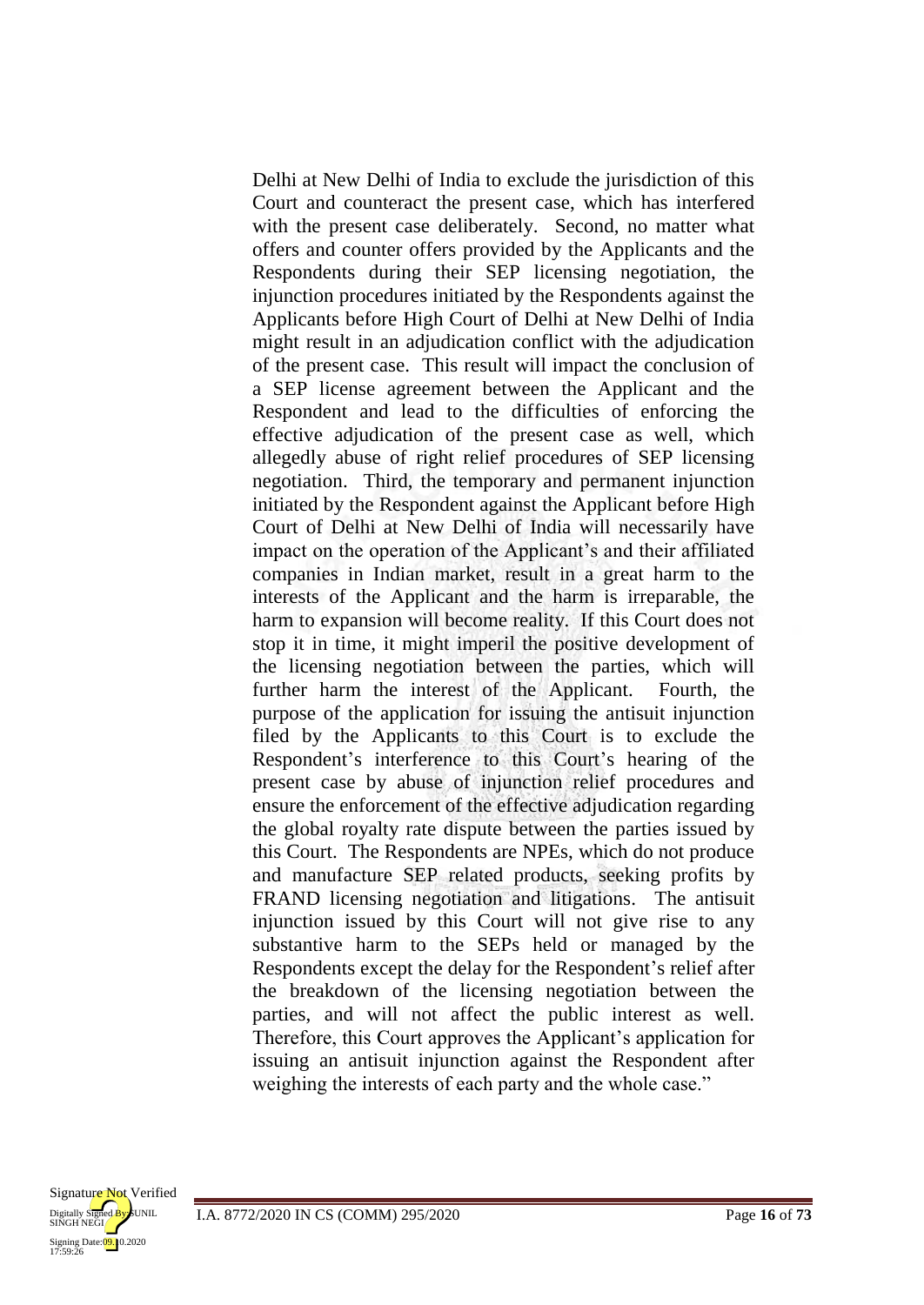The principle of comity of courts, submits Mr. Rajagopal, proscribes interference, by this Court, with the above reasoning, of the Wuhan Court.

**22.** Mr. Rajagopal submits that the concerns, expressed by the Wuhan Court, were real and genuine, as there was a possibility of this Court granting injunction on pain of taking a license, from the petitioner, at a FRAND rate to be stipulated by this Court. Any such rate, if fixed, would be without the benefit of expert economic advice, and would also affect the proceedings in the Wuhan Court.

**23.** Finally, Mr. Rajagopal submits that the application, of the plaintiff, was not maintainable, as there was no prayer, in the suit, for anti-suit injunction. The relief sought, in an interlocutory application under Order XXXIX of the CPC, submits Mr. Rajagopal, cannot travelled beyond the reliefs sought in the main suit, in view of Order VII Rule 7 of the CPC and Section 34 of the Specific Relief Act, 1963 (hereinafter referred to as "the Specific Relief Act"). Mr. Rajagopal points out that, till date, the plaintiff has not chosen to amend the suit, incorporating any prayer for grant of anti-suit injunction. On the proposition that interim relief cannot be sought in excess of the prayer in the main suit, Mr. Rajagopal relies on the judgements of this Court, in *The Computeronics International Ltd v. Infinite Computer Solutions (I) Pvt Ltd<sup>8</sup>* [authored by Gita Mittal, J (as she then was)] and *Bharat Petroleum Corporation Ltd v. Hari Chand Sachdeva<sup>9</sup>*

**.** 

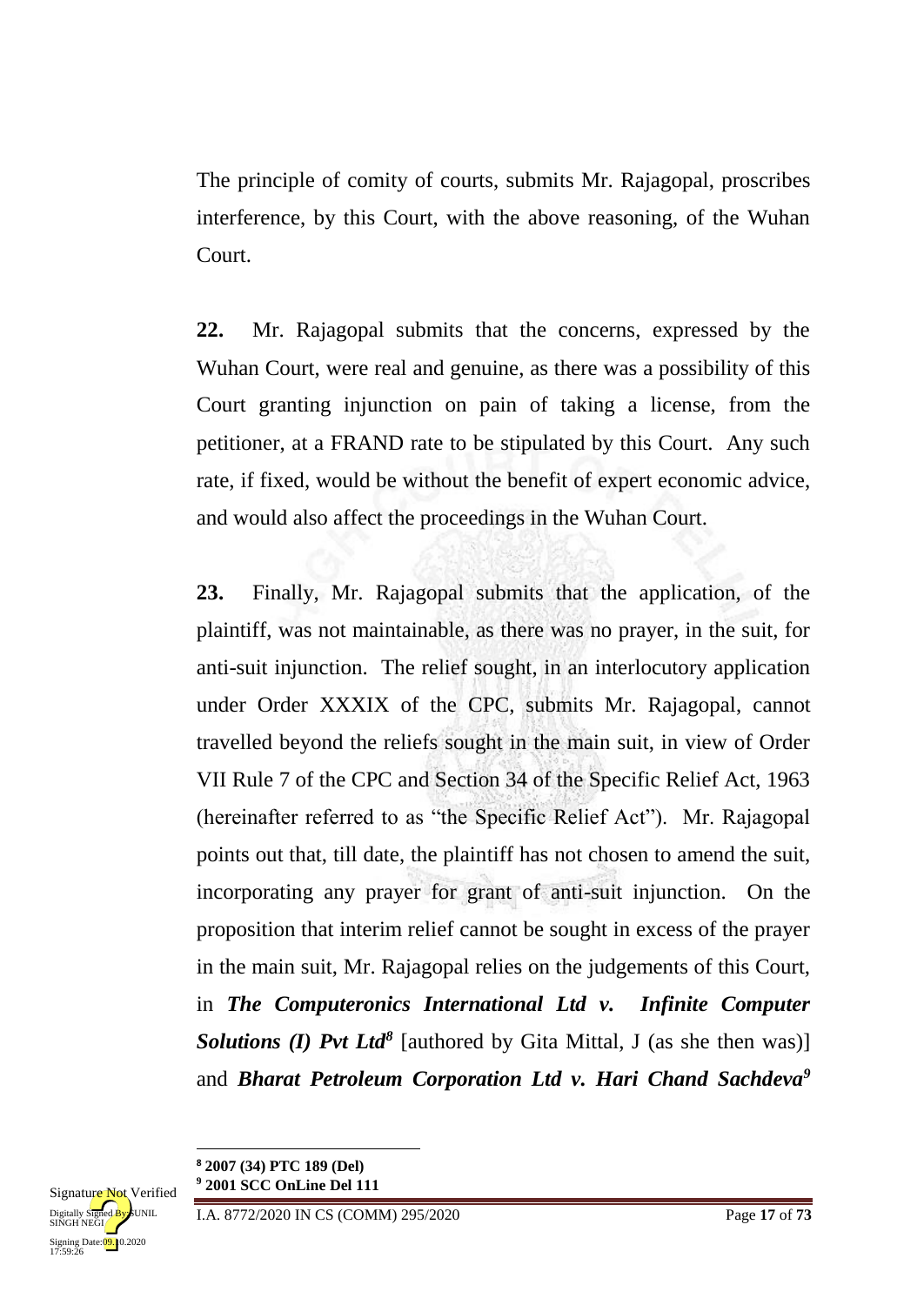and of the High Court of Madras in *K. P. M. Aboobacker v. K. Kunhamoo 10* .

**24.** Additionally, submits Mr. Rajagopal, the present application ought not to be entertained by this Court, as the applicant-plaintiff has already moved the Wuhan Court for reconsideration of its order. Mr. Rajagopal submits that the plaintiff cannot be permitted to prosecute two proceedings, simultaneously, for the same relief.

**25.** Arguing in rejoinder, Mr. Gaurab Banerjee, learned Senior Counsel for the applicant-plaintiff, submits that, while taking a decision on this application, the only consideration that ought to weigh with this Court, is that it should act *ex debito justitiae*. Mr. Banerjee submits that this case is one of its kind, and cannot be equated with a normal application for anti-suit injunction. Rather, submits Mr. Banerjee, the Wuhan Court has issued an unjustified antisuit injunction order against the plaintiff, and the plaintiff has moved this Court to protect itself, in the present proceedings, against the said order.

শহনীল জয়নী

**26.** Mr. Banerjee submits, further, that no issue of any antienforcement injunction arises in the present case. Besides the fact that the concept of anti-enforcement injunction is unknown to Indian Law, Mr. Banerjee submits that, even in foreign jurisdictions, the concept of anti-enforcement injunction arises where a party seeks a restraint against the enforcement of a final judgement, determining the rights

**.** 



**<sup>10</sup> AIR 1958 Mad 287**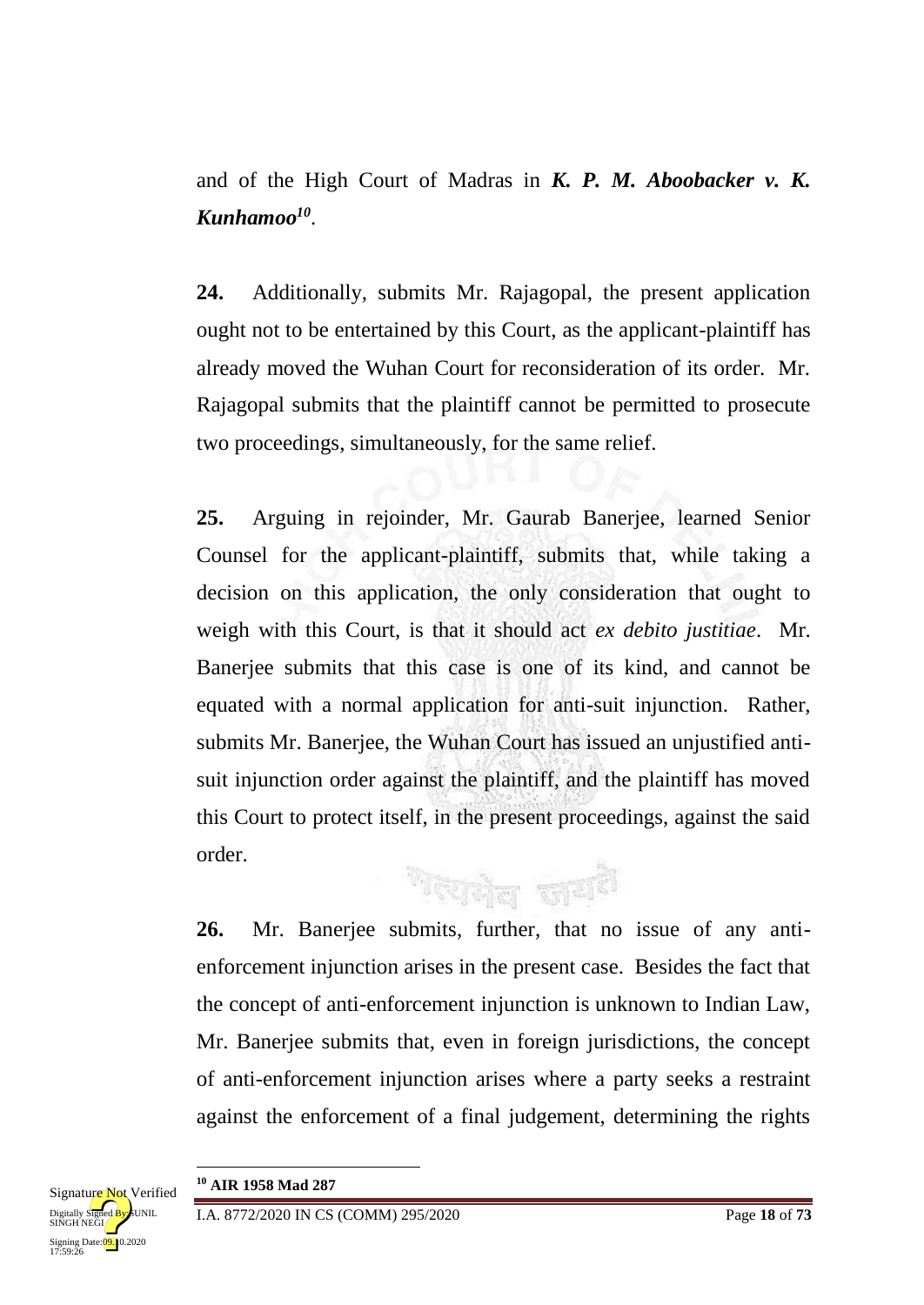of the parties and concluding the lis. No such final judgement has, in the submission of Mr. Banerjee, been passed by the Wuhan Court. Rather, an interlocutory order, interfering, without due justification, with the proceedings before this Court, has been issued by the Wuhan Court, and the plaintiff seeks an injunction against the enforcement of that order. The prayer of the plaintiff is not, therefore, submits Mr. Banerjee, for anti-enforcement injunction, as understood in global parlance. All decisions, on which Mr. Rajagopal relies, he points out, are cases where a final judgement has been passed by a court in one jurisdiction, concluding the litigation between the parties and determining their rights, and injunction, against the enforcement of the judgement, was sought in another jurisdiction. There can be no comparison, submits Mr. Banerjee, with such a case, and the present.

**27.** Further, submits Mr. Banerjee, the suit in the Wuhan Court (referred to, in the order of the Wuhan Court, as a "complaint"), was filed on  $9<sup>th</sup>$  June, 2020, and was for determination of global royalty rates on FRAND basis. The present suit, before this Court, has been initiated by the plaintiff to injunct infringement of its SEP, by the defendant. No issue of infringement of patent is involved in the proceedings before the Wuhan Court. It would be erroneous, therefore, submits Mr. Banerjee, to treat the issue, before the Wuhan Court, as overlapping with that before this Court. The overlap, if any, he submits is, at any rate, minimal and inconsequential.

28. Mr. Banerjee submits, further, that all developments, till 29<sup>th</sup> July, 2020, i.e., the filing of the complaint, by the defendants, before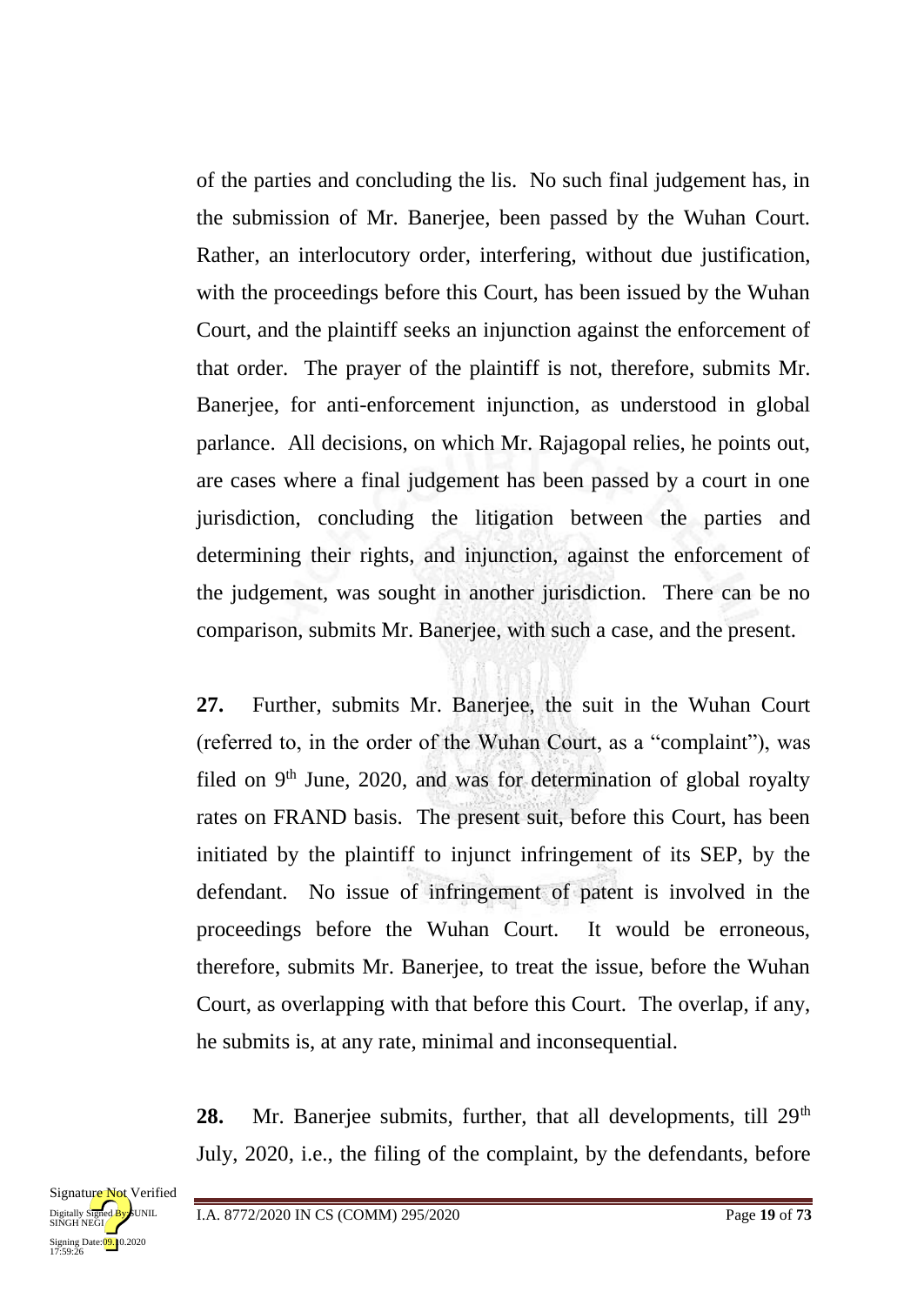the Wuhan Court, on 9<sup>th</sup> June, 2020, the affirmation of the affidavit, by Mr. Akerley, on 27<sup>th</sup> July, 2020, the telephonic conversation between Ms. Hakoranta and Mr. Lin on  $28<sup>th</sup>$  July, 2020, and the filing of the affidavit of Mr. Akerley, before this Court, on 29<sup>th</sup> July, 2020, along with the present suit, are entirely irrelevant, as they have nothing to do with any knowledge, on the part of the plaintiffs, regarding the anti-suit injunction application, preferred by the defendants before the Wuhan Court, which was filed only on 4<sup>th</sup> August, 2020. The reliance, by Mr. Rajagopal, on these developments is, therefore, submits Mr. Banerjee, entirely tangential to the issue at hand.

29. Proceeding to 4<sup>th</sup> August, 2020, Mr. Banerjee submits that, on the said date, this Court directed that IA 6440/2020, preferred by the plaintiff under Order XXXIX Rules 1 and 2 of the CPC, be listed for hearing on  $29<sup>th</sup>$  September, 2020. On the very same day, he points out, the defendants moved the anti-suit injunction application before the Wuhan Court. There was no reason, submits Mr. Banerjee, for the plaintiff to have ever anticipated the filing of such an application.

ব্দোল জয<sup>়া</sup>

**30.** On the issue of service of the anti-suit injunction application, filed by the defendants before the Wuhan Court on  $4<sup>th</sup>$  August, 2020, Mr. Banerjee submits, categorically and on instructions, that, till date, no copy of the said application has been received by the plaintiff. He points out that, even in the paragraph, extracted in para 20 *supra*, of the order of the Wuhan Court, dealing with service, it is categorically stated that, on  $11<sup>th</sup>$  August, 2020, the Wuhan Court sent "copies of the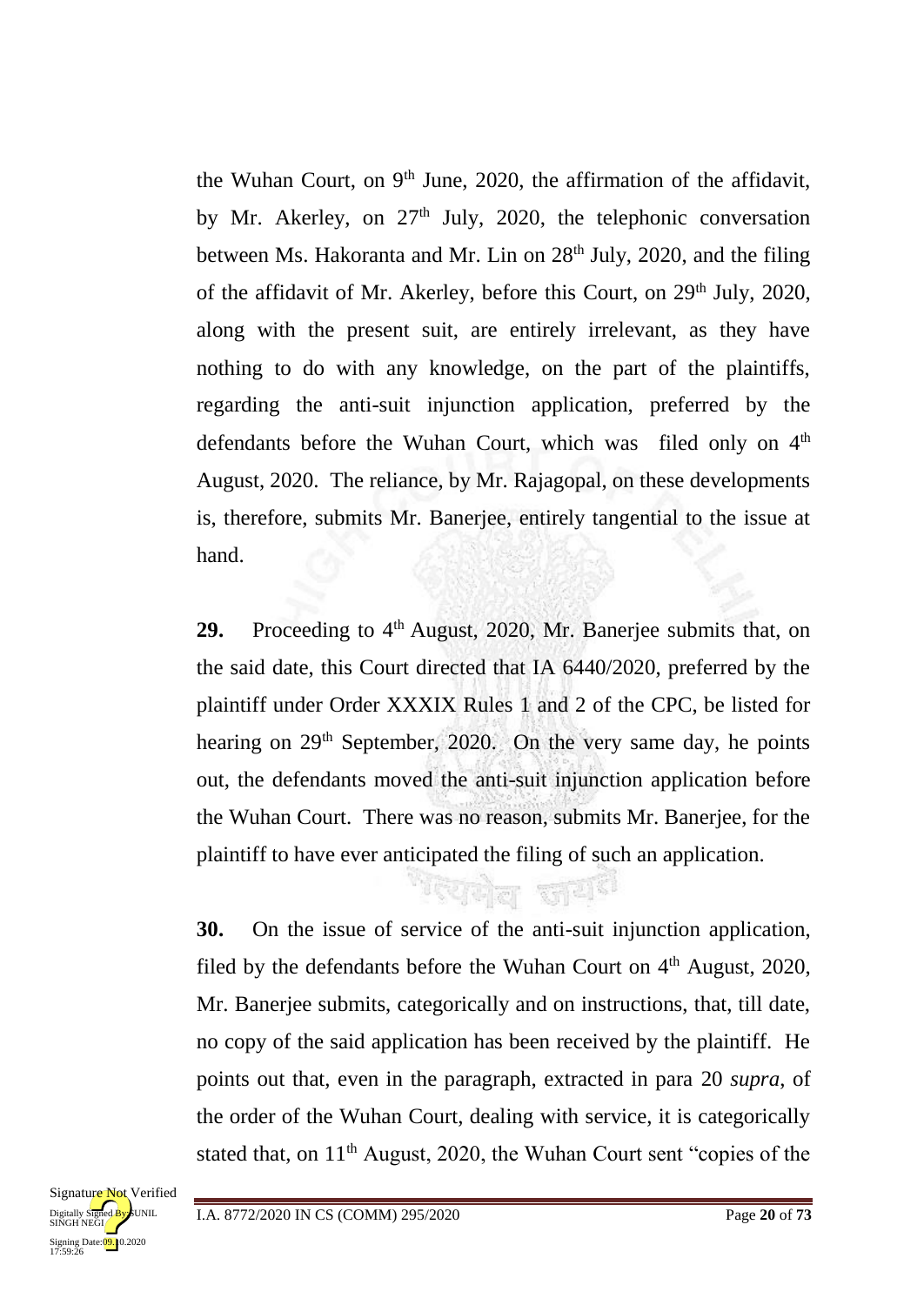complaint, evidence materials, and Court summons and other procedural documents", to the respondent before it, by e-mail. There is no reference to any copy of the anti-suit injunction having been sent, by the Wuhan Court, to the plaintiff. Again, on 2<sup>nd</sup> September, 2020, the order of the Wuhan Court records that copies of "the complaint, evidence materials, procedural documents and Court summons" were sent to the respondents before the said Court. These documents, according to the judgement of the Wuhan Court, were delivered, at the US office of the plaintiff, on 19 September, 2020. Apart from the fact that these documents did not include the anti-suit injunction application, or any other document on the basis whereof the laintiff could be made aware of the fact that such an application had been preferred by the defendants before the Wuhan Court, Mr. Banerjee points out that the person, to whom the documents were sent by email – and, later, by Express Mail – was not an authorised representative of the plaintiff. Such service, submits Mr. Banerjee, was no "service" as understood in law. A mere four days after the above documents – which did not include the anti-suit injunction application – were purportedly served at the US office of the plaintiff, Mr. Banerjee points out that, on 23<sup>rd</sup> September, 2020, the Wuhan Court proceeded to hear the anti-suit injunction application, and dispose of it, on the very same day. Mr. Banerjee further points out that, in its order, the Wuhan Court has recorded its awareness of the fact that service, on the plaintiffs, was as yet incomplete. The para, in the said order, to this effect, reads thus:

"*The complaint, evidence, procedural materials, court summons of the present case is still in the serving process and*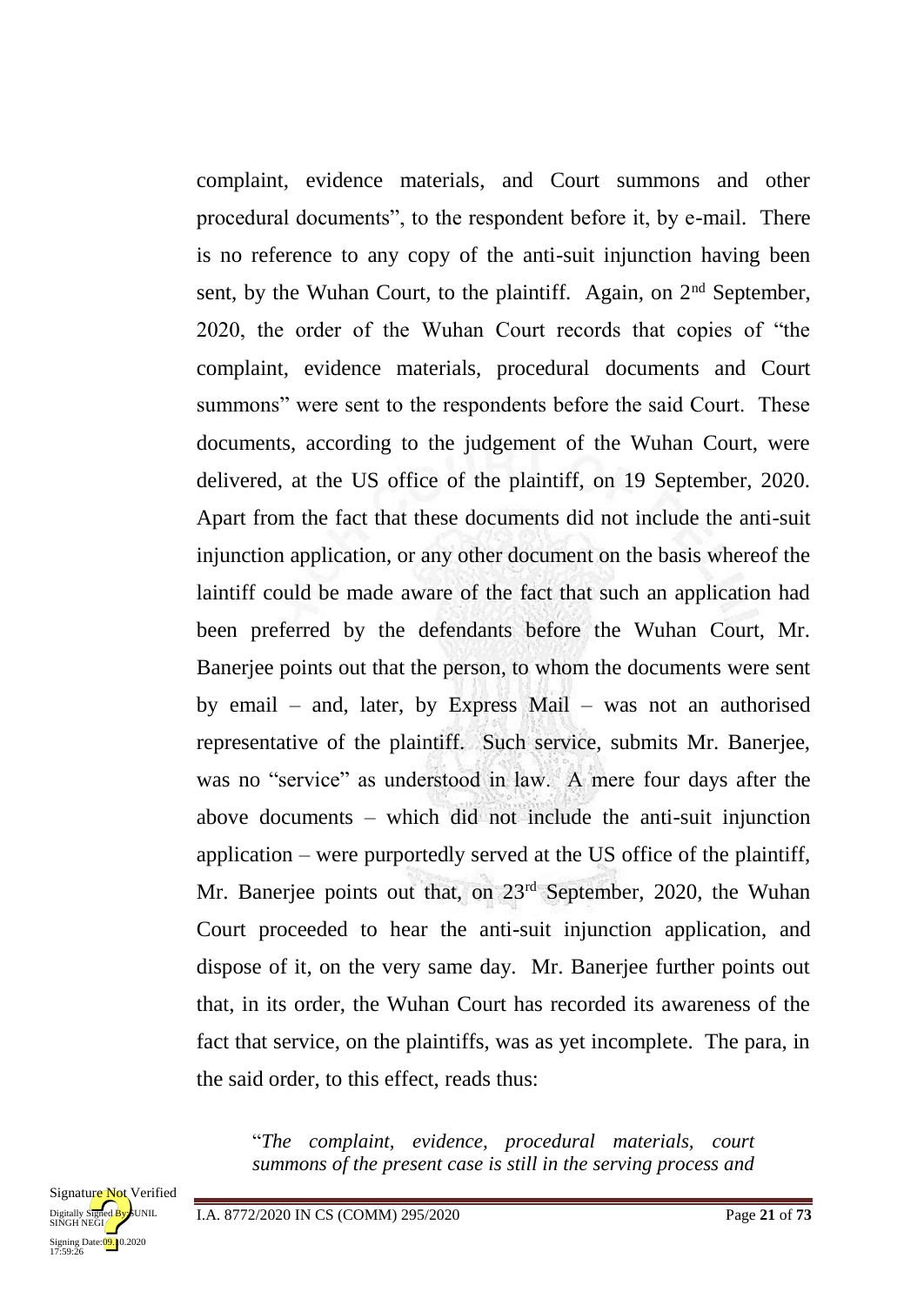*the Respondents had not signed for the Proof of Service or reply to this Court yet. This Court issued the antisuit injunction ruling directly*, in a sense of behaviour preservation. However, this ruling will not prevent the Respondents from exercising remedy of procedural rights i.e. submitting the evidence or expressing its opinions through reconsideration procedures."

(Emphasis supplied)

**31.** Mr. Banerjee further draws attention to the fact that, even with the reply, filed on  $25<sup>th</sup>$  August, 2020, by the defendants, to IA 6440/2020, they chose to annex only the complaint filed before the Wuhan Court, and made no mention of the filing of the anti-suit injunction application. The case, therefore, Mr. Banerjee would submit, is a classical example of *suppressio veri suggestio falsi*.

**32.** The issue of infringement of the suit patents in the present case, submits Mr. Banerjee, is not pending before any forum, except this Court. The Wuhan Court was not concerned with the infringement of the suit patent. The only appropriate forum, to decide on the validity of the Indian patent, granted to the plaintiffs, he points out, is an Indian court. If, on the other hand, the order, dated  $23<sup>rd</sup>$  September, 2020, of the Wuhan Court, is permitted to operate, it would completely extinguish the right of the plaintiff to agitate against infringement of the suit patents, effectively forever, resulting in irreparable loss to it. The issue of infringement of the plaintiff's suit patents would remain forever undecided, as the Wuhan Court has injuncted the plaintiff from agitating the issue, not merely before this Court, but globally and, in any case, territorial jurisdiction, to adjudicate on the infringement of the Indian patents, vests only with

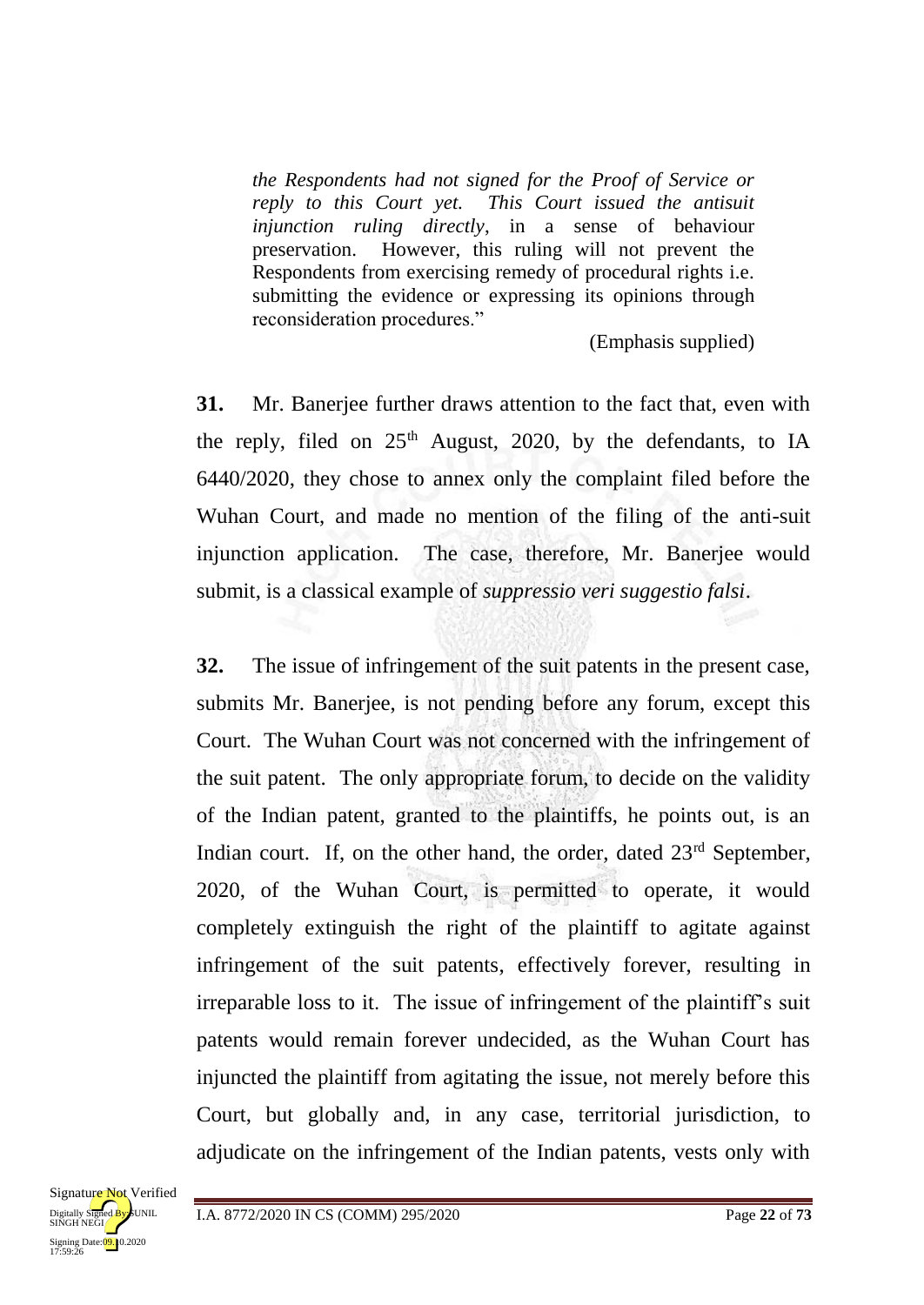Indian courts. As such, he submits that the interference, by the Wuhan Court, with the present proceedings, amounts to manifestly unlawful disturbance to the plaintiff's right to property.

**33.** The reliefs sought in this application, submits Mr. Banerjee, do not seriously impact the proceedings in the complaint pending before the Wuhan Court; on the other hand, if the order of the Wuhan Court is allowed to prevail, the plaintiffs would be precluded, forever, from agitating the issue of infringement of its suit patents. The order of the Wuhan Court, therefore, visited the plaintiffs with "vexatious and oppressive" consequences. Mr. Banerjee submits that, realistically, the only realistic means for an SEP holder to move things forward, is by way of an infringement action. If, on the other hand, these proceedings are brought to a halt, the means for applying pressure on the defendants, not to infringe the plaintiff's patents, would vanish altogether.

**34.** Insofar as the aspect of delay is concerned, Mr. Banerjee submits that it cannot be said, by any stretch of imagination, that the plaintiff was guilty of such unconscionable delay, as would disentitle it to the reliefs sought in this application. The fact that the complaint, before the Wuhan Court, may have been preferred before the present suit was filed in this Court cannot, therefore, he submits, be of any consequence.

**35.** Inasmuch as the reliefs sought, by the plaintiffs, in this application, do not interfere with the prosecution of the proceedings,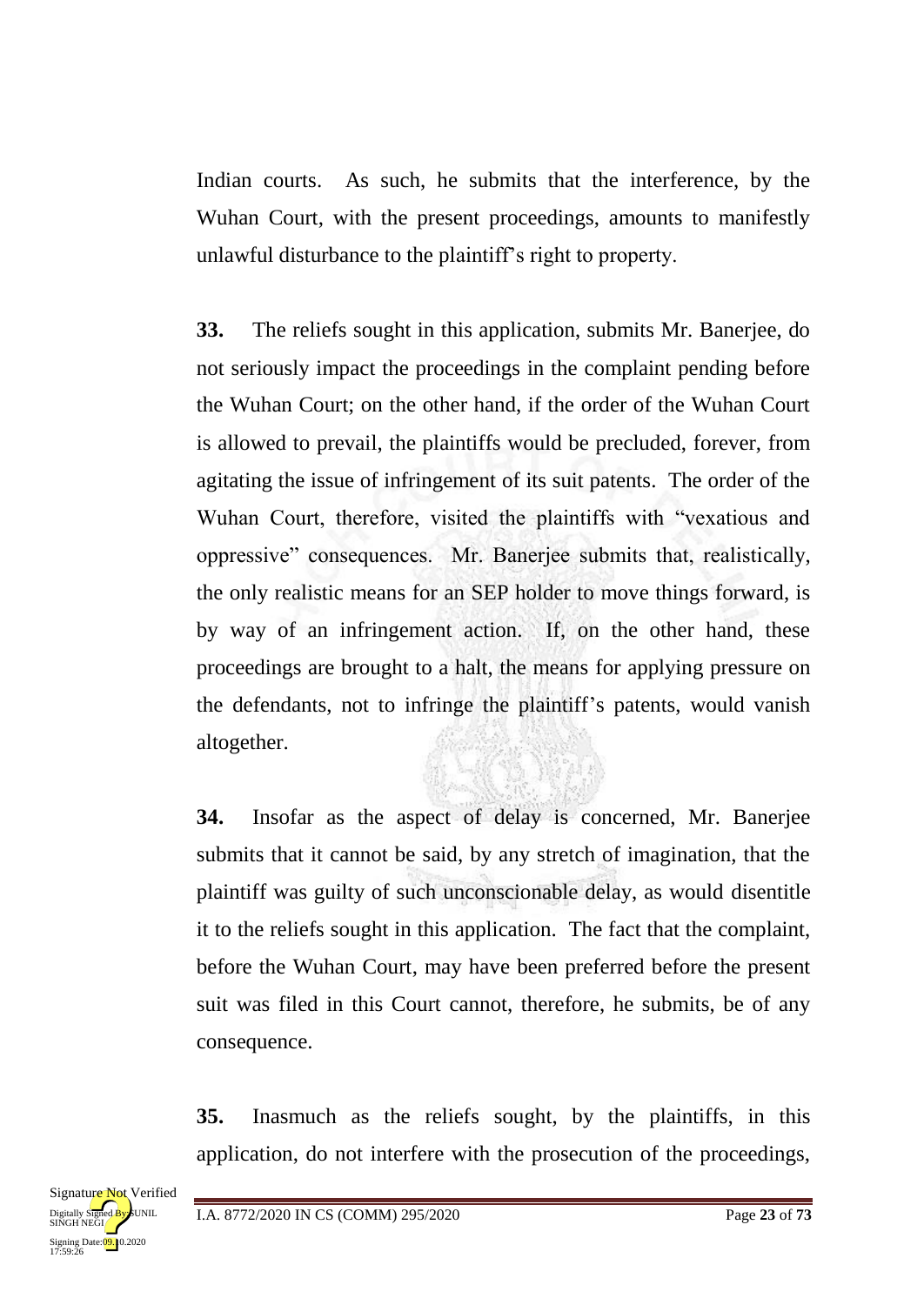in Wuhan, by the defendants, to any appreciable extent, Mr. Banerjee submits that this Court should not feel inhibited, in granting relief, by the principle of comity of courts. Comity, moreover, submits Mr. Banerjee, is a two-way street.

**36.** Mr. Banerjee also sought to distinguish the decisions in *Ecobank<sup>5</sup>* and *Sun Travels<sup>6</sup>* . He submitted that these were cases in which the party, seeking injunction, had participated, throughout, in the proceedings before the foreign court, and had sought stay of execution after the final decree had been passed. The fact situation in those cases, therefore, in his submission, are completely distinct from that which obtains in the present case. Mr. Banerjee has also sought to place reliance on a recent decision, of the Queen's Bench division of the Court of Appeal in *SAS Institute Inc. v. World Programming*  Ltd<sup>11</sup>, which explains *Ecobank*<sup>5</sup>, and of the Supreme Court of the UK in *Sabah Shipyard (Pakistan) Ltd v. The Islamic Republic of Pakistan<sup>12</sup>* .

**37.** Mr. Banerjee has, finally, addressed the issue of maintainability, as raised by Mr. Rajagopal, premised on the principle that interim relief cannot be sought, in excess of the final reliefs sought in the suit. Mr. Banerjee submits that, while there can be no cavil with this proposition, it has no application, whatsoever, in the facts of the present case. He submits that the prayer, in the present suit, is for permanent injunction against patent infringement. The order of the Wuhan Court has interdicted the plaintiff from pursuing

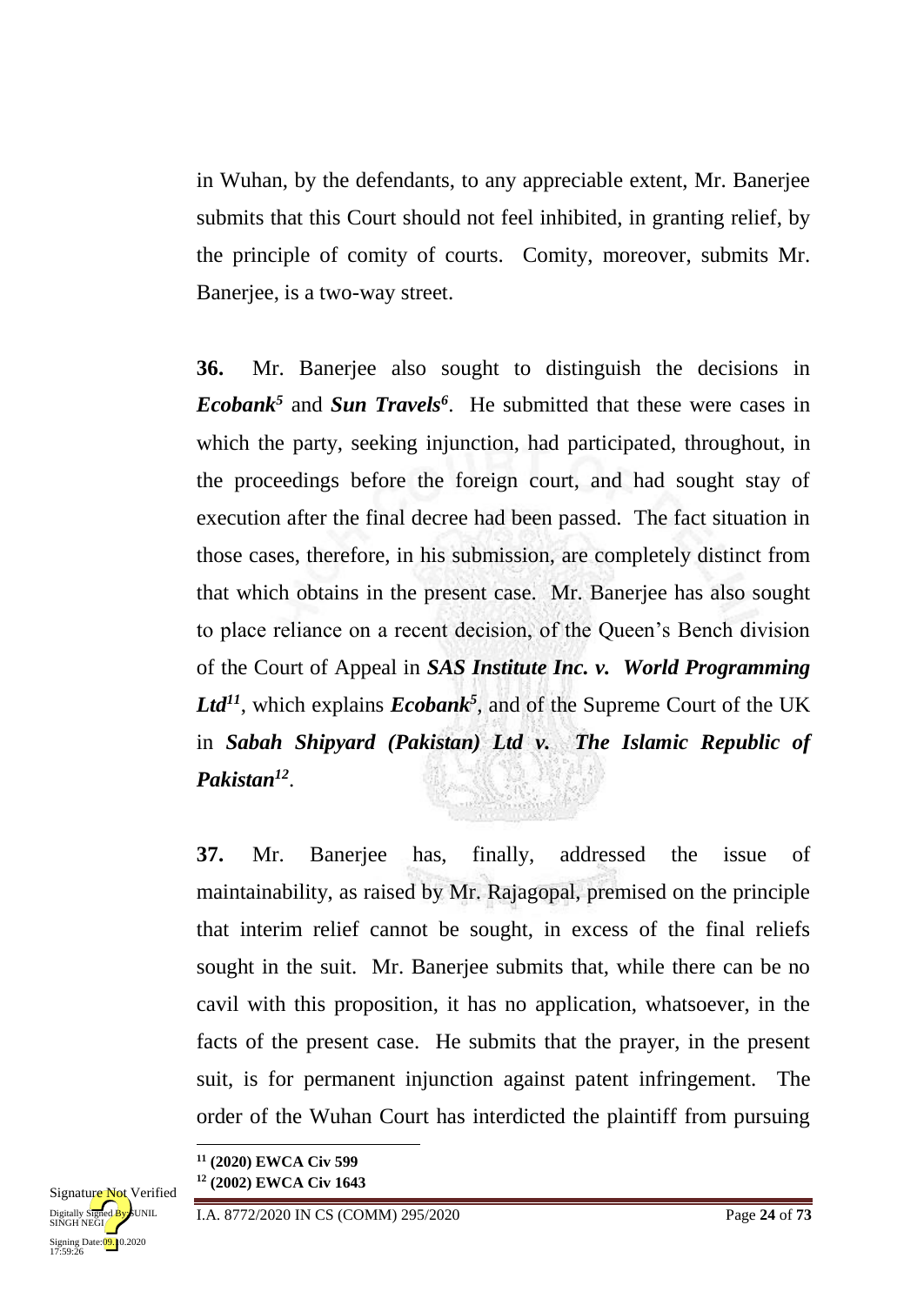the suit. By seeking stay of the said interdiction, the plaintiff is only seeking an opportunity to prosecute its suit, towards attainment of the final reliefs sought therein. As such, the reliefs sought in this application, submits Mr. Banerjee, are a step towards obtaining the final relief in the suit. He relies, in this context, on para 63 of the report in *Devi Resources<sup>2</sup>* .

**38.** The decisions cited by Mr. Rajagopal, to advance this proposition, submits Mr. Banerjee, deal with cases where relief was sought by the parties who were strangers to the suit, and are readily distinguishable.

**39.** Emphasising, in conclusion, the fact that this Court has, at all times, to further the cause of justice, and ensure that parties are not prevented, by unlawful means, from prosecuting legitimate causes before judicial fora, Mr. Banerjee submits that the interests of justice would eminently justify grant of *ad interim* relief, restraining the defendant from seeking to enforce the order, dated 23<sup>rd</sup> September, 2020, of the Wuhan Court. দৈদ্যনীল জাতা<sup>ই।</sup>

# **Analysis**

**40.** I am, presently, concerned with the issue of whether *ad interim* relief ought, or ought not, to be granted. The most important consideration, which is to guide the Court, in dealing with a prayer for *ad interim* relief, is whether there is a necessity to preserve the *status quo*, till the application for interim relief is decided, so that the prayer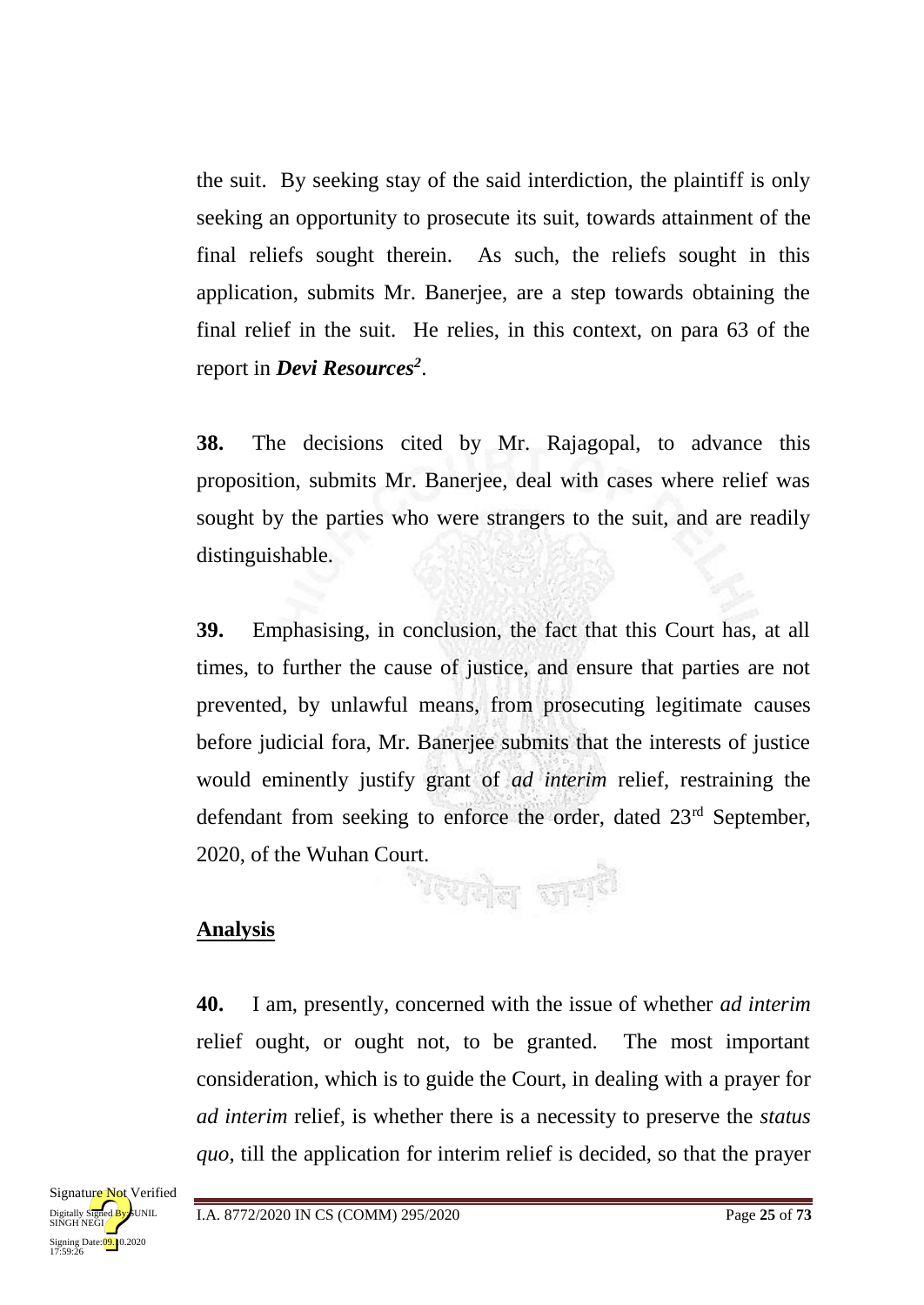for interim relief is not rendered a futility. At the same time, if there is some fundamental lack of jurisdiction, or if the prayer for interim relief is, *prima facie*, devoid of merit, then the Court would be justified in declining *ad interim* relief. Just as the prayer for interim relief is a step towards the main relief, sought in the suit, or petition, the prayer for *ad interim* relief has to be a step towards the prayer for interim relief.

### Certain preliminary observations

**41.** It is common ground, between learned Counsel, that, in these proceedings, we are traversing largely uncharted territory. Apparently, there is no judicial pronouncement, emanating from this country, on the issue of injunctions against the enforcement of an order passed by a foreign Court. Globally, too, such instances appear to be few and far between, though certain commentators have chosen to expatiate on the subject. Mr. Rajagopal sought to rely on what, according to him, were the settled principles, for grant of antienforcement injunctions in such cases. Mr. Banerjee submitted, *per contra*, that the cases, on which Mr. Rajagopal relies, deal with antienforcement injunctions, restraining enforcement of a final decree, determining the *lis* between the parties. He submitted that such cases are clearly different from a case such as the present, where, even while the proceedings relating to the *lis*, between the parties, in China, as well as in India, are still at a preliminary stage, the Wuhan Court has brought the proceedings, before the Indian court, to a grinding halt. A prayer for injunction, against the defendants enforcing such an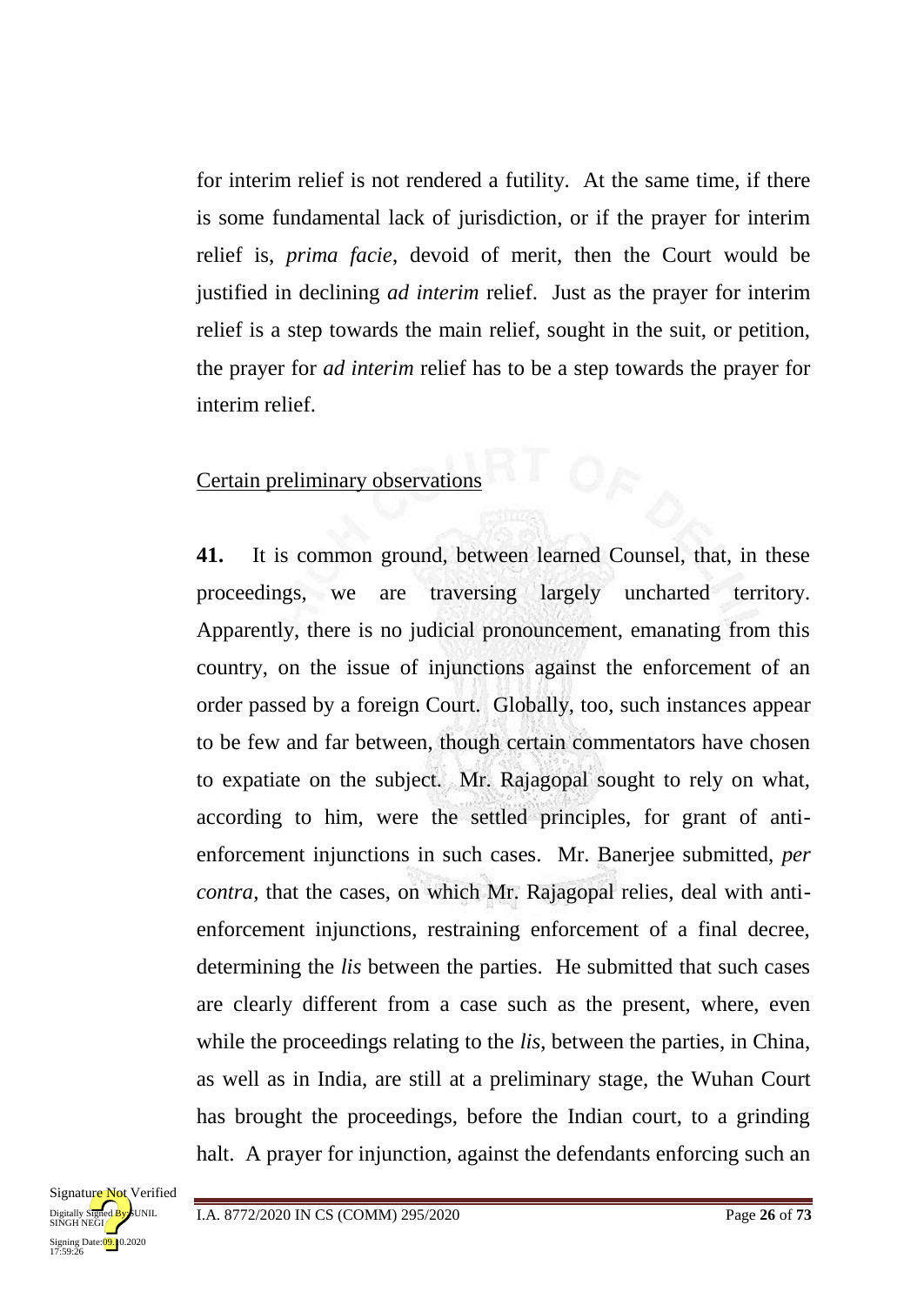order, submits Mr. Banerjee, is clearly distinguishable from a situation in which, consequent on a protracted and complete trial, the *lis*  between the parties is determined by a foreign court, a decree is passed and, thereafter, one of the parties seeks to stay the enforcement of that decree, in another foreign jurisdiction. I shall deal with that dispute presently; either which way, the decisions, on which Mr. Rajagopal relies, or are of two to three years vintage, and no more. In my view, *prima facie*, this Court cannot afford to feel inhibited by the pronouncements in these cases, but has to approach the issue treating it, largely, as *res integra*.

**42.** The highest that law can aspire to, is justice. Every court, at all instances, is bound to act *ex debito justitiae*. Law, which does not attain to justice, is stillborn, impotent, and unworthy of invocation. It is justice, and not law, that constitutes a preambular goal of our Constitution. Attainment of justice, and upholding of all efforts that aspire to that end, have, therefore, to remain the cherished objectives of every judicial forum in this country. In *Dinesh Dutt Joshi v. State of Rajasthan<sup>13</sup>*, the Supreme Court observed thus:

"It is well established principle of law that every court has inherent power to act *ex debito justitiae –* to do that real and substantial justice for the administration of which alone it exists or to prevent abuse of the process of the Court."

**43.** With greatest deference to the views of Courts in other jurisdictions, therefore, I, *prima facie*, am of the opinion that this Court cannot regard itself as restrained, in its approach, by the principles enunciated in such decisions. An order, passed by a Court

<sup>1</sup> **<sup>13</sup> (2001) 8 SCC 570**

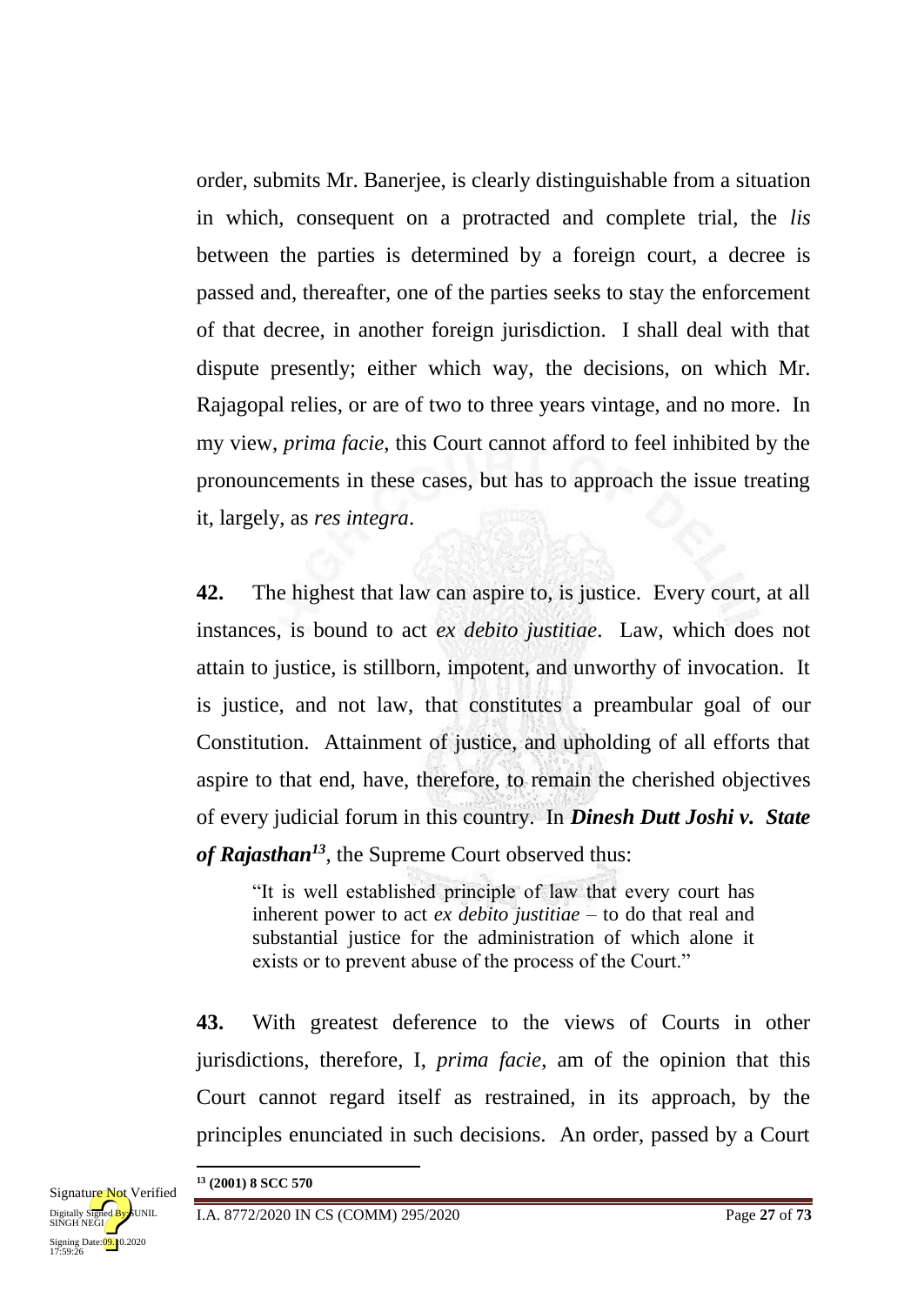outside the territory of India, which results in substantial injustice to the right of an Indian citizen to prosecute a cause which, according to Indian Law, is maintainable and capable of being prosecuted, may justifiably be interdicted, *to the extent that the defendant, in India, who seeks to enforce such an injunction against the plaintiff, in India, can be restrained from doing so*. The principle of comity of Courts, though hallowed and deserving of implicit adherence, cannot extend to allowing a defendant in a suit, being prosecuted in India, to employ the order of the Court, passed outside the territory of India, as a means to non-suit the plaintiff, who has instituted a plaint which, according to Indian Law, is capable of being maintained and prosecuted.

**44.** It is necessary, however, to qualify this proposition. If party A and party B are litigating in Country X, and party B is, simultaneously, prosecuting a proceeding in Country Y, the prosecution of which is inimical to the rightful interest of party A in Country X, or unconscionably interferes with the prosecution of the proceeding in Country X, the court in Country X may legitimately restrain party B from continuing to prosecute the proceeding in Country Y. In fact, the Wuhan court has, apparently, proceeded on the basis of this premise, by observing, in so many words, that the continuance of the present suit before this Court is likely to interfere with the proceedings before the Wuhan Court. If, however, this apprehension, by the Wuhan Court is, even as per the recitals in the order dated 23rd September, 2020, found to be unjustified, this Court would be failing in its duty, if it were to allow the order of the Wuhan Court to halt, midway, the prosecution of the present proceedings, by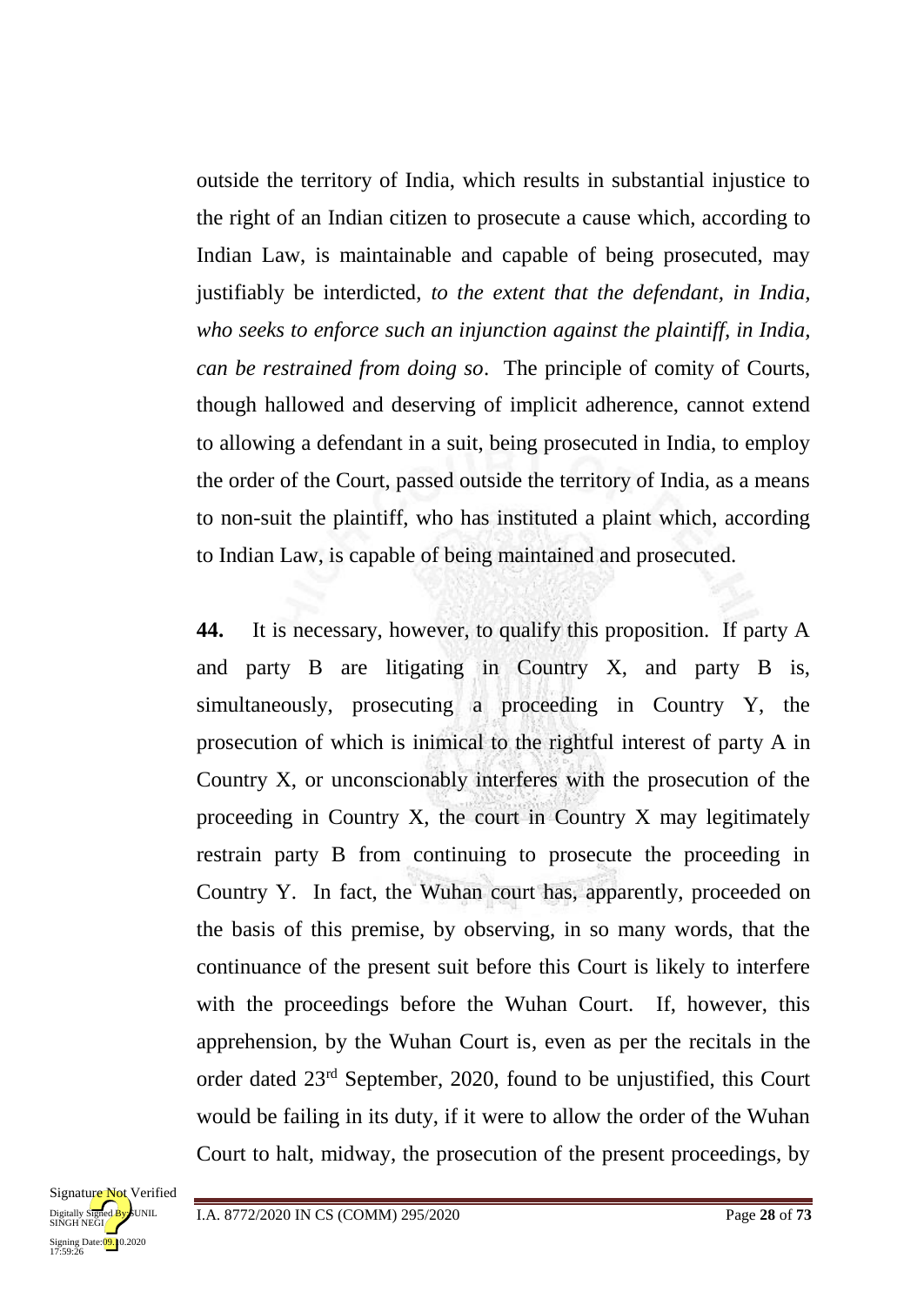the plaintiff, in this Court. If the principle of comity of courts is hallowed, equally treasured is the principle that a citizen, in this Country, is constitutionally entitled to invoke the jurisdiction of a competent judicial forum, in this country, to ventilate his legitimate rights. A party, who is entitled to file a proceeding before an Indian court, is also, of necessity, entitled to prosecute the proceeding. The proceeding may, conceivably, not survive beyond even a single day of hearing; in an appropriate case, it is open to the Court to dismiss the proceeding on the very first day. That, however, is entirely different from restraining the parties, who has filed the proceeding, from prosecuting it. There is no law, in this country, which can restrain the parties from prosecuting a proceeding, which has been preferred before a judicial forum. Nor can any Court, in India, compel a party to withdraw or "suspend" a proceeding, once filed, though, if the Court feels that the proceeding is, on its face, vexatious or an abuse of the process of law, it has ample jurisdiction to subject the party, who is prosecuting the proceeding, to rigorous terms, while dismissing the proceeding. Courts in this country do not compel parties, under pain of costs, to withdraw or suspend proceedings preferred by them, before competent judicial fora.

**45.** Access to justice is one of the pillars, on which the constitutional edifice of the legal system in this country stands, and has been elevated, by the Constitution Bench of the Supreme Court, to the status of a fundamental right, relatable to Articles 14 and 21 of the Constitution of India.<sup>14</sup> In his celebrated decision in *Marbury v*.



**.** 

<sup>14</sup> Refer **Anita Kushwaha v. Pushap Sudan, (2016) 8 SCC 509**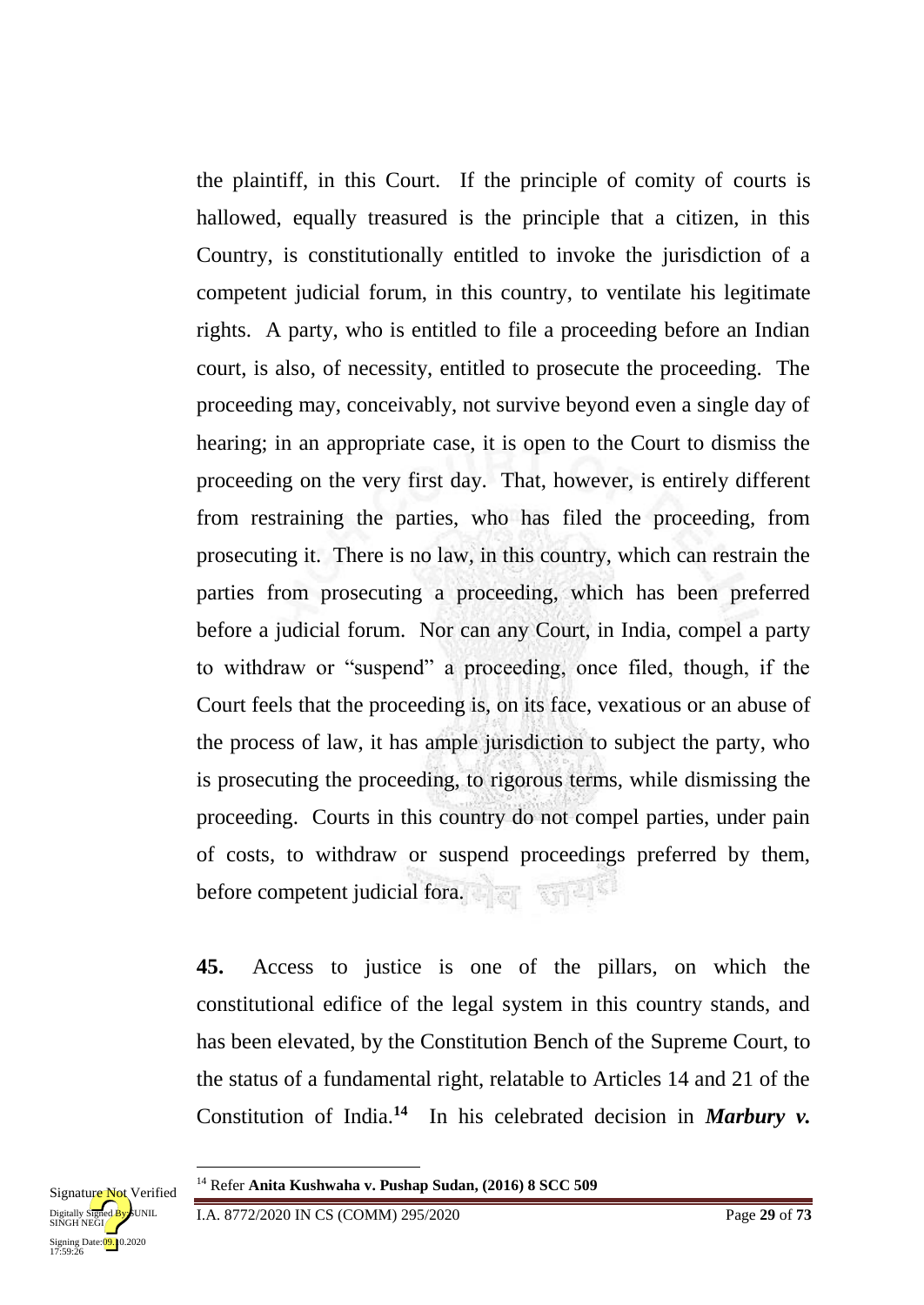*Madison*<sup>15</sup> which established, globally, the principle of judicial review over two centuries ago, Chief Justice Marshall, of the United States Supreme Court described the right, to obtain civil redress as "the very essence of civil liberty". Justice, social, economic and political, is a preambular goal of our Constitution. Any decree, which puts a petitioner, before a Court in this country, to punitive costs, for prosecuting proceedings instituted by him, strikes at the very root of the administration of justice, in the Indian legal system.

**46.** With these prefatory thoughts, I propose to address, *prima facie*, the issues raised before me.

Nature of the present proceedings – anti-suit injunction, anti-anti-suit injunction or anti-enforcement injunction?

**47.** Mr. Banerjee contended, initially, that the present proceedings were in the nature of an anti-anti-suit injunction. As against this, Mr. Rajagopal sought to contend that they were in the nature of an antienforcement injunction, and not an anti-anti-suit injunction. Mr. Banerjee rejoined, to submit that this country did not recognise any concept of anti-enforcement injunctions and that, in any case, as the  $suit - or$ , rather, the "complaint" – before the Wuhan Court was still pending, and was, in fact, at a very incipient stage, no *lis* between the parties had been determined and no decree passed, by the Wuhan Court, so that it could never be said that the plaintiff was seeking an anti-enforcement injunction from this Court.



**.**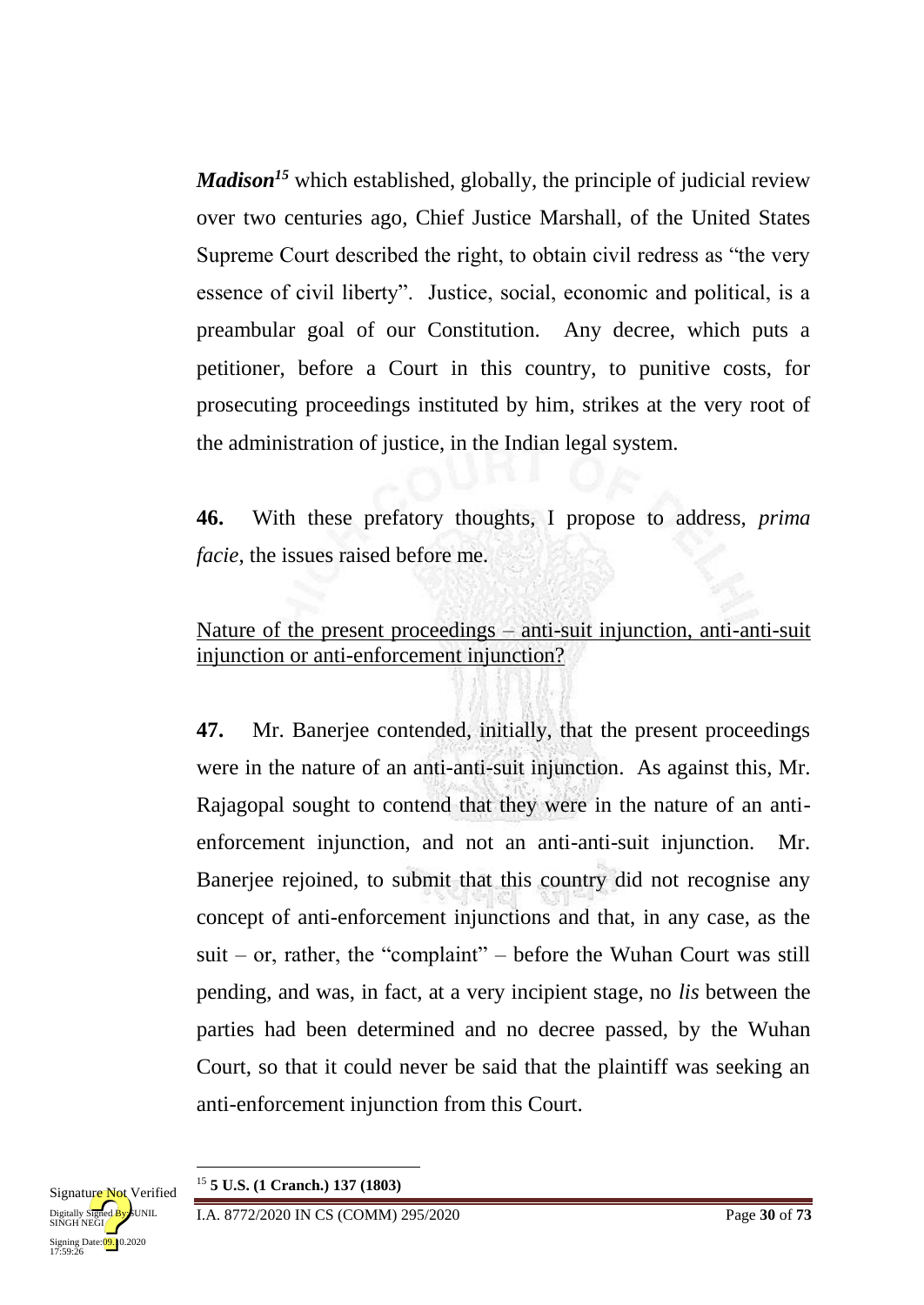**48.** The distinction, sought to be drawn by Mr. Rajagopal, between an anti-suit injunction (or an anti-anti-suit injunction) and an antienforcement injunction, appears, at first blush, to be attractive but is revealed, on a deeper analysis, to be somewhat superfluous. The order, of which the plaintiff seeks restraint on enforcement, is an order passed in the application, of the defendants, for anti-suit injunction. An application before a court, and the order passed by the court thereon, obviously, cohabit together, and it would be futile to attempt a divorce between them. One inexorably follows the other. Expressed otherwise, if the anti-suit injunction application, filed by the defendants, before the Wuhan Court, is to be considered as misconceived, or if the prosecution of the said application is, on the anvil of the defining criteria postulated, in that regard, by the Supreme Court, found to be deserving of injunction, the inevitable sequitur would be that the enforcement or execution of any order, passed in such proceeding, which, if allowed to be implemented, would lead to a like deleterious result, would also have to be similarly injuncted.

**49.** Mr. Rajagopal sought to submit, on instructions, that the antisuit injunction application, filed by his client before the Wuhan Court, had been disposed of, so that there could be no question of any injunction, restraining the defendants from prosecuting the said application. In my view, this makes no difference. If this Court is to come to the finding that the defendants ought to be restrained from enforcing the anti-suit injunction order, dated 23<sup>rd</sup> September, 2020, of the Wuhan Court, that finding cannot be dependent on the pendency, or the disposal, of the application in which the order was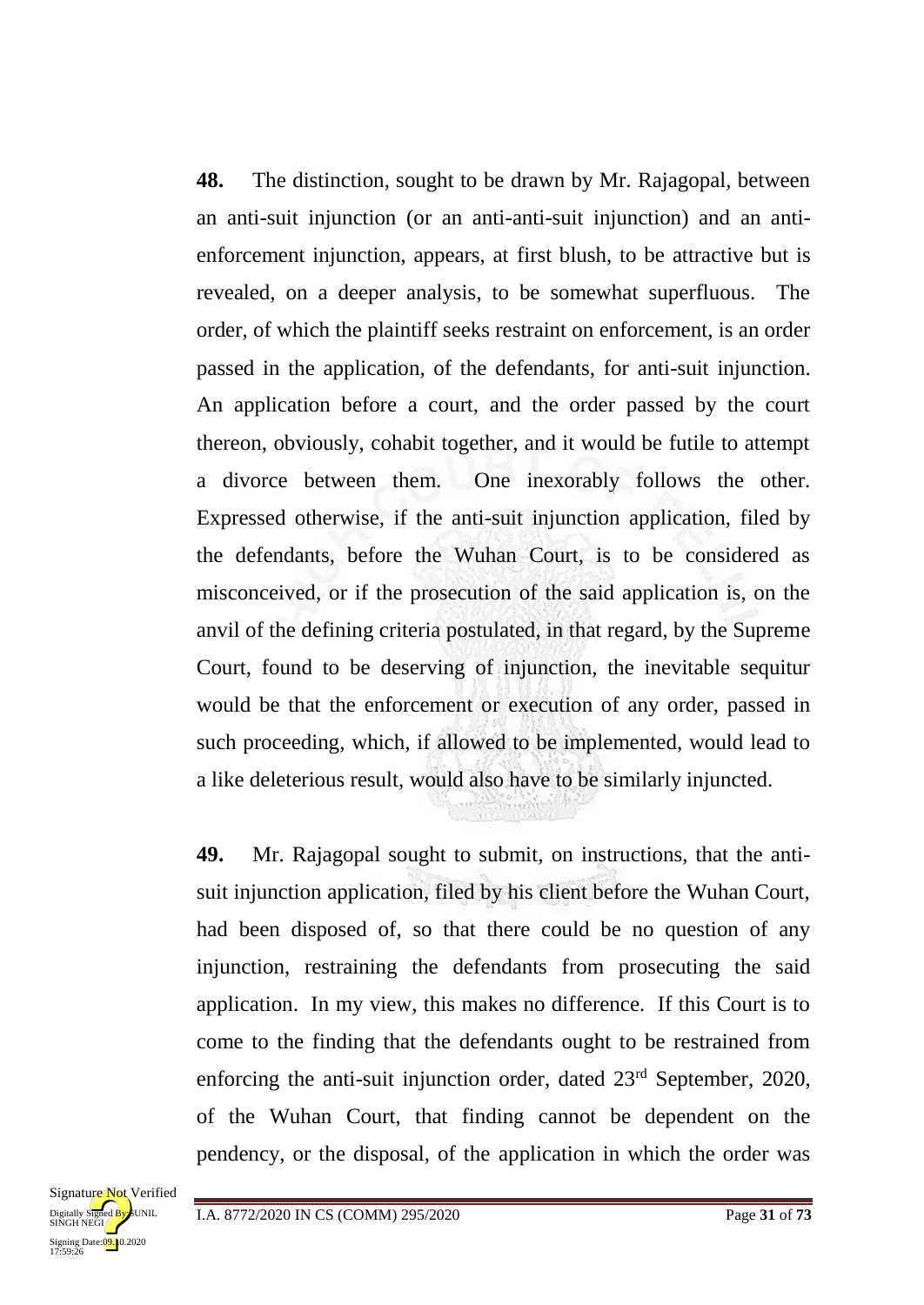passed. If the enforcement of the order, dated 23rd September, 2020, by the defendants, deserves to be injuncted, an order to that effect has necessarily to follow, irrespective of the present status of the anti-suit injunction application before the Wuhan Court.

**50.** In issuing such an injunction, the court in India does not interfere with the sovereign jurisdiction of a foreign judicial authority. It merely injuncts such enforcement, within its territories, of the order passed by the foreign judicial authority, by one of the parties before it, which divests the other party of a constitutional right, available to such other party under the laws of this country. The conditions under which anti-suit injunction, of proceedings pending in a foreign Court, can be granted by an Indian court, stand delineated by the Supreme Court, in *Modi Entertainment Network<sup>1</sup>* which has been followed, later, in *Dinesh Singh Thakur v. Sonal Thakur<sup>16</sup>.* If, on the anvil of these conditions, the party, before the Indian court, deserves to be injuncted from prosecuting the proceedings in the foreign Court, then, per sequitur, the injunction has necessarily to extend to enforcement of orders passed in the said proceedings, as well. This is elementary, **RAPIKI** and a matter of pure common sense.

**51.** The distinction that Mr. Rajagopal seeks to draw, between antianti-suit injunctions and anti-enforcement injunctions appears, therefore, *prima facie*, to be a distinction more of form and less of substance. The latter is an inevitable corollary to the former; without the former, the latter cannot exist.



1 **<sup>16</sup> (2018) 17 SCC 12**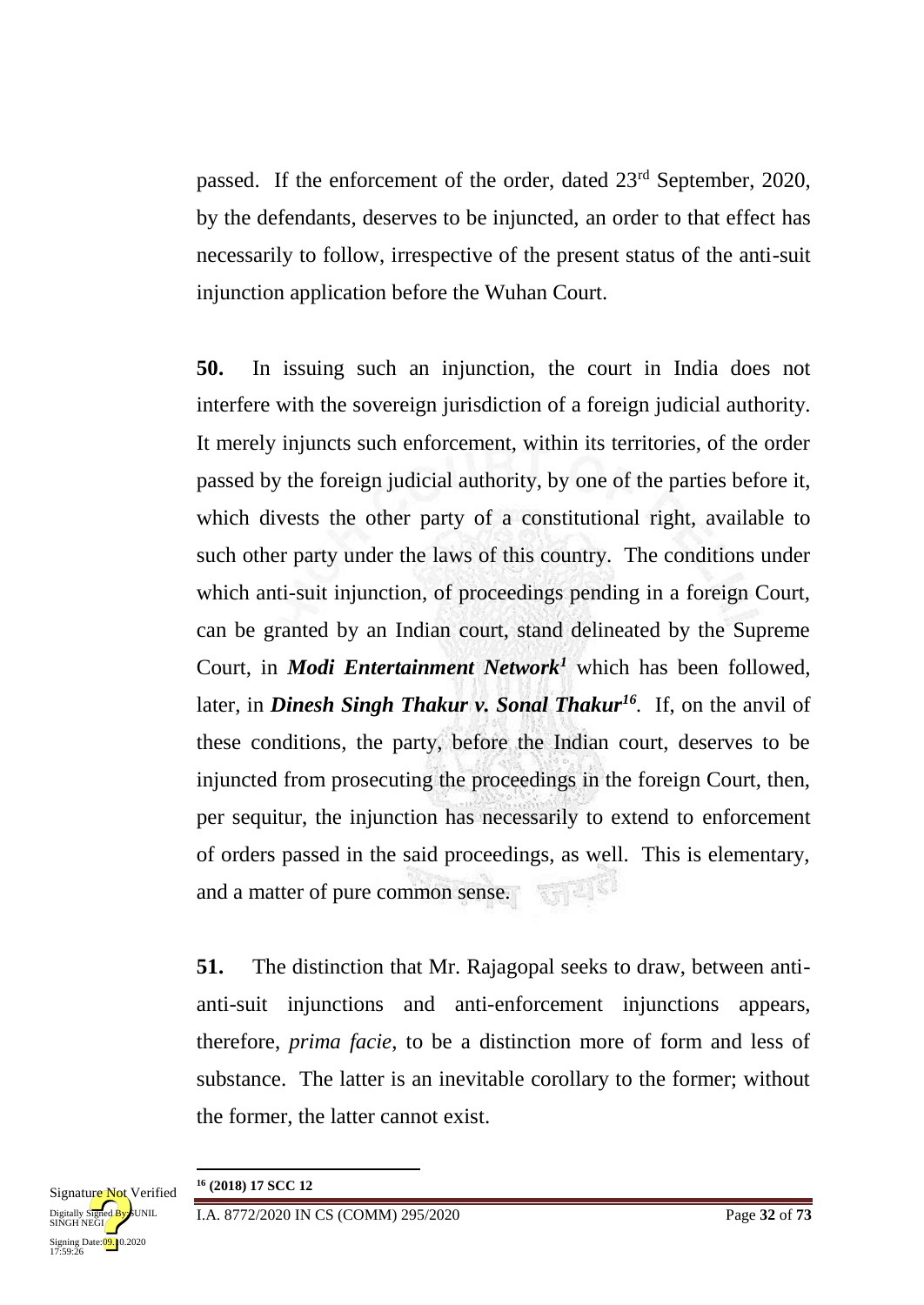#### Assuming this is an application for anti-enforcement injunction –

**52.** Even if, *arguendo*, the present application were to be assumed to be one for anti-enforcement injunction, as a distinct litigative category, as distinguished from anti-suit injunctions, the opening submissions of Mr. Rajagopal, seen in the backdrop of the facts of the present case (as clearly highlighted by Mr. Banerjee in his rejoinder submissions) are by themselves sufficient to make out a *prima facie* case for grant of ad interim relief. Mr. Rajagopal submitted that three circumstances, in which anti-enforcement injunctions were granted by courts, against enforcement of orders passed in foreign jurisdictions, were (i) where the order of the foreign Court was obtained by fraud, (ii) where, after the passing of the order, the parties had entered into an agreement not to enforce it, and were in breach thereof, and (iii) where the affected plaintiff had no means of knowing that such an injunction order was going to be passed, so as to enable him to approach the court and obtained a pre-emptive anti-suit injunction. Even in such cases, submits Mr. Rajagopal, the plaintiff, seeking antiexecution injunction, may be disentitled to such relief, on account of his conduct. Mr. Rajagopal submitted that none of the aforesaid three criteria were fulfilled in the present case. Additionally, submits Mr. Rajagopal, the conduct of the plaintiff has rendered him ineligible to grant of interim, or *ad interim* relief, as sought in this application.

**53.** I have my reservations on whether anti-enforcement injunctions can be granted only in these three select categories of cases. Even if,

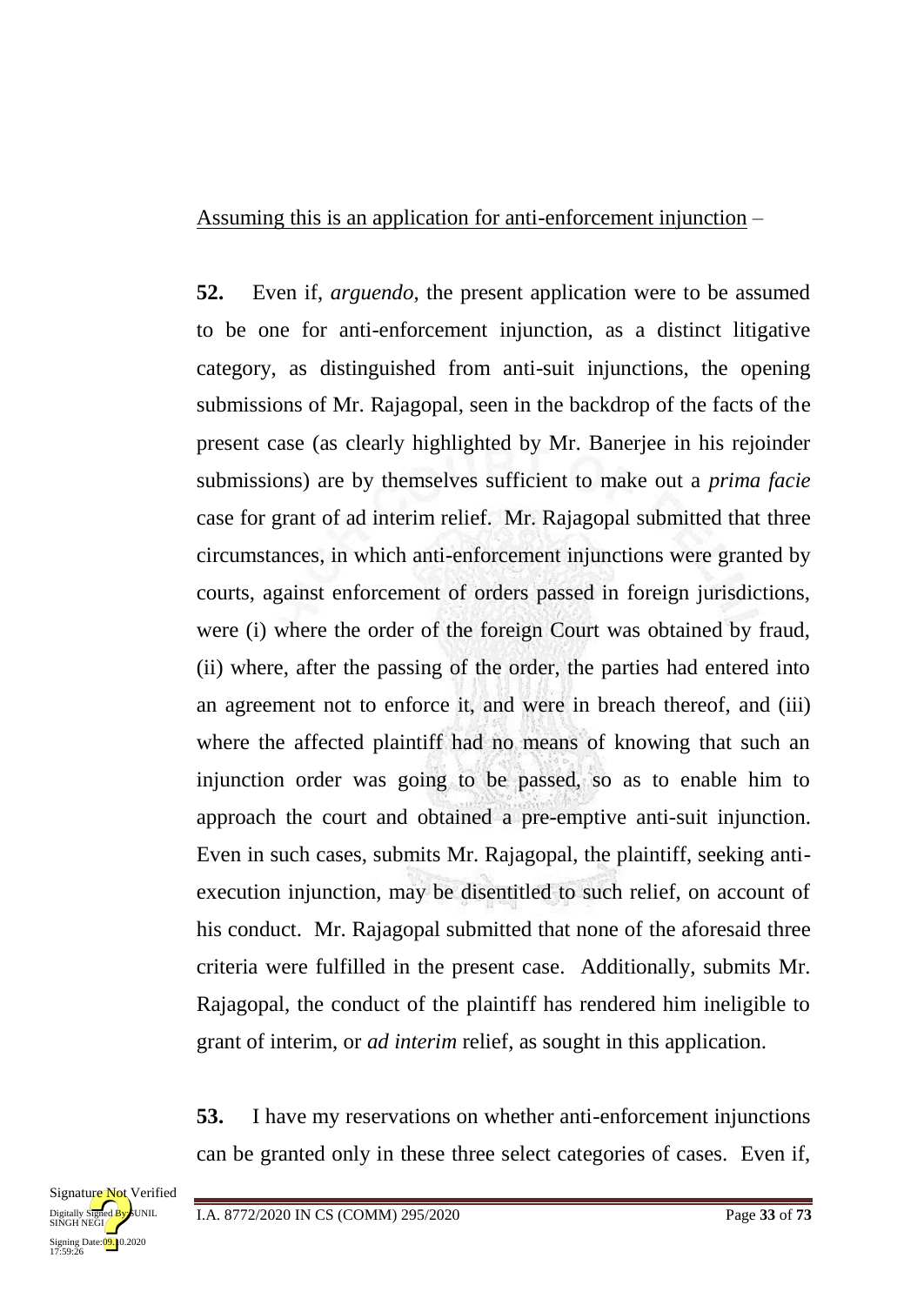however, the submission of Mr. Rajagopal is to be accepted, I am still of the opinion that, even on that touchstone, a case for granting antienforcement injunction exists.

**54.** Adverting, first, to circumstance (iii) in which, even according to Mr. Rajagopal, anti-enforcement injunction may be granted, the observations, regarding service, as returned by the Wuhan Court and extracted in para 30 *supra*, in fact, militates against the stand of the defendants before me. The observations of the Wuhan Court establish, *prima facie*, that no copy of the anti-suit injunction application, filed by the defendants, before that Court, was ever supplied to the plaintiff, before the order, dated  $23<sup>rd</sup>$  September, 2020, came to be passed. Apparently, what was served, if at all, were the complaint, evidence materials, court summons and other procedural documents. There is no recording, by the Wuhan Court, of any service, of the anti-suit injunction application filed by the defendants, having ever been effected on the plaintiff. In fact, the order, dated 23<sup>rd</sup> September, 2020, expressly records that "the complaint, evidence, procedural materials, court summons of the present case is still in the serving process", but that the anti-suit injunction ruling was being issued "directly, in a sense of behaviour preservation". *Prima facie*, therefore, the submission, of Mr. Banerjee, that the order, dated  $23<sup>rd</sup>$ September, 2020, was passed by the Wuhan Court *ex parte*, and without due opportunity, to the plaintiff, to intervene before the order was passed, merits acceptance.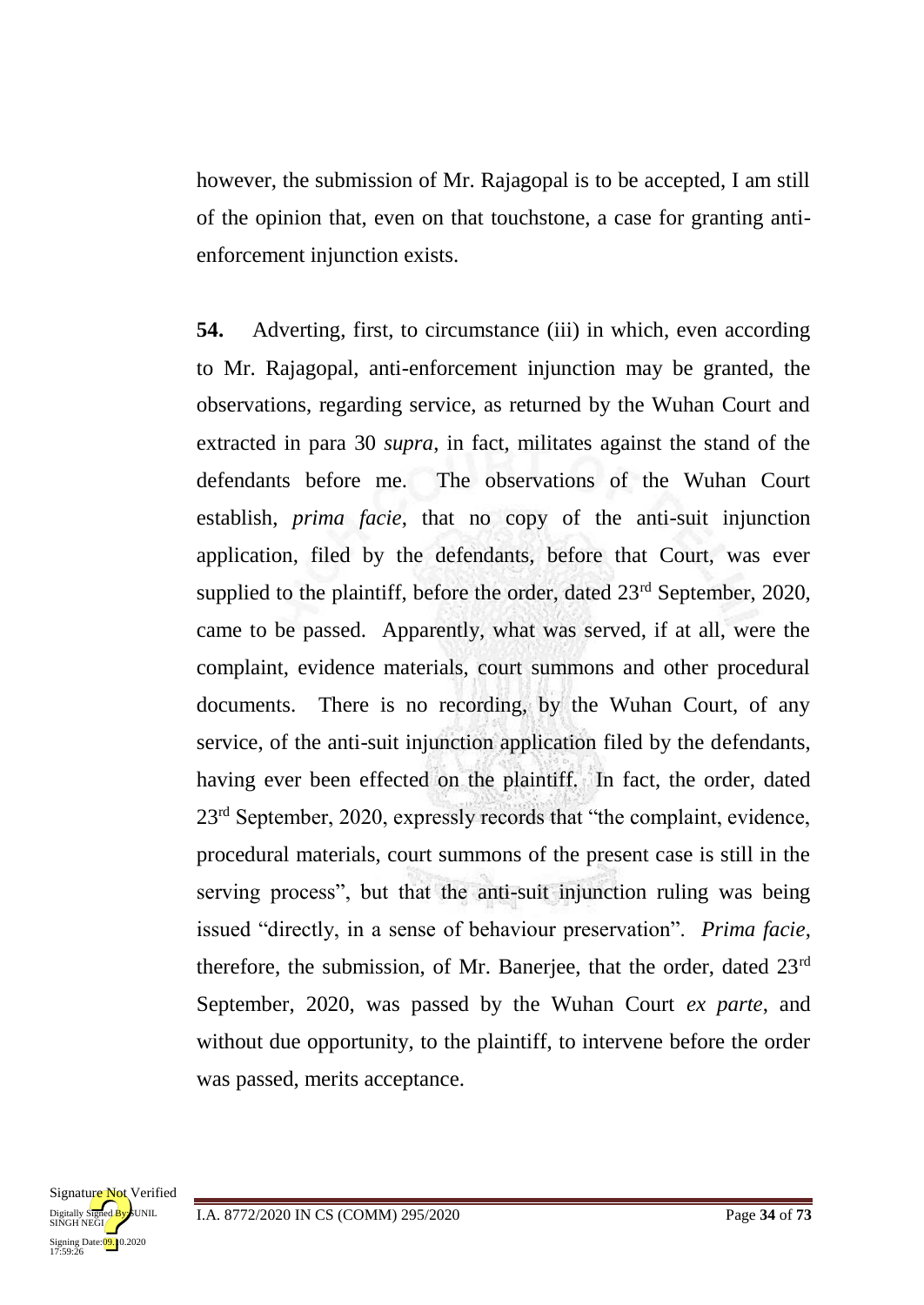**55.** Mr. Rajagopal also sought to submit that, once the plaintiff was aware of the filing of the complaint, for the fixation of FRAND rates, by the defendants, in the Wuhan Court, the plaintiff ought to have exercised due diligence, and entered appearance in the Wuhan Court, in which case the plaintiffs would have become aware of the filing of the anti-suit injunction application by the defendants. It is also submitted, by Mr. Rajagopal, that the filing of the suit, for the fixation of FRAND rates, or dealing with infringement of SEPs, is almost inevitably followed by the filing of an anti-suit injunction application, to halt proceedings before other fora, in foreign jurisdictions, where similar proceedings may be pending. Mr. Banerjee emphatically refutes this contention, submitting that there is no such recognised practice. No material, justifying his submission, has been shown, to me, by Mr. Rajagopal, and I am unable, *prima facie*, therefore, to subscribe to the view that, having become aware of the fact that a royalty rate fixation suit had been preferred, by the defendants before the Wuhan Court, the plaintiffs should have divined that an anti-suit injunction application would follow in its inevitable wake. The litigant cannot be presumed to be, additionally, a soothsayer.

**56.** In fact, the manner in which the defendant has obtained – and I use the word consciously – the order, dated  $23<sup>rd</sup>$  September, 2020, from the Wuhan Court, is rather disturbing. By using the expression "obtained", I do not intend to cast any aspersions on the Wuhan Court, or criticise the manner in which it has functioned. The defendants, however, appear to have been less than fair, not only to the plaintiff, but also to this Court. The affidavit of Mr. Akerley, on which Mr.

गरमहोता स्त्रवादी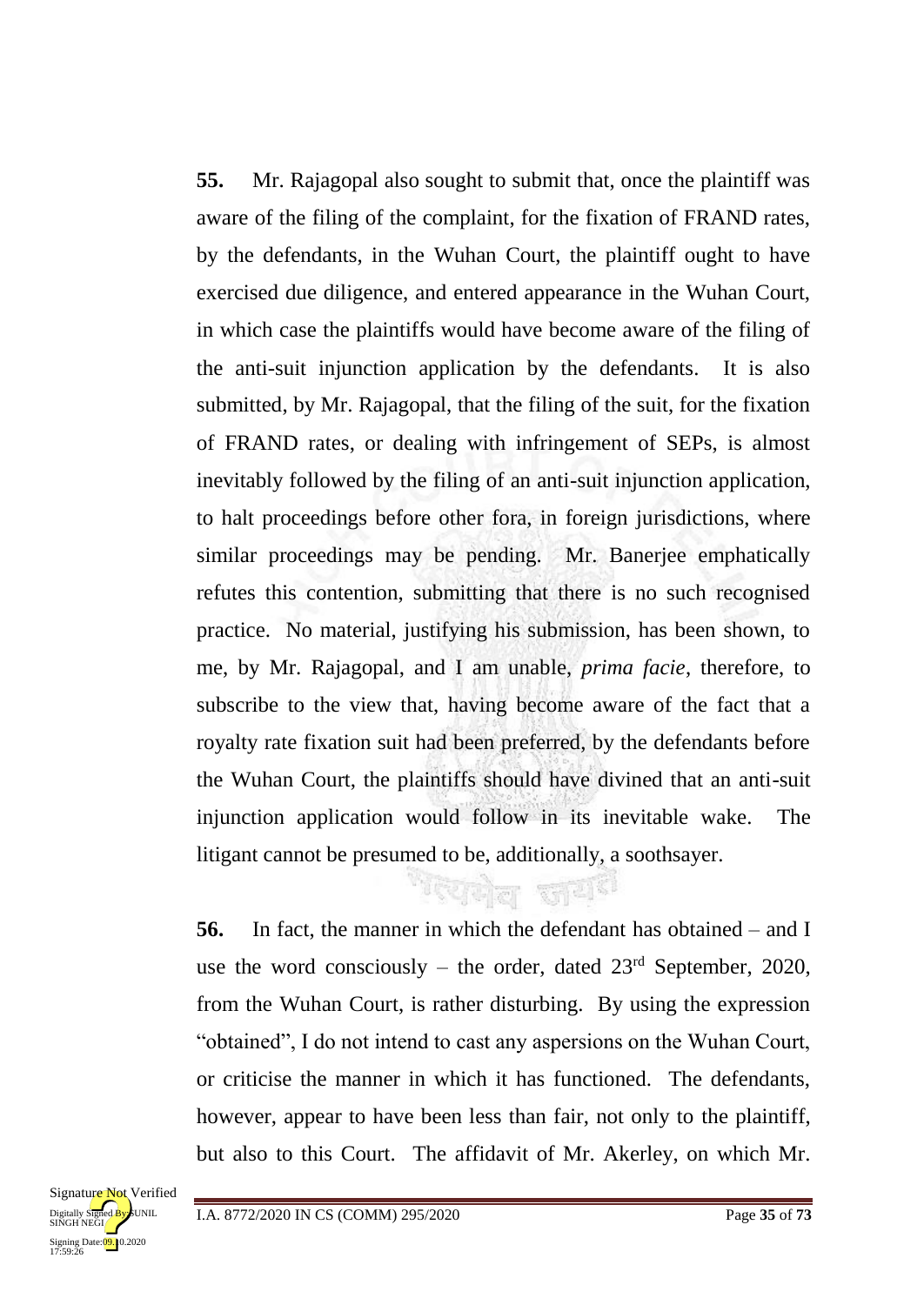Rajagopal seeks to place reliance, specifically avers that, during the telephonic conversation, between the executive Vice President of Plaintiff No. 2 and the Vice President of the defendants (Mr. Paul Lin), the plaintiff was only informed that a case had been filed, by the defendants, against the plaintiff, in China, seeking determination of FRAND terms for a license. The affidavit specifically states that Mr. Lin chose not to specify the portion of the plaintiff's portfolio of SEPs, in respect of which the complaint had been filed in the Chinese court, whether it involved the plaintiff's cellular SEPs and, if so, the generation of such SEPs, the specific claims made by the defendants against the plaintiff, and even the identity of the court in which the action had been filed. A clear intent, to keep the plaintiff unaware of the exact specifics of the litigation preferred by the defendants against the plaintiff in China, *prima facie*, is apparent. This impression is strengthened by the fact that (i) no copy, of the anti-suit injunction application, preferred by them before the Wuhan Court, was ever furnished, by the defendants to the plaintiff, (ii) the reply, filed on  $25<sup>th</sup>$ August, 2020, before this Court, by the defendants, in response to I.A. 6440/2020, too, conspicuously annexes only the complaint filed before the Wuhan Court, and makes no mention of the anti-suit injunction application and (iii) despite the present proceedings having been listed before this Court on six occasions, after the filing of the anti-suit injunction application, the defendants never thought it appropriate even to inform this Court of such an application having been filed. *Prima facie*, the defendants have acted with impunity, and with scant regard to this Court, or to the requirement of maintaining fairness in the proceedings before it.

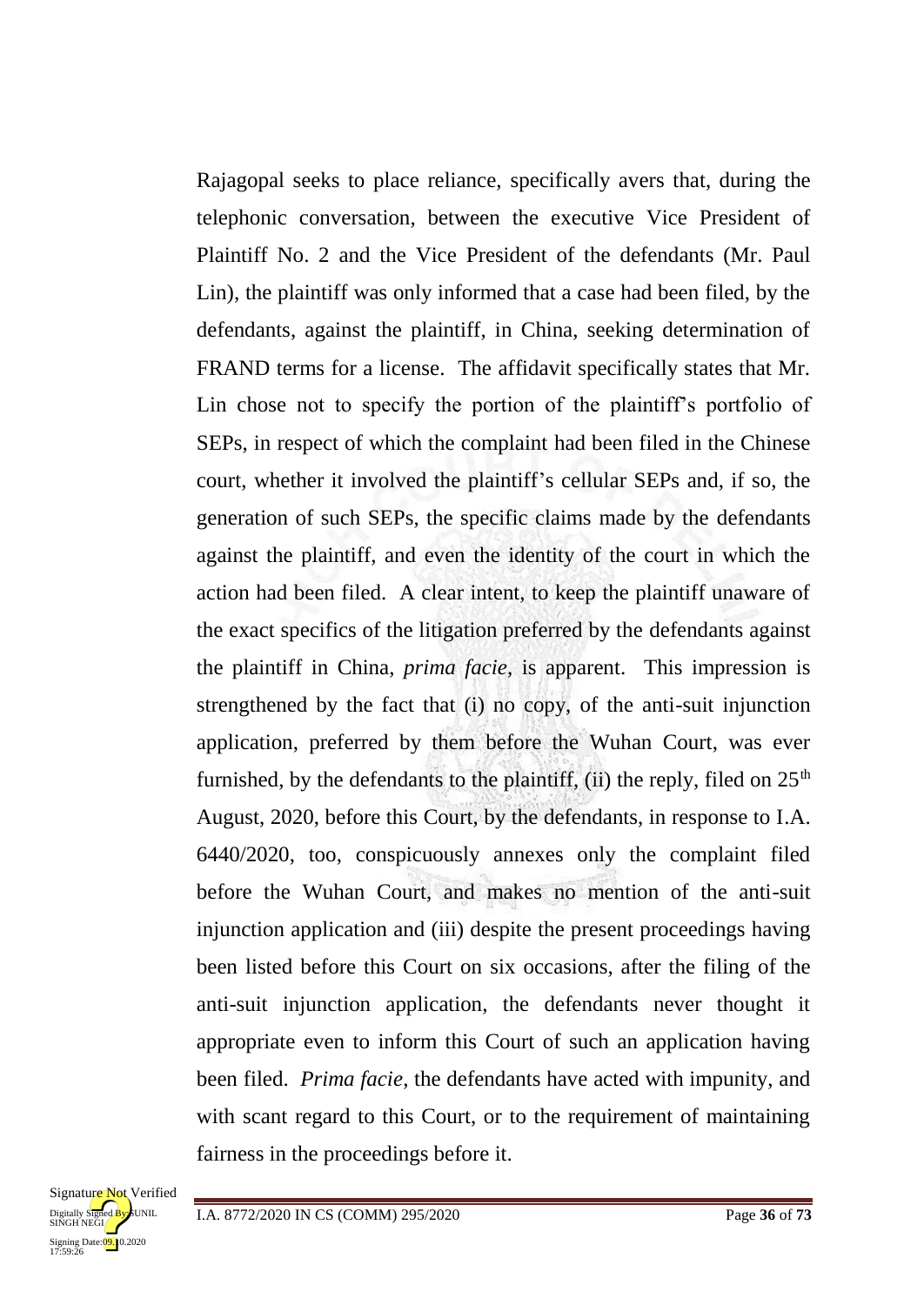**57.** The want of fairness, on the part of the client was, however, mitigated, to some extent, by Mr. Saikrishna Rajagopal who, with his customary candour and forthrightness, acknowledged that he had no ready justification for his client having demurred from having disclosed, even to this Court, the fact of pendency of the anti-suit injunction application before the Wuhan Court. Even so, he submits, there was lack of forthrightness, not just on the part of his client, but also on the part of the plaintiff and, the present application having been instituted by the plaintiff, the conduct of the plaintiff does not entitle it to any relief therein. I am unable to agree. I agree with the submission, of Mr. Banerjee, that, as the plaintiff does not seek to interdict the suit proceedings initiated by the defendants before the Wuhan Court, no occasion arose for the plaintiff to take any action in that regard. Insofar as the anti-suit injunction application, filed by the defendants before the Wuhan Court, is concerned, the plaintiff having been kept in the dark, throughout, regarding the filing of the application, as well as the proceedings consequent on such filing, no want of diligence could be attributed to the plaintiffs, at any stage. The defendants, on the other hand, have resorted to suppression of material fact, both from the plaintiff as well as from this Court.

**58.** Fraud, in the matter of obtaining the injunction order from the court, acknowledges Mr. Rajagopal, is a legitimate ground for grant of an injunction, against enforcement of the order. He has, however, chosen to contend that fraud has not been pleaded, by the plaintiffs, in their application. Fraud, when perpetrated on a party to a litigation,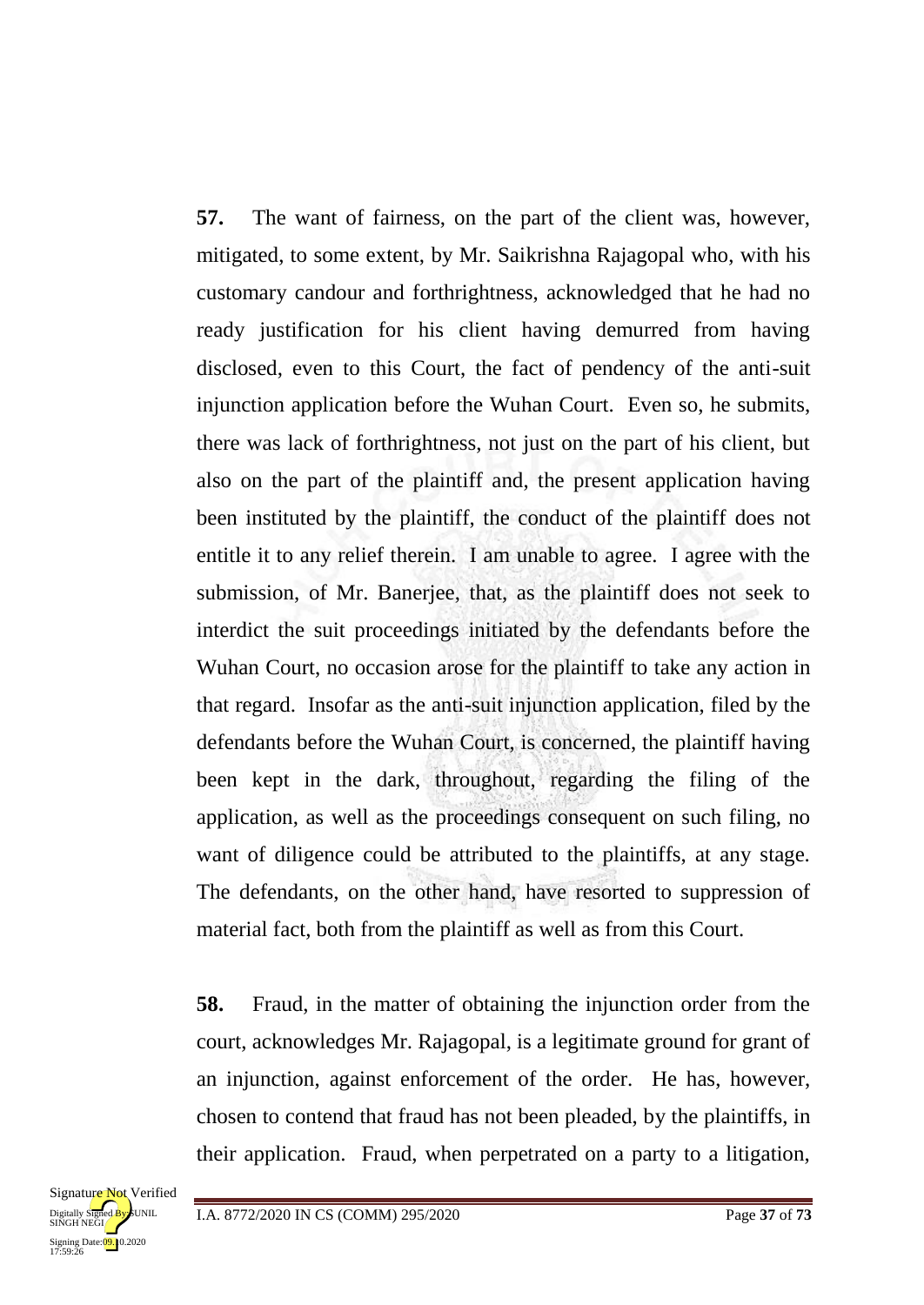undoubtedly has to be pleaded and proved, and cannot be presumed. However, where fraud is practised on a court, the court is entitled to take judicial notice thereof, and there is no question of any pleading, by any party, in that regard. In the present case, the acts of the defendants, in concealing, even in the reply filed by them in response to IA 6440/2020, the fact of filing of the anti-suit injunction application in the Wuhan Court, and in keeping the matter concealed, further, despite this these proceedings having come up, before this Court on six occasions thereafter, borders, perilously, on fraud. This, additionally, constitutes a ground for grant of *ad interim* relief to the plaintiffs, even on the anvil of the criteria which, according to Mr. Rajagopal, determine the circumstances in which anti-execution injunctions may be granted.

#### Further considerations

**59.** *Modi Entertainment Network<sup>1</sup>* and *Dinesh Singh Thakur<sup>16</sup>* envisage, essentially, two considerations, which would govern grant, or refusal, of anti-suit injunctions, in respect of proceedings pending in a foreign clime. These are, firstly, that the defendant, who is sought to be injuncted, is amenable to the jurisdiction of the Indian court issuing the injunction, and, secondly, that refusal of the prayer for injunction would result in defeating the ends of justice and perpetuating injustice. The relief, fundamentally, has to be equitable in nature. While applying these twin considerations, the Supreme Court cautions that the principle of comity of courts, pre-eminent in private international law, has to be scrupulously borne in mind.

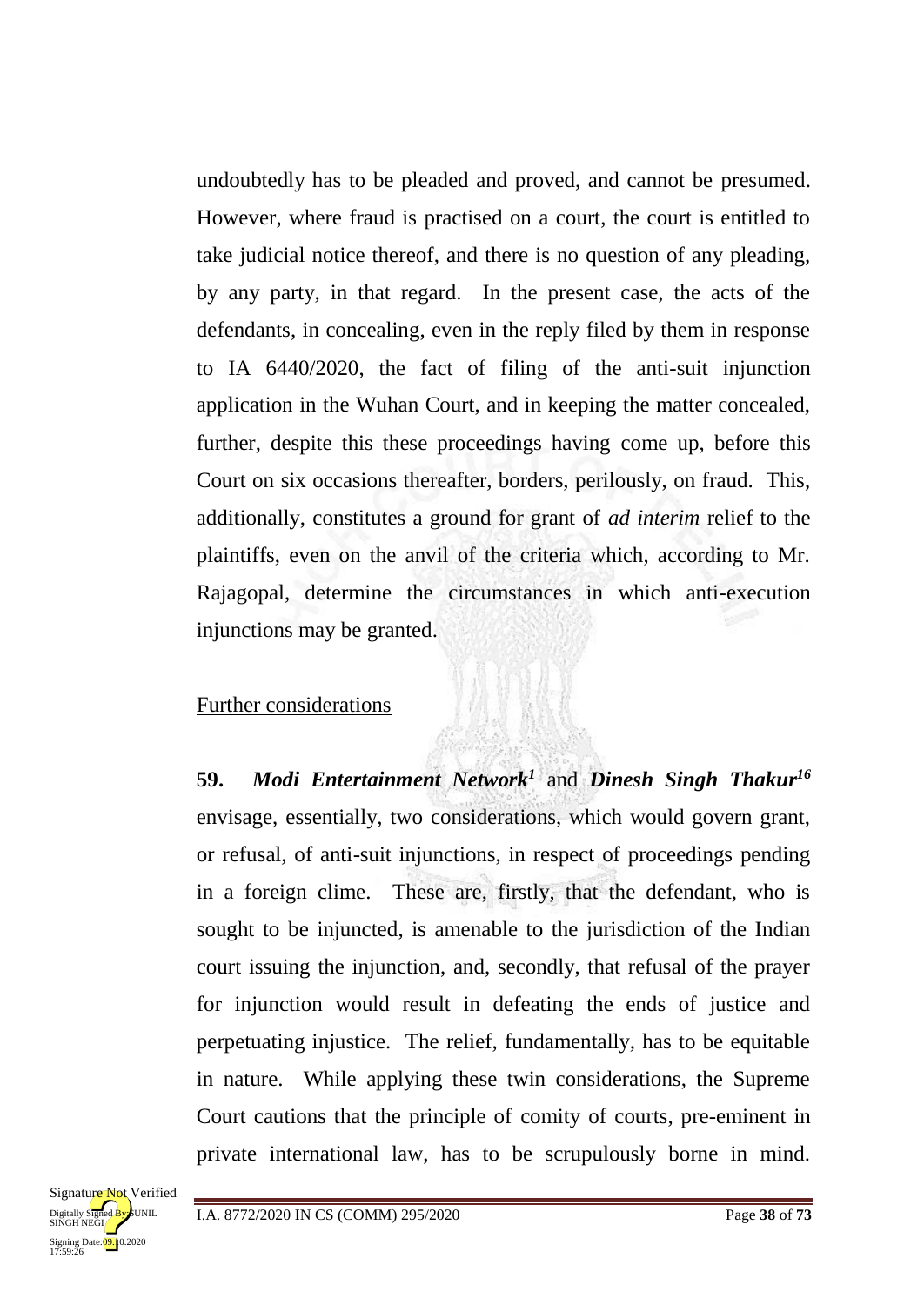Needless to say, anti-suit injunctions, in respect of proceedings pending in foreign courts, restraining parties from prosecuting proceedings pending in foreign courts, are not to be granted as a matter of course.

**60.** Even applying these principles, on merits, I am of the opinion that, prima facie, a case for grant of ad interim relief, in terms of prayer (i) in the application, is clearly made out. There is no dispute about the fact that the defendant is amenable to the jurisdiction of this Court and, indeed, the defendant does not, and cannot, contend otherwise. Nor, in my view, can it be said that denial of the request for *ad interim* injunction would not result in perpetuating injustice, on the plaintiff before this Court, for the following reasons:

(i) The plaintiff is pursuing a cause, and ventilating a right which, *de hors* the merits thereof, it is clearly within his authority to pursue, and within the jurisdiction of this Court to adjudicate upon. The proceedings initiated by the plaintiff are maintainable in law, in that the plaintiff was entitled to file his suit, before this Court. Allowing the defendant to enforce the decree, within the jurisdiction of this Court, would in fact defeat this right of the plaintiff, and would, consequently, clearly defeat the ends of justice and perpetuate injustice.

(ii) The order, dated 23rd September, 2020, of the Wuhan Court, completely forecloses the plaintiff's right to agitate the issue of infringement of the suit patents, which had legally been

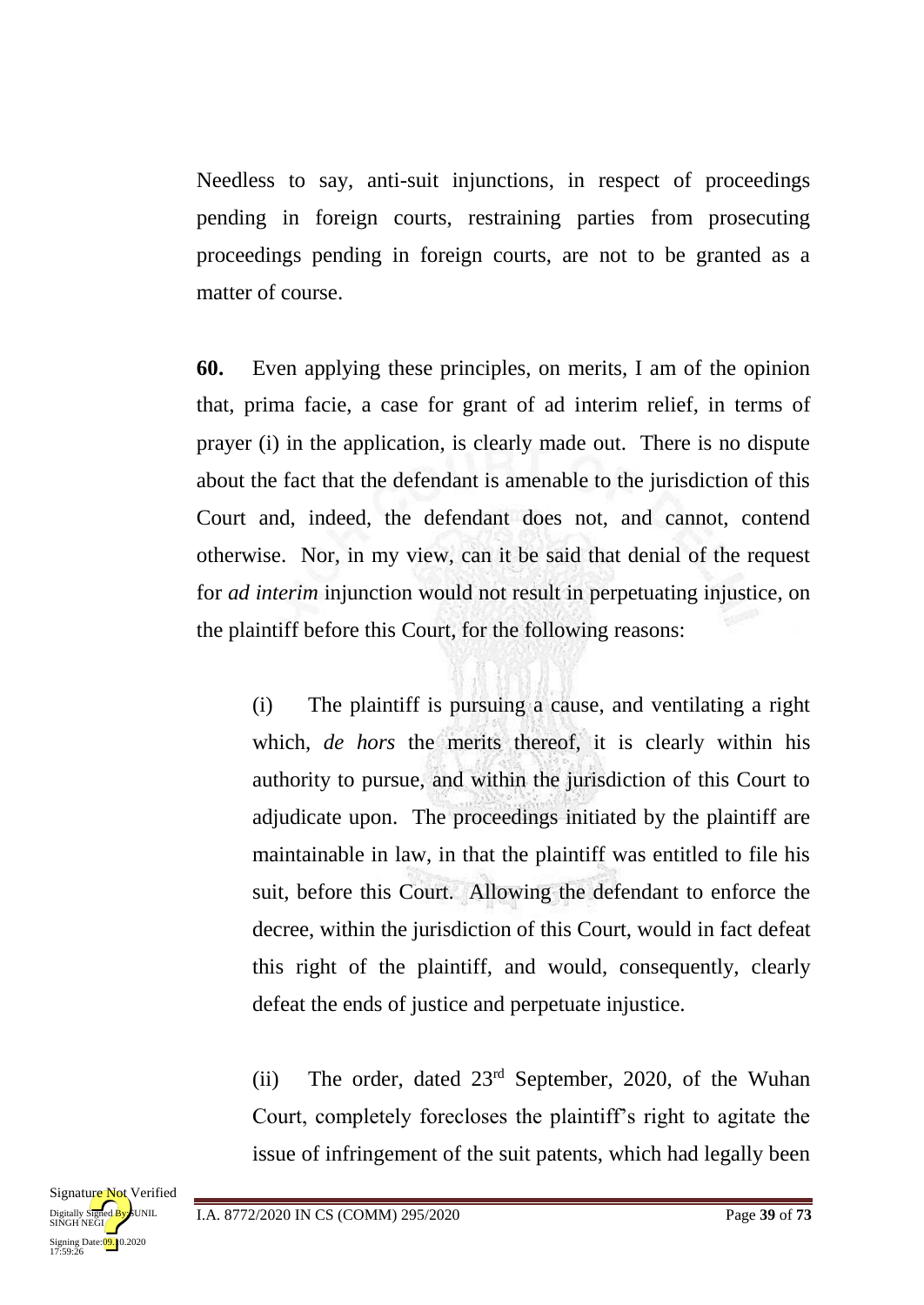granted to them and continue to remain valid. No question, of infringement of the suit patents, is involved in the proceedings before the Wuhan Court. Mr. Banerjee is, *prima facie*, correct in his submission that, were the consideration of the plaintiffs' plaint, before this Court, and the application for interlocutory injunction, preferred therewith, even to remain "suspended", the respondent would be emboldened to infringe the plaintiffs' patents, without obtaining a license from the plaintiffs at FRAND rates. Even assuming the fixation of FRAND rates is under consideration before the Wuhan Court, the plaintiffs would be constrained to await the outcome of the said proceedings, with no remedy to restrain infringement of the suit patents, in the interregnum.

(iii) The apprehensions, expressed by the Wuhan Court, in the order dated 23rd September, 2020, do not appear, *prima facie*, to be justified. The concerns, expressed by the Wuhan Court, are that (a) instead of "respecting and coordinating with" the Wuhan Court to proceed with the litigative process initiated in that Court, the plaintiffs "started in the emergency initiation of temporary and permanent injunction procedures" before this Court, "to exclude the jurisdiction of" the Wuhan Court "and counteract" the proceedings pending before it, (b) the proceedings before this Court "have interfered with" the proceedings before the Wuhan Court, (c) the proceedings initiated before this Court "might result in an adjudication conflict" with the proceedings before the Wuhan Court, (d) this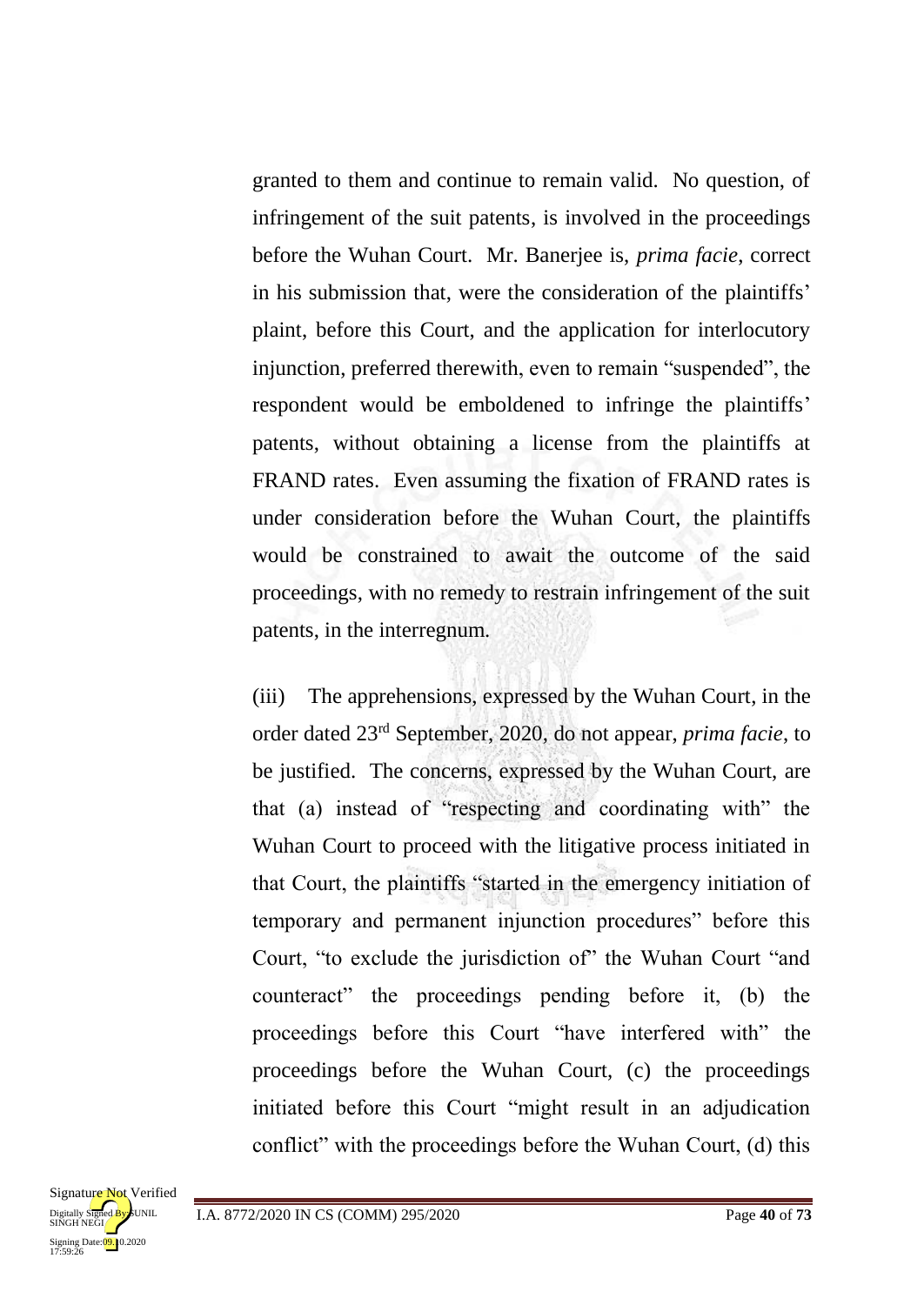would impact the conclusion of an SEP license agreement between the defendants and the plaintiffs, leading "to the difficulties of enforcing the effective adjudication of" the case before the Wuhan Court, which allegedly abused the injunction relief procedures of SEP licensing negotiation, (e) the proceedings for permanent and temporary injunction, initiated by the plaintiffs before this Court, had an impact on the operation of the defendants and their affiliated companies in the Indian market, resulting in great harm to the interests of the defendants, which was irreparable, and could imperil the positive development of the licensing negotiation between the parties, which would further harm the interests of the defendants, (f) the purpose of institution, by the defendants, of the anti-suit injunction application before the Wuhan Court, was to exclude the plaintiffs interference, to the hearing of the complaint by the Wuhan Court, by abusing injunction relief procedures, and to ensure enforcement of an effective adjudication regarding the global royalty rate dispute between the parties, and (g) the anti-suit injunction order of the Wuhan Court would "not give rise to any substantive harm to the SEPs held or managed" by the plaintiffs, except delay in obtaining of relief, by the plaintiffs, after the breakdown of the licensing negotiation between the parties. With greatest respect to the Wuhan Court, these reasons do not, *prima facie*, commend themselves for acceptance as sufficient to interdict, practically permanently, the consideration of the plaintiffs' suit by this Court. Without adverting, seriatim, to each of these

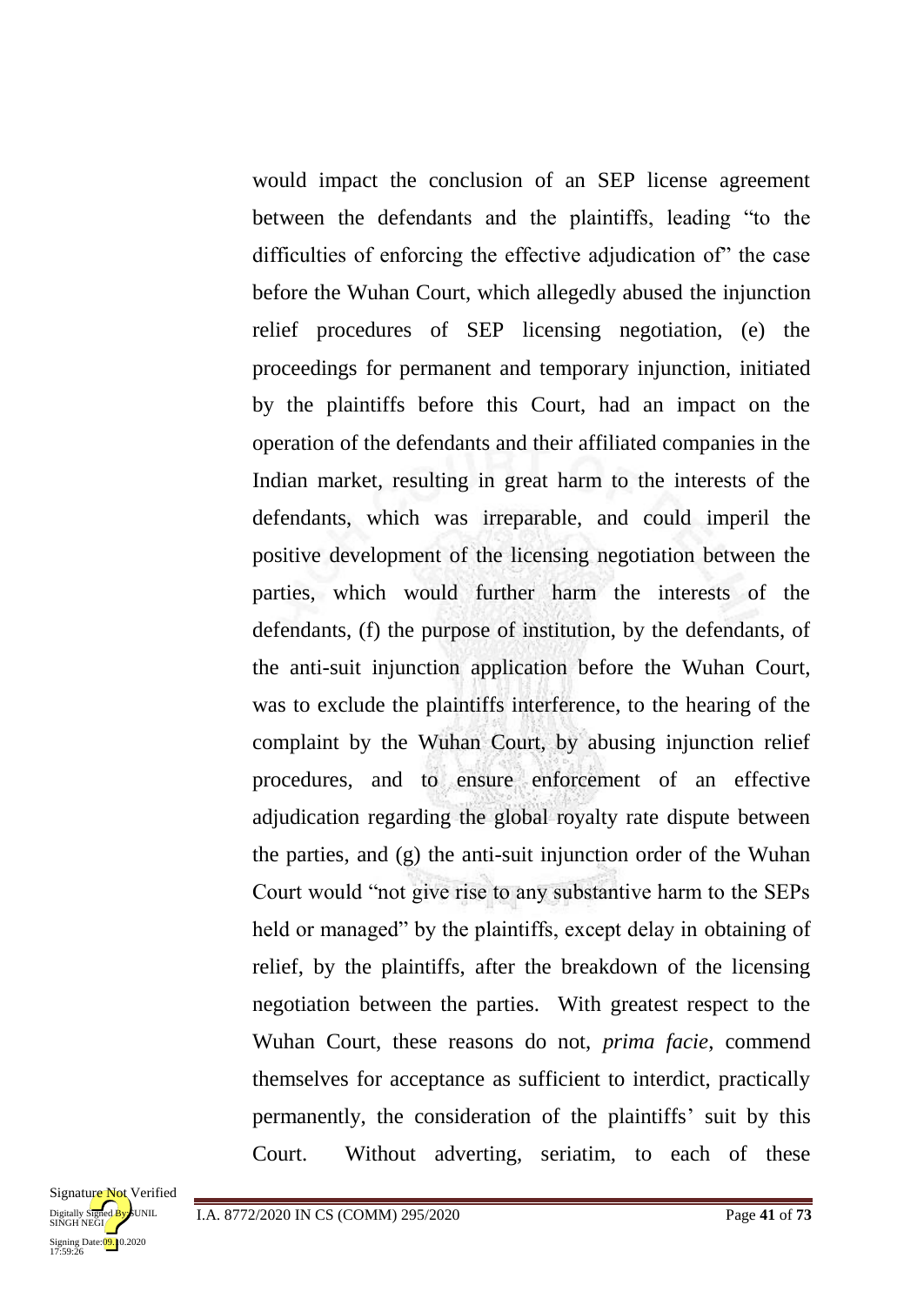considerations, the main concern, of the Wuhan Court, appears to have been that the continuance of the present proceedings, before this Court, would interfere with the proceedings before the Wuhan Court. Mr. Banerjee points out that this apprehension was misguided and, *prima facie*, I am inclined to accept the proposition. The litigation before this Court essentially seeks to injunct infringement, by the defendants, of the plaintiff's SEPs. Permission to operate the patents, by payment of royalty to the plaintiffs at FRAND rates, has been sought only as an alternative relief. Mr. Banerjee points out that, even on the aspect of fixation of FRAND rates, on the basis of which the defendants could operate the plaintiffs' SEPs, the proceedings in this Court do not interfere, to any substantial extent, with the proceedings before the Wuhan Court, and I am inclined to agree. As Mr. Banerjee submits, in case the defendants persist in employing the plaintiffs' SEPs, and the issue of FRAND rates would, only then, become relevant and, if the FRAND rates are fixed by the Wuhan Court, the only consequence would be that the present proceedings would not survive for consideration, and the plaintiffs would, then, have to seek their remedy against the fixation of rates by the Wuhan Court, if they are aggrieved thereby. I may also take judicial notice, in this regard, of the fact that fixation of FRAND rates by this Court, being the final relief sought in the suit, is not likely to take place in the near future. (Quite possibly, the Wuhan Court may not be aware of the time taken, in courts in India, for commercial litigations to attain fruition.)

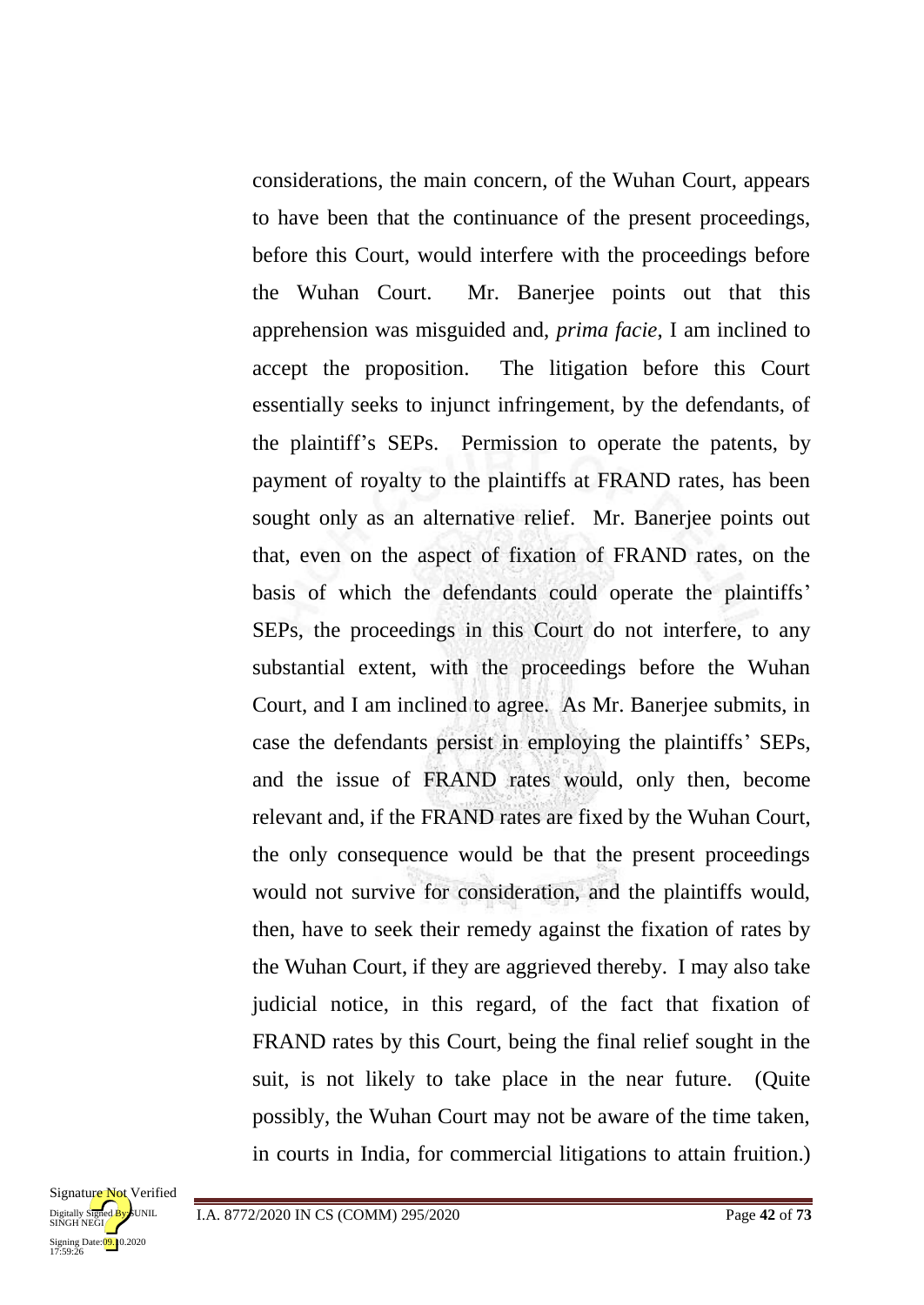Of course, Mr. Rajagopal has expressed concern at the possibility of provisional FRAND rates being fixed by this Court at an intermediate stage; this submission, however, is purely in the realm of hypothesis, and cannot possibly constitute a justifiable basis to obstruct the plaintiff's application. Besides, such a concern has not even been expressed by the Wuhan Court, in its order. Mr. Rajagopal has sought to submit that provisional FRAND rates, if fixed at the interlocutory stage by this Court, would be without the assistance of experts and may, therefore, prejudice his clients. This submission is predicated – though not, advisedly, in so many words – on a presumption that this Court may pass its order without due application of mind, and without taking all considerations into account. Obviously unfounded, while, such an apprehension is, the defendants would, in any event, be entitled to challenge any provisional FRAND rate fixation by this Court, if any such fixation takes place, by resorting to effective appellate procedures, provided in that regard. To say the least, the defendants cannot seek to obtain a pre-emptive protection, against a hypothetical arbitrary fixation of provisional FRAND rates, by this Court, by way of an anti-suit injunction order passed by the Wuhan Court. The observations, by the Wuhan Court, regarding "abuse", by the plaintiffs, of "injunction relief procedures", before this Court are, with respect, *prima facie* unjustified. In any event, if the plaintiffs are abusing the process of this Court, the defendants are always at liberty to so contend and, if the contention is found to be

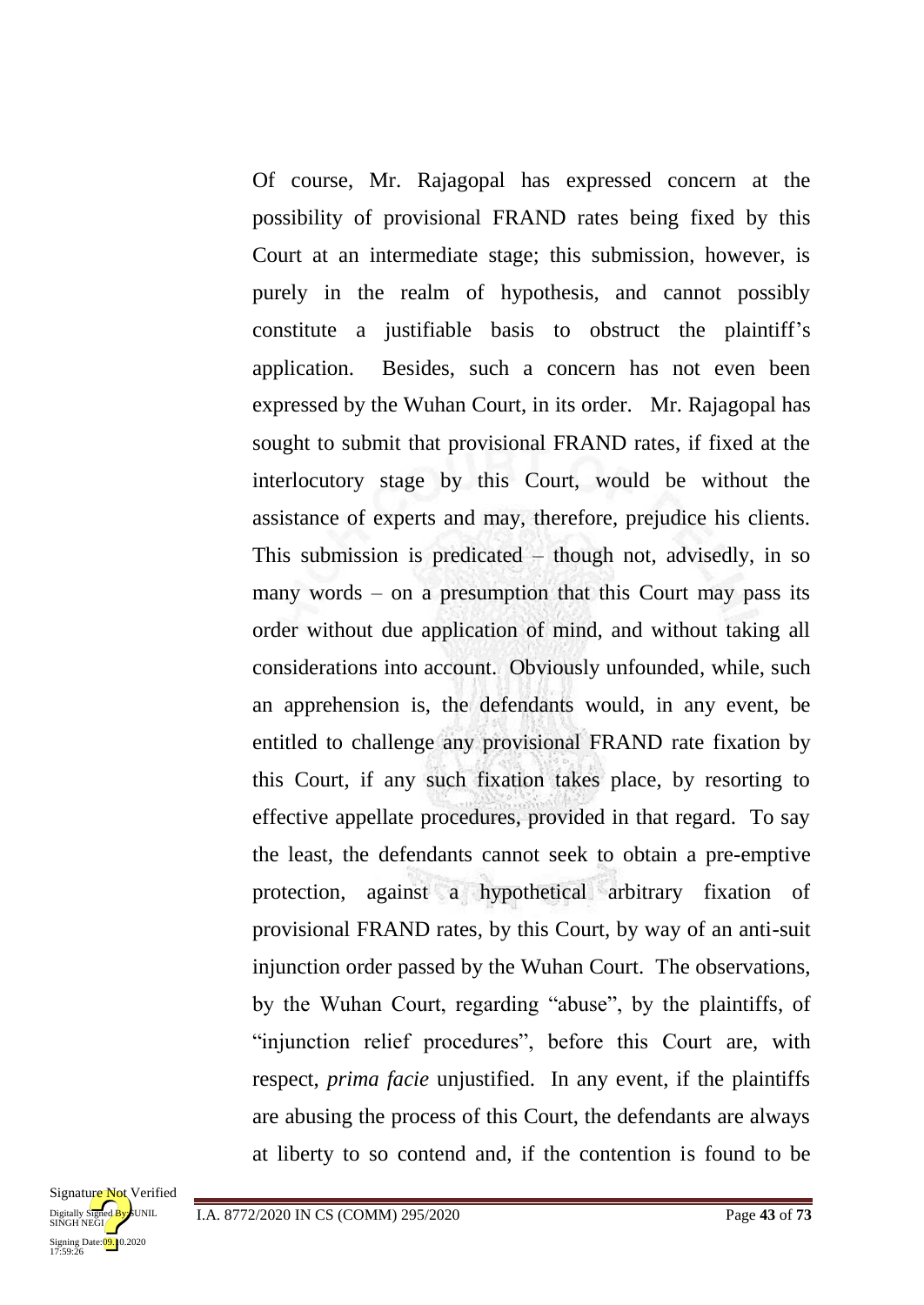meritorious, this Court has the jurisdiction and authority to nonsuit the plaintiffs. Protection, against abuse of process, by a litigant before this Court, is essentially a matter to be addressed by this Court, and cannot be granted, *prima facie*, by a court in a foreign jurisdiction.

(iv) I am also, *prima facie*, not in agreement with the observation, of the Wuhan Court, that the anti-suit injunction issued by it would not give rise to any harm to the SEPs held by the plaintiffs. As I have already observed hereinabove, the order, dated 23rd September, 2020, of the Wuhan Court, operates to bring, to a grinding halt, the proceedings initiated by the plaintiffs for protection against infringement of the suit patents, even though such an issue is not even pending before the Wuhan Court. Besides, this interdiction applies, not only to India, but globally. *Prima facie*, therefore, I agree with the submission of Mr. Banerjee, that the prejudice caused to the plaintiffs, by the order of the Wuhan Court, is not only incalculable but also, possibly, irreversible and irreparable.

(v) An anti-suit injunction, as understood in this country, is a judicial order restraining one party from prosecuting a case in another court outside its jurisdiction.**<sup>17</sup>** It does not extend to directing the party to withdraw the proceeding initiated before the foreign Court. If the petitioner, before a court in this country, desires to withdraw the petition, leave to do so, has to

ग्लिको<sub>ल सा</sub>द्या

<sup>17</sup> Ref. *Dinesh Singh Thakur (supra)*



1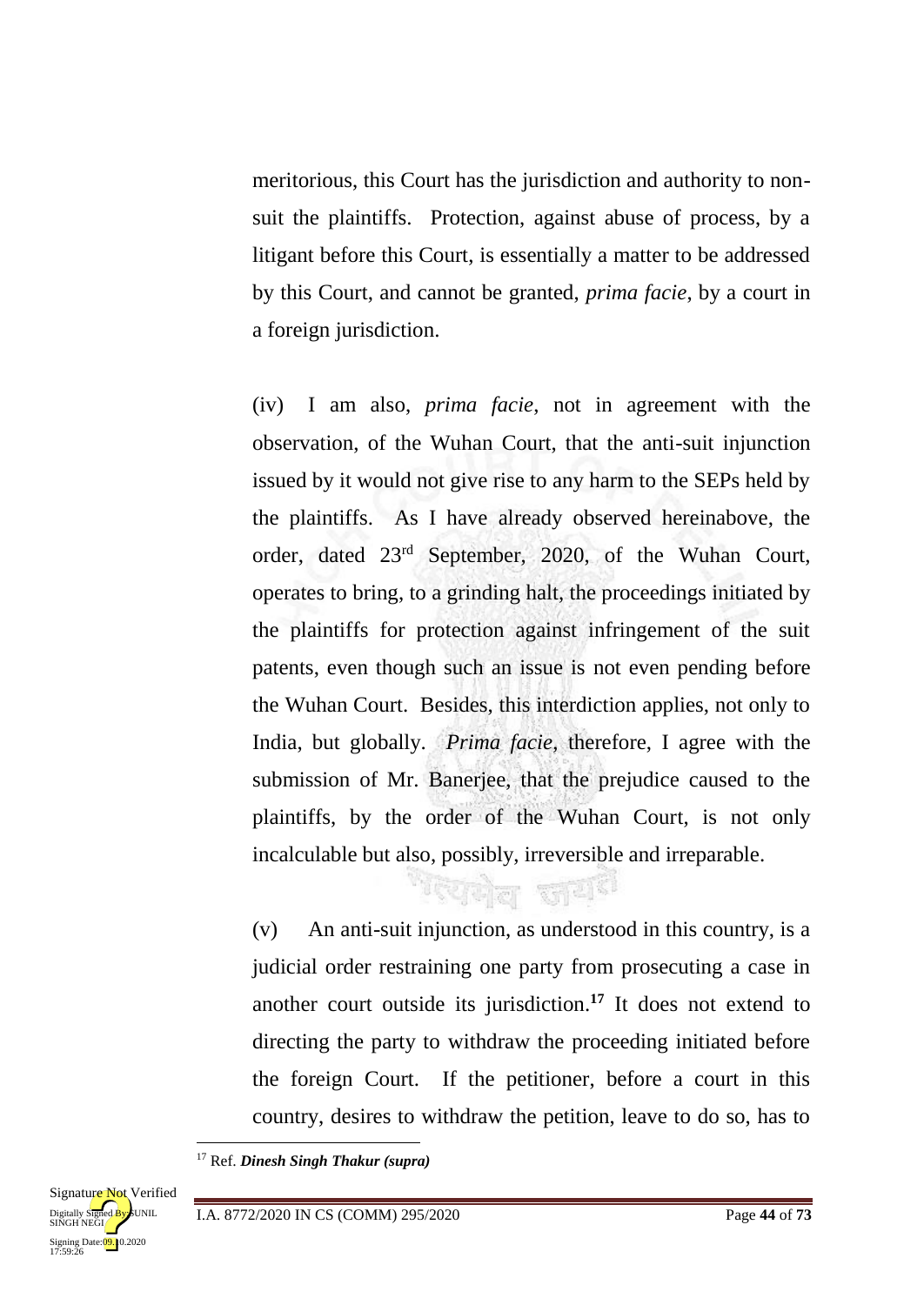be obtained from the court before which the petition is pending, and it would be for that court to decide whether to permit the petitioner to withdraw the petition, or not. A foreign court cannot, *prima facie*, compel the petitioner to withdraw proceedings legally instituted in an Indian court. The Wuhan Court has not merely restrained the plaintiff from prosecuting the present proceedings before this Court; it has mandated withdrawal, by the plaintiff, of these proceedings. In the event of non-withdrawal, the Wuhan Court has mulcted the plaintiff with punitive costs, on a daily basis. Effectively, therefore, albeit without expressing it in so many words, the Wuhan Court has injuncted this Court from proceeding with the suit initiated by the plaintiff. Allowing such an order to operate would amount to recognising the jurisdiction of a foreign Court to remove a proceeding, from the docket of a judicial forum in India, before which the proceeding has been instituted.

(vi) To a specific query posed in this regard, Mr. Rajagopal points out that the Wuhan Court has granted the plaintiffs the option either to "withdraw" or to "suspend" the present proceedings. They need not, therefore, according to Mr. Rajagopal, withdraw these proceedings; they may, as well, suspend them. I, for one, am completely clueless as to how the plaintiffs can "suspend" the present proceedings. Suspension of proceedings – assuming "suspension" implies keeping the proceedings in abeyance  $-$  is, as I understand it, the job of the court, and not of the litigant. The only option available to the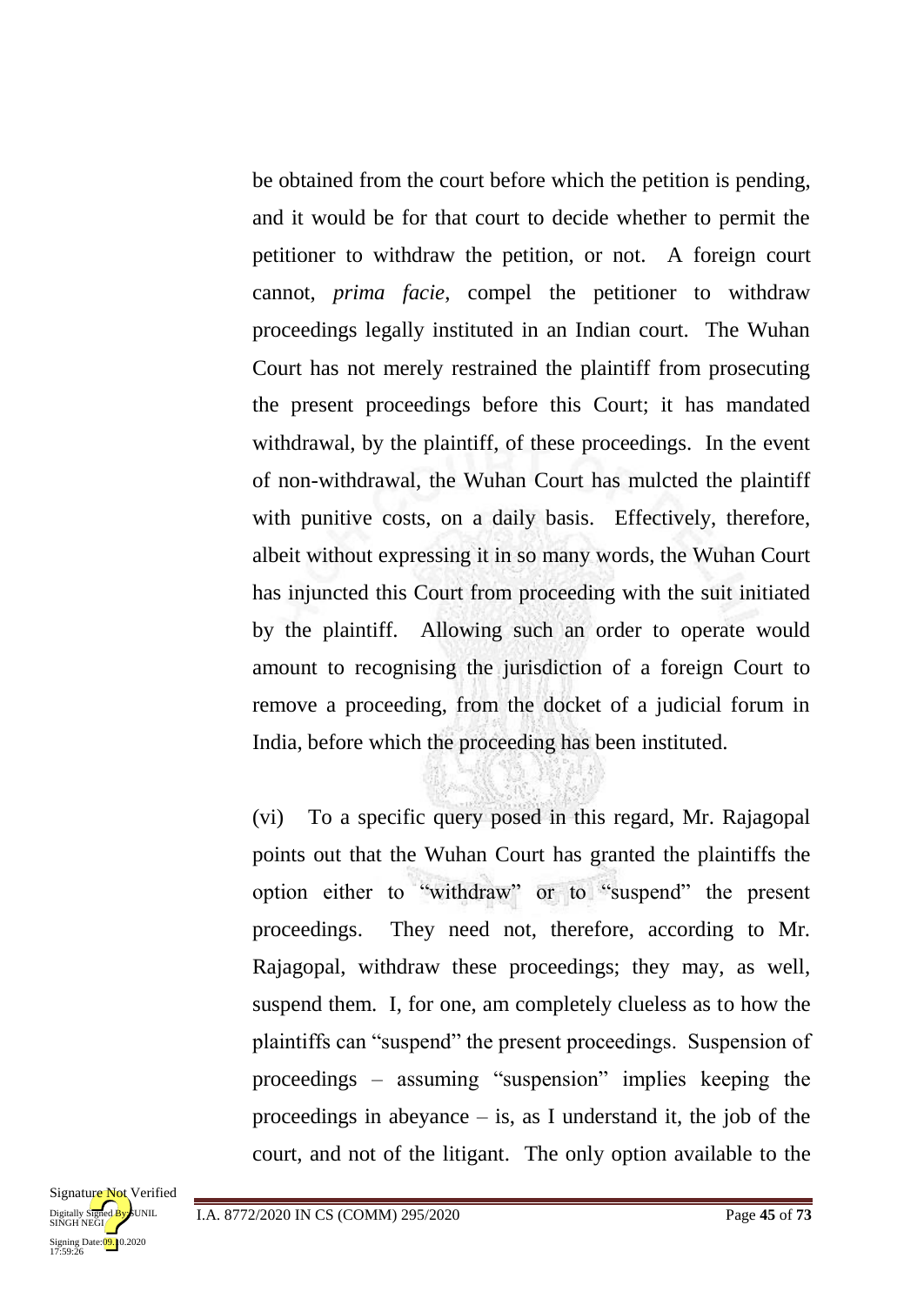plaintiff, were the order of the Wuhan Court to be enforced against it, would, therefore, be to withdraw the present proceedings. That, as I have already opined hereinabove, is a direction which the Wuhan Court could not have passed. Besides, the laws of this country do not permit compelling a litigator, perforce, to withdraw, or even to "suspend", his litigation. No principle of private international law permits a court, in one country, to pass an order, to be implemented in another country, if the implementation of the directive would infract the law as it obtains in the latter country.

(vii) The SEPs, constituting subject matter of the present proceedings, are Indian patents. Plaintiff No. 1, the patent holder, is also located in India. Mr. Banerjee points out that, in fact, Plaintiff No. 1 has no presence in China – though, as the defendants are located in China, Plaintiff No. 1 may have transacted with them in that country. Mr. Rajagopal does not dispute the fact that any action, seeking a restraint against infringement of the suit patents, would have been instituted only in India, and in no other jurisdiction. *Prima facie*, therefore, it would not be permissible for the respondents to invoke a directive issued by a court, outside India, to restrain the prosecution, by the plaintiffs, of the present proceedings, which can be maintained only in India, and in no other territory.

(viii) The order, dated 23rd September, 2020, of the Wuhan Court, provides no reasonable justification for the directions

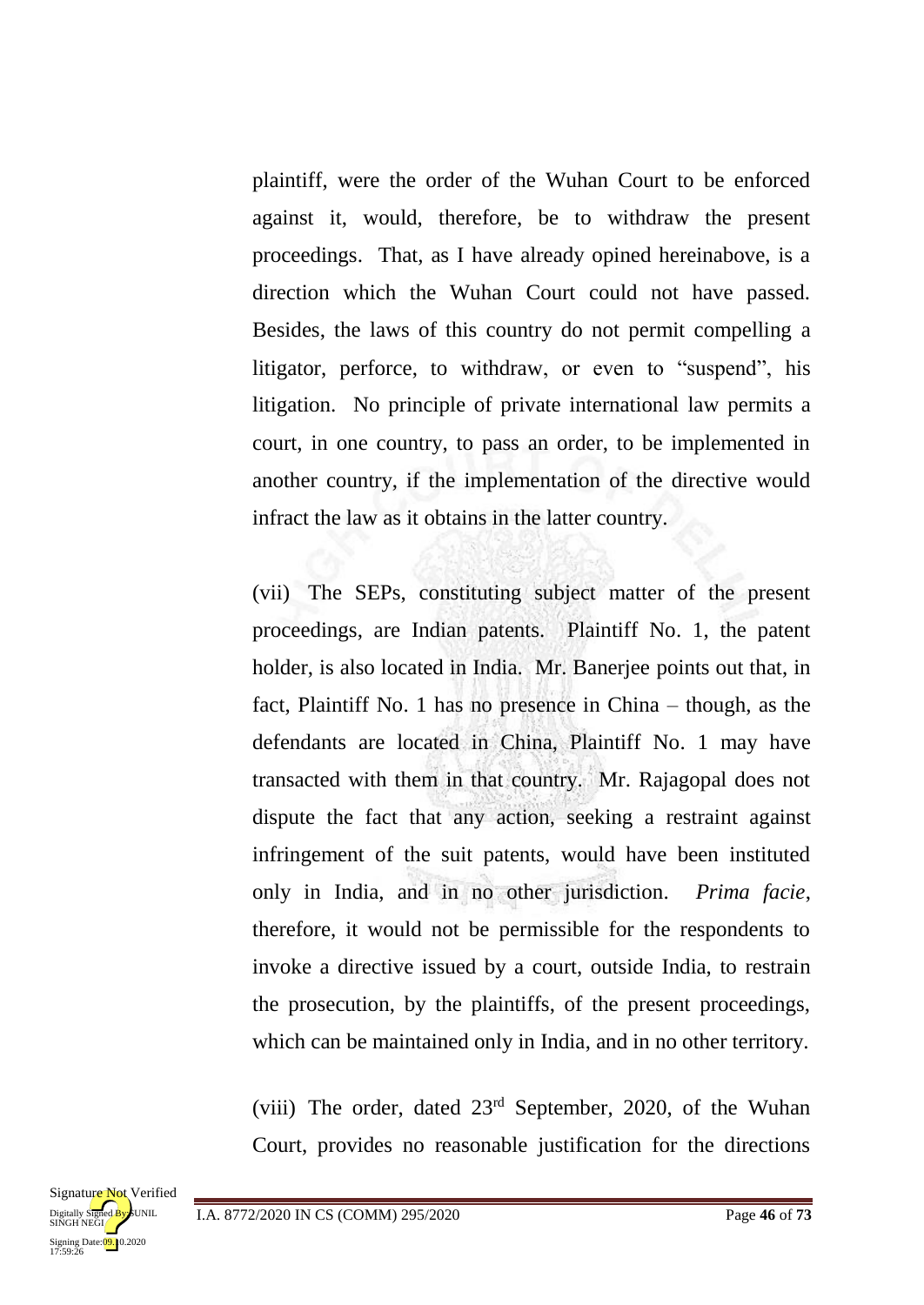issued by it. The direction, to the plaintiff, to pay punitive costs, for prosecuting the present proceedings before this Court, is, apparently, the *ipse dixit* of the Wuhan Court, which has not provided, in the impugned order, any authority, statutory or otherwise, which could justify the imposition of such a direction.

**61.** In examining these aspects, I am necessarily required to be guided by the principles, governing grant of anti-suit injunctions, of proceedings in foreign jurisdictions, as enunciated by the Supreme Court. The hyperfine distinction, between anti-suit injunctions, antianti-suit injunctions and anti-enforcement injunctions, as sought to be drawn by Mr. Rajagopal, prima facie fails to impress. At the end of the day, as correctly contended by Mr. Banerjee, the Court acts *ex debito justitiae*, and, where injustice is found to exist, the Court has necessarily to step in and provide succour.

**62.** There are only two decisions, which instruct on the aspect of anti-suit injunctions, namely *Modi Entertainment Network<sup>1</sup>* and *Dinesh Singh Thakur<sup>16</sup>*. The principles that emanate from these decisions, regarding grant of anti-suit injunctions, may be enumerated thus:

(a) The principles governing grant of injunction, are also applicable to the grant of anti-suit injunction.

(b) Grant of injunction is essentially guided by equity.

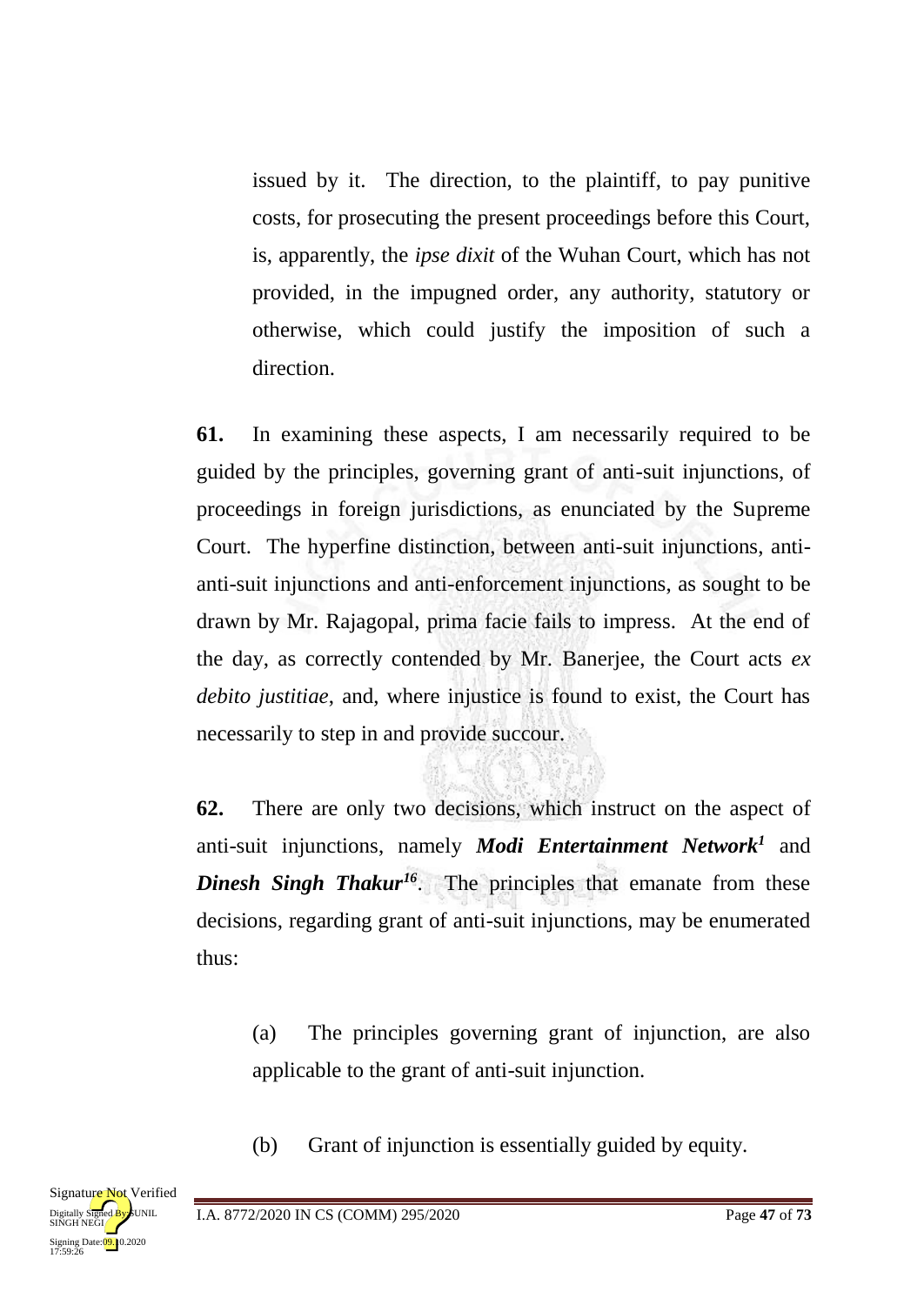(c) The power to grant anti-suit injunction is required to be exercised sparingly "because such an injunction though directed against a person, in effect causes interference in the exercise of jurisdiction by another court". This aspect is underscored where the order would restrain the parties from instituting or continuing a case in a foreign court.

(d) Anti-suit injunction cannot be granted, where any of the inhibiting factors, enumerated in Section 41 of the Specific Relief Act, 1963, applies.

(e) The injuncted defendant must be amenable to the jurisdiction of the Indian court granting anti-suit injunction.

(f) Declining of an anti-suit injunction would result in defeating the ends of justice, and would perpetuate injustice.

(g) While granting anti-suit injunctions, the principle of comity of courts is required to be borne in mind.

**63.** The positive factors, which persuade me to hold that a case for grant of *ad interim* relief exists, have already been set out *supra*. They also conform to the principles contained in *Modi Entertainment Network<sup>1</sup>* and *Dinesh Singh Thakur<sup>16</sup>*. The defendants are, undisputedly, amenable to the jurisdiction of this Court. Both on the principles of equity, as well as the necessity to permit the plaintiffs to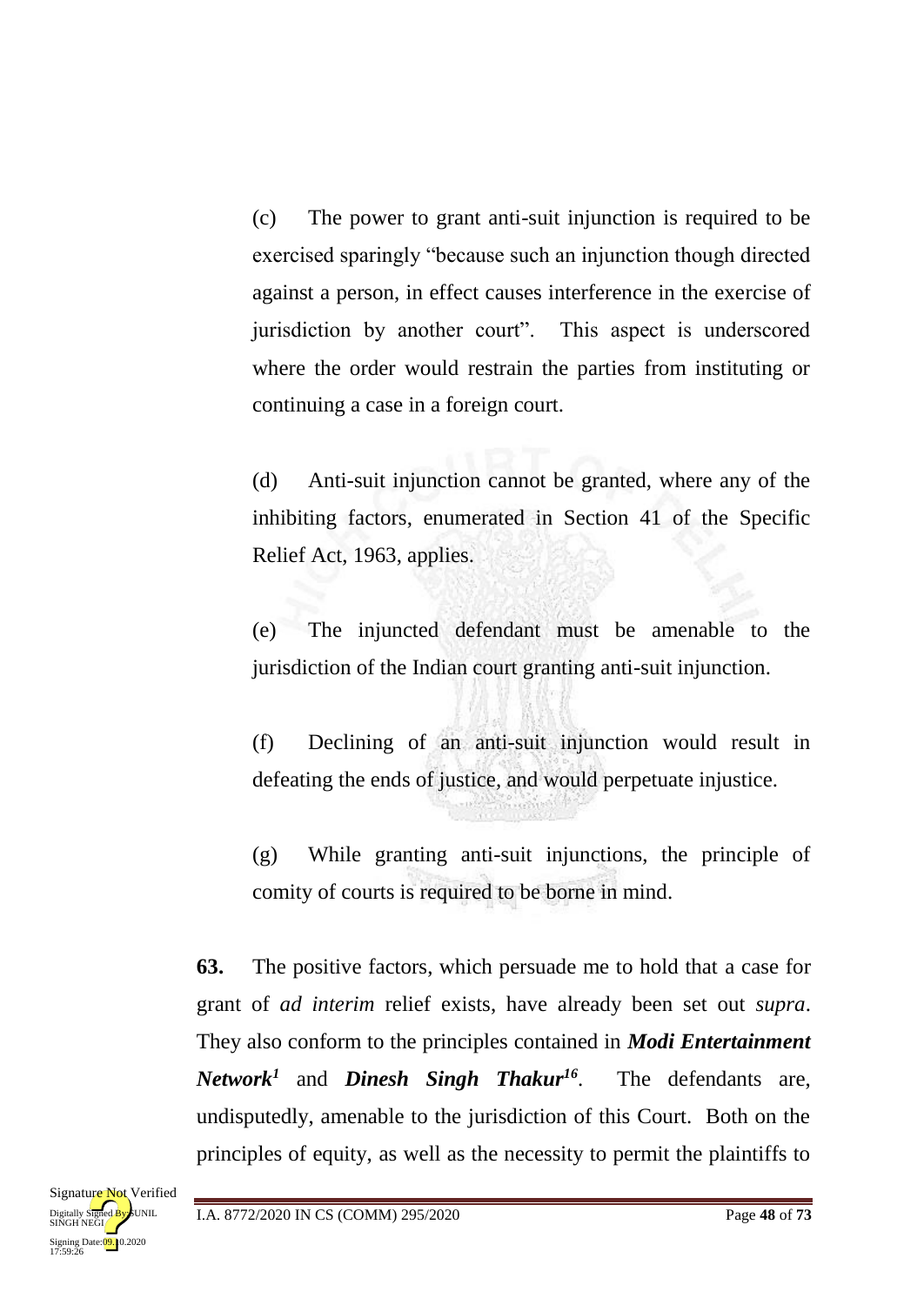prosecute a cause, which is amenable only to the jurisdiction of this Court, and which is maintainable within the laws as it obtains in this country, grant of *ad interim* injunction is eminently justified. Allowing the defendants to take advantage of the order, dated 23<sup>rd</sup> September, 2020, of the Wuhan Court, would clearly place them at an unfair advantage over the plaintiffs, as they would have effectively non-suited the plaintiffs from prosecuting their infringement suit, practically for all times to come. The issue of infringement would remain permanently unaddressed, by any forum. The right, of the plaintiffs, to seek protection of the SEPs held by them would also, thereby, be irrevocably foreclosed, practically permanently.

**64.** The Supreme Court has cautioned that anti-suit injunctions should be rarely granted, as they amount to interference with the jurisdiction being exercised by a foreign Court. No such eventuality exists in the present case, as the anti-suit injunction application, preferred by the defendants before the Wuhan Court, stands disposed of, as stated by Mr. Rajagopal. The present *ad interim* injunction, being granted by this Court, does not, therefore, interfere with the proceedings before the Wuhan Court, in any respect. The plaintiffs are not seeking any injunction against the prosecution, by the defendants, of the FRAND rate fixation complaint, preferred by them before the Wuhan Court, and this Court is not passing any order, to that effect, either. The defendants would, therefore, be perfectly at liberty to prosecute the said proceedings and, at least at this stage, no interdiction, thereof, is being granted by this Court. The caution, administered by the Supreme Court, in the matter of grant of anti-suit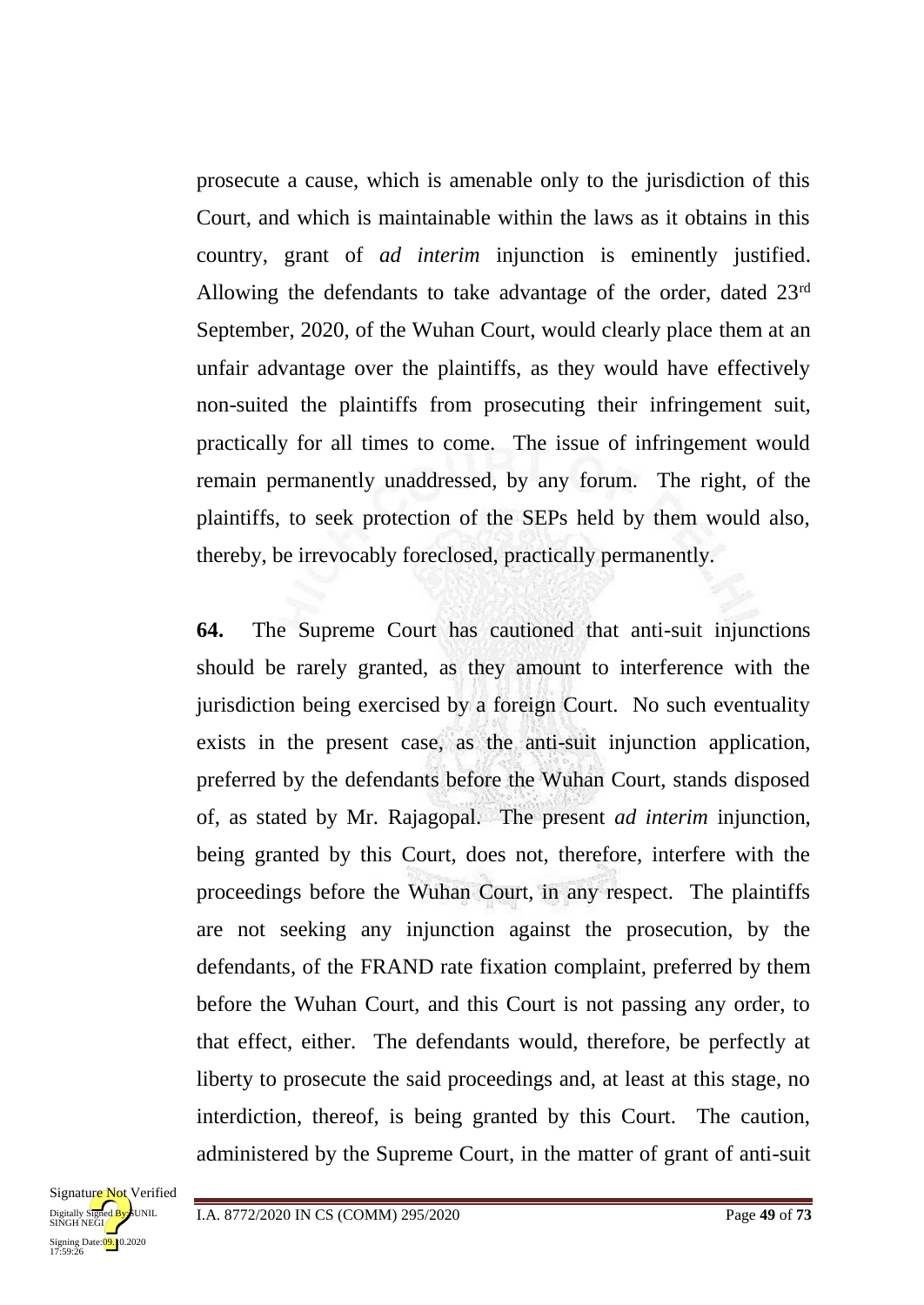injunctions, by Indian courts, in respect of proceedings pending before foreign jurisdictions does not, therefore, inhibit this Court, in passing the present order. If this Court is to abide by its duty to act *ex debito justitiae*, in my opinion, the present order is inevitable.

## Authorities cited at the Bar

**65**. I proceed, now, to deal with some the authorities cited at the Bar by both sides.

# **66.** *IPCom v Lenovo<sup>3</sup>* and *Lenovo v IPCom*:

**66.1** These two litigations arose, essentially, out of the same bundle of facts.

# *IPCom v Lenovo<sup>3</sup>*

**66.2** IPCom owned a European Patent EP '268, which was an SEP, relating to the operation of mobile phones, and expressed its willingness to license out the said patents on FRAND terms. IPCom offered the licenses, on what it considered to be FRAND terms, to Lenovo. Lenovo disputed the offer, stating that the terms were not FRAND.

**66.3** In this backdrop, the following litigations ensued:

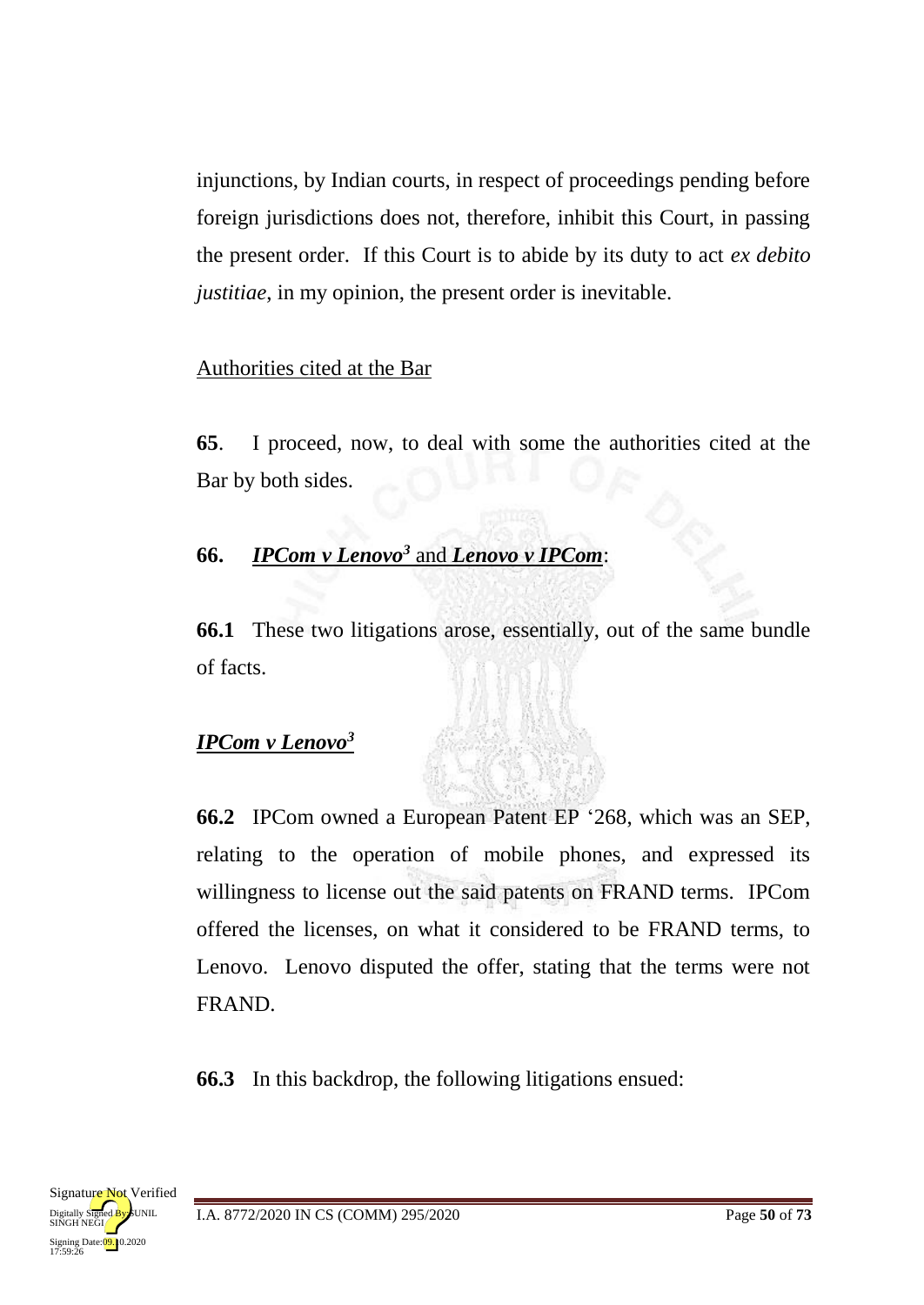$(i)$  On  $14<sup>th</sup>$  March, 2019, Lenovo filed proceedings, in the US District Court for the Northern District of California (hereinafter referred to as "the California District Court"), seeking fixation of FRAND terms for the IPCom portfolio of patents, and for a declaration that Lenovo was not infringing two of the said patents.

(ii) On 2nd July, 2019, IPCom filed a suit, before the Patents Court in the UK (hereinafter referred to as "the UK Court") alleging that Lenovo was infringing EP '268. Lenovo filed its response, thereto, on 23rd September, 2019, denying the allegation of infringement.

(iii) On 18th September, 2019, Lenovo filed an anti-suit injunction application, in the California District Court, seeking injunction against IPCom prosecuting its suit before the UK Court, as well as elsewhere.

(iv) On  $25<sup>th</sup>$  October, 2019, IPCom filed an anti-anti-suit injunction application, before the UK Court, seeking an injunction against Lenovo prosecuting any application, before any court, which would prevent the conducting of the proceedings, by IPCom, before the UK Court.

**66.4** This anti-anti-suit injunction application, filed by IPCom before the UK Court, came to be decided by a learned Single Judge of the Patents Court, in the decision**<sup>3</sup>** on which Mr. Banerjee relies.

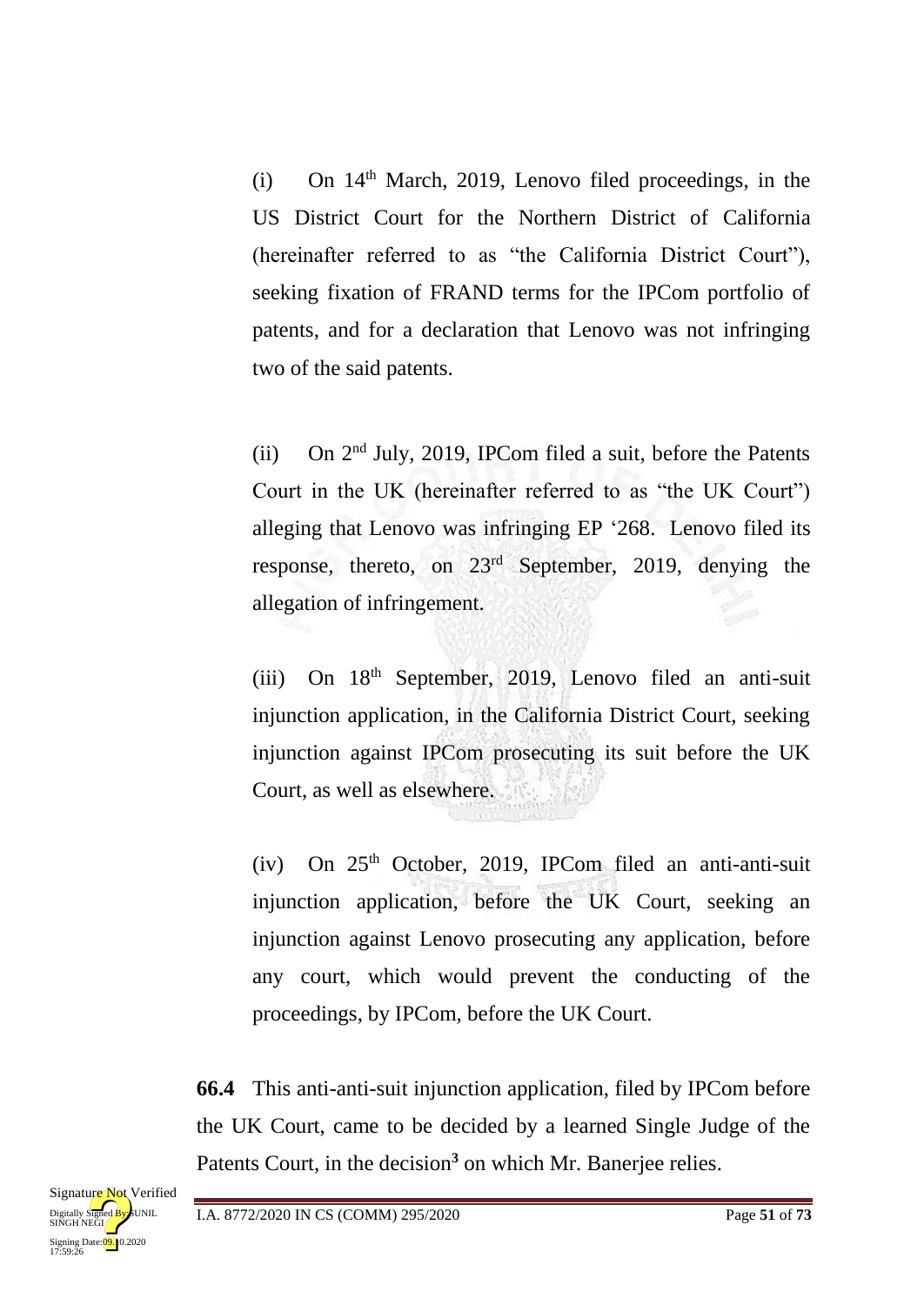**66.5** The UK Court observed, at its jurisdiction, to grant an anti-antisuit injunction, was not disputed by either side. The principles for grant of anti-anti-suit injunction were, it was held, broadly the same as those which applied to grant of an anti-suit injunction, but were required to be applied with greater caution. The Court, thereafter, summarised the principles, enunciated in *Deutsche Bank AG<sup>7</sup>* , for grant of anti-suit injunction and proceeded, further, in that regard, to cite the decisions in *Michael Wilson & Partners Ltd v. Emmott<sup>18</sup>* and *Société Nationale Industrielle Aerospatiale v. Lee Kui Jak<sup>19</sup>*. These decisions, essentially, elucidate the same principles, for grant of antisuit injunction, as find place in *Modi Entertainment Network<sup>1</sup>* and *Dinesh Singh Thakur<sup>16</sup>*, and do not, therefore, need to be separately alluded to. On the principle of comity, however, the following passage, from the opinion of Toulson, LJ, merits reproduction:

"An anti-suit injunction always requires caution because by definition it involves interference with the process of potential process of a foreign court. An injunction to enforce an exclusive jurisdiction clause governed by English law is not regarded as a breach of comity, because it merely requires a party to honour his contract. In other cases, the principle of comity requires the court to recognise that, in deciding questions of weight to be attached to different factors, different judges operating under different legal systems with different legal policies may legitimately arrive at different answers, without occasioning a breach of customary international law *or manifest injustice*, and that in such circumstances it is not for an English court to arrogate to itself the decision *how a foreign court should determine the matter.* The stronger the connection of the foreign court with

Signing Date: 09.10.2020<br>17:59:26

1

**<sup>18</sup> (2018) EWCA Civ 51**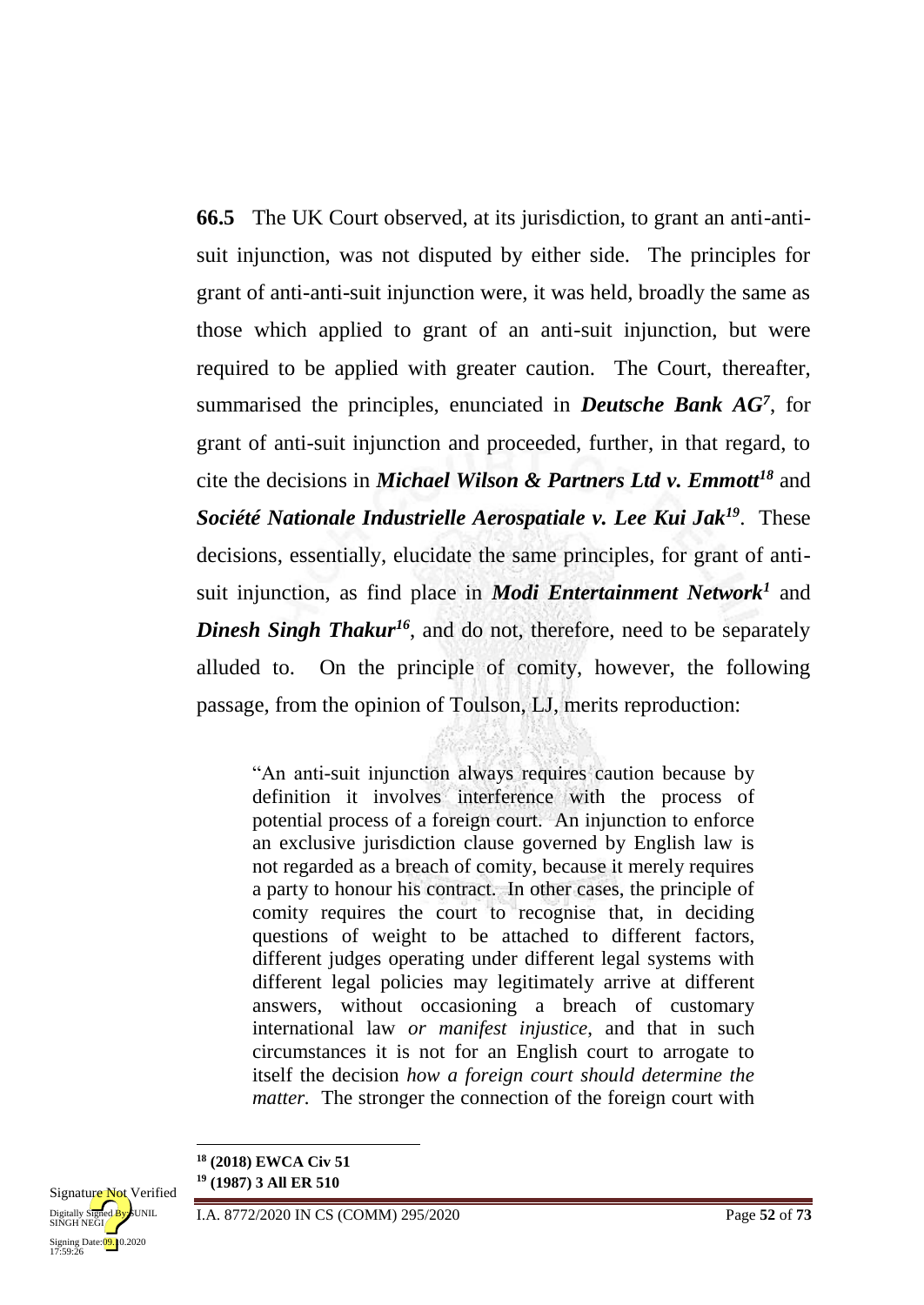the parties and *the subject matter of the dispute*, the stronger the argument against intervention."

(Emphasis supplied)

The words that I have chosen to italicise, in the above extracted passage, are extremely instructive. The principle of comity requires that one court should not impinge on the jurisdiction of another, foreign, court, *to determine the matter before it*, and decide *the subject matter of the dispute with which it is concerned.* This principle, however, has no application, where the order of the foreign court breaches customary international law, *or results in manifest injustice.*  This is an aspect commonly understood in international relations; one sovereign nation does not violate the sovereignty of another, unless its own sovereignty is threatened. In the judicial firmament, this sentiment adopts the *avatar* of "comity of courts". Comity, therefore, being predicated on mutual respect, has, necessarily, to take a backseat, where the directives issued by a judicial authority in one country, even if unintentionally, violates due process of law in another, resulting in manifest injustice to the litigator in the latter country.

**66.6** Also, the guiding philosophy, behind the principle of comity of courts, is that a court has a right to determine the dispute, before it, in the manner in which it thinks most appropriate. This independence cannot, readily, be violated by a judicial authority in another country. It is here that Mr. Banerjee seeks to draw the distinction – and I agree with him, *prima facie* – that, by granting the reliefs sought in this application, this Court is not interfering with the discretion, or authority, of the Wuhan Court, to decide and determine the complaint,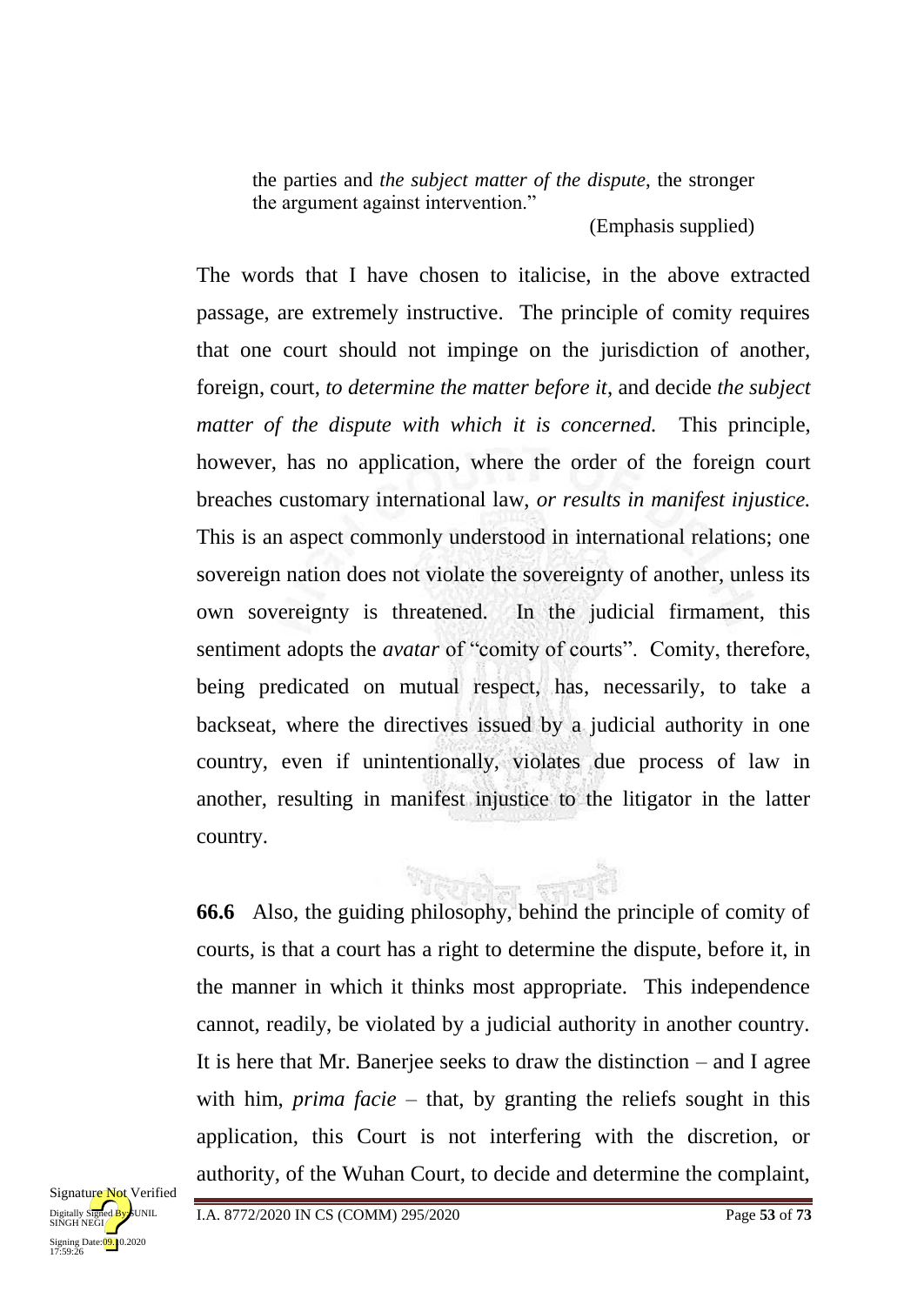filed before it by the defendants, in the manner it chooses and thinks best. The order, dated 23rd September, 2020, of the Wuhan Court, however, does precisely that. It interdicts the process of this Court, by permanently disentitling the plaintiff from prosecuting its infringement action. This, in my respectful opinion, is not in harmony with the principle of comity of courts, and, if this Court protects the plaintiffs, before it, from the effect of such an interdiction, it does not violate the principle of comity, either.

**66.7** In the background of the issue involved in this application, paras 45, 46, 51, 52, 53, 54 and 58 of the decision of the UK Court merit reproduction:

"45. In resolving this matter, I think it is important to keep in mind the relief that IPCom is seeking. *Often an anti-suit injunction (or an anti-anti-suit injunction) would affect the entirety of the proceedings brought or contemplated in another jurisdiction. In the present instance, that would not be the case if I were to make the order sought.*

46. The substantive action before the US court has been brought by US Companies and *it concerns only the settlement of a global FRAND license and two US patents. It does not directly concern the issues in the present action, namely the infringement and validity of the UK designation of EP* '*268.*

\*\*\*\*\*

51. *The only realistic means a patentee of a standard essential patent has to move things forward is to bring an action for infringement. That is what IPCom has done in this court in relation to EP '268. If the present action were to be brought to a halt, that means of bringing pressure would vanish altogether. Other potential advantages to IPCom of the action, referred to by Mr. Vanhegan, would also fall away.*

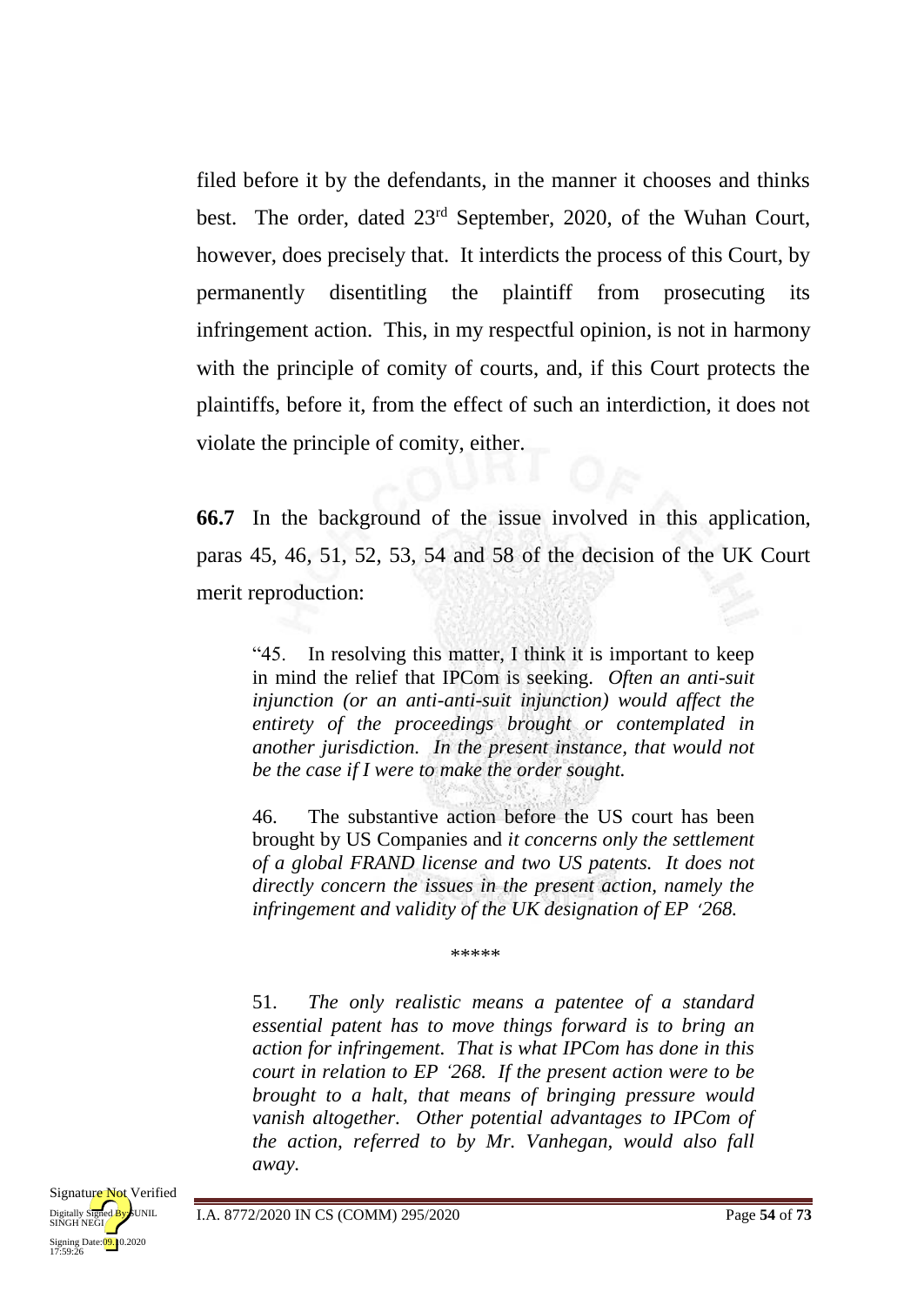52. *I take the view that it would be vexatious and oppressive to IPCom if it were deprived entirely of its right to litigate infringement and validity of EP '268 and thereby be deprived of those advantages.*

53. That by itself does not establish that any behaviour of the UK Companies has been, or threatens to be, unconscionable. However, I am satisfied from what the US Companies have said in their motion in support the anti-suit injunction and from what Mr. Damerell said in his evidence, that the judge in the United States is very likely to obtain the impression that the anti-suit injunction sought has the approval and support of the UK Companies. That is liable to lead to the motion brought by the US Companies going forward. As I have said, *to the extent that motion would affect the proceedings in this Court, in my view it is positive outcome would be vexatious and oppressive. Therefore acts done by the UK Companies which may lead to the extinction of IPCom's right to have the issues of infringement and validity of EP '268 ever being decided would be unconscionable.*

54. It follows that it would not be conscionable for the UK Companies to endorse the impression already given to the US court that they sanction the US anti-suit motion insofar as it affects proceedings in this court. *The requirements for an anti-anti-suit injunction are met.*

58. *I also think it is significant that the principle of comity would not be significantly infringed by the granting of the injunction sought. It would in no way interfere with the bulk of the issues before the US Court*."

\*\*\*\*\*

(Emphasis supplied)

**66.8** These observations and findings apply, *mutatis mutandis*, to the present proceedings before me.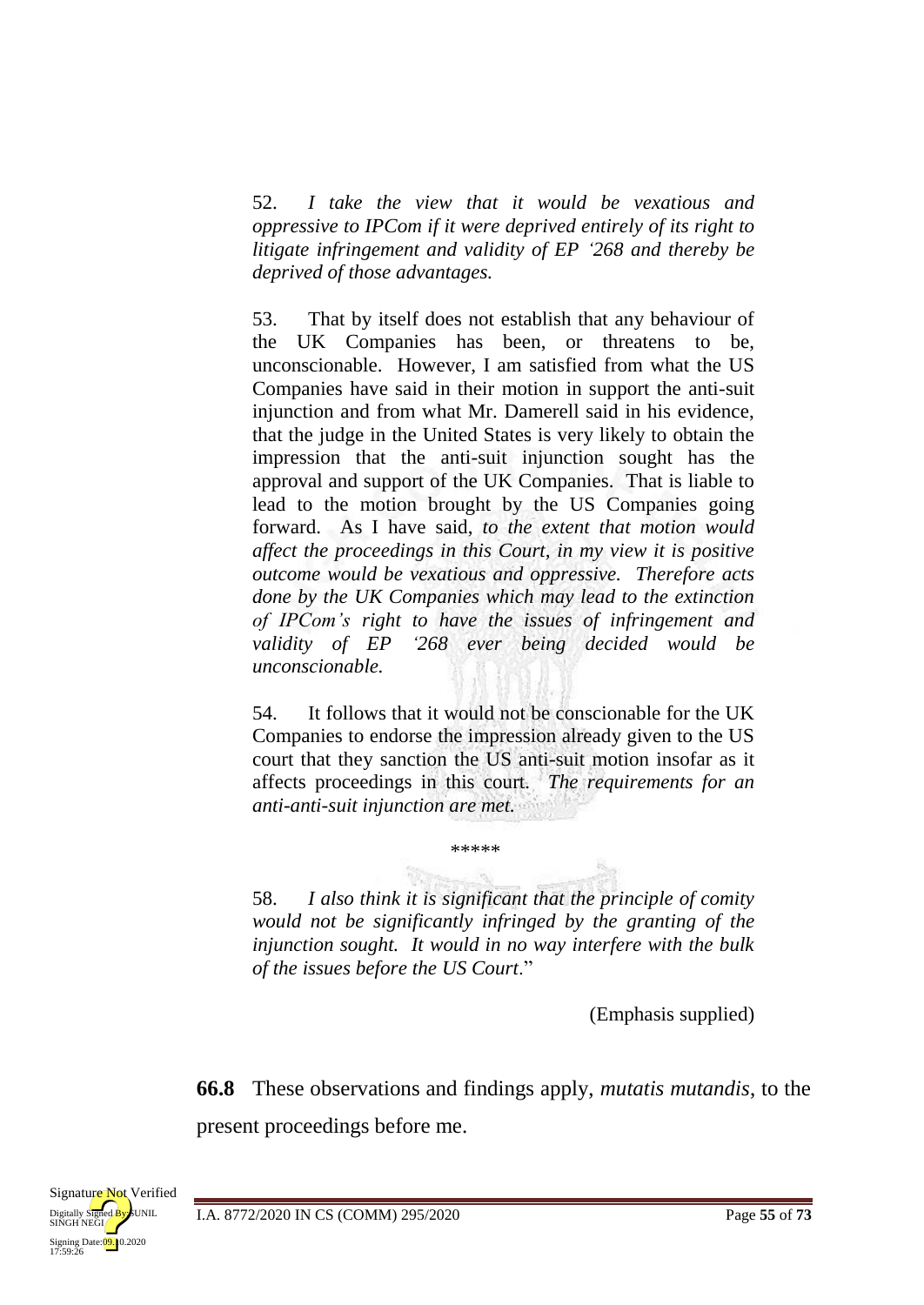#### *Lenovo v IPCom*

**66.9** This was a ruling, handed down by the Paris Court of Appeal, emanating from the same dispute, which formed subject matter of the proceedings in the UK Court.

**66.10** Consequent to the filing, by Lenovo, before the California Court, of the anti-suit injunction application on 18<sup>th</sup> September, 2019, IPCom moved a motion before the President of the Paris Court of First Instance, seeking a direction to Lenovo to withdraw the anti-suit injunction application, filed before the California Court and to prohibit Lenovo from initiating any proceedings, which could restrict the right of IPCom to prosecute, in the UK Court, its suit for infringement. By order dated 8<sup>th</sup> November, 2019, the President of the Paris Court of First Instance directed Lenovo to immediately withdraw the motion for anti-suit injunction, filed by it, on  $18<sup>th</sup>$ September, 2019, before the California Court, to the extent it related to proceedings IPCom had initiated, or was likely to initiate, before courts having jurisdiction in respect of infringement of the French part of the EP '268 patent, on account of acts committed on French territory by Lenovo group entities.

**66.11** On 14<sup>th</sup> November, 2019, IPCom sued Lenovo, before the Paris Court of First Instance, for infringement of the EP '268 patent.

**66.12** Lenovo, in the meanwhile, appealed against the order, dated  $8<sup>th</sup>$ November, 2019, of the President of the Paris Court of First Instance.

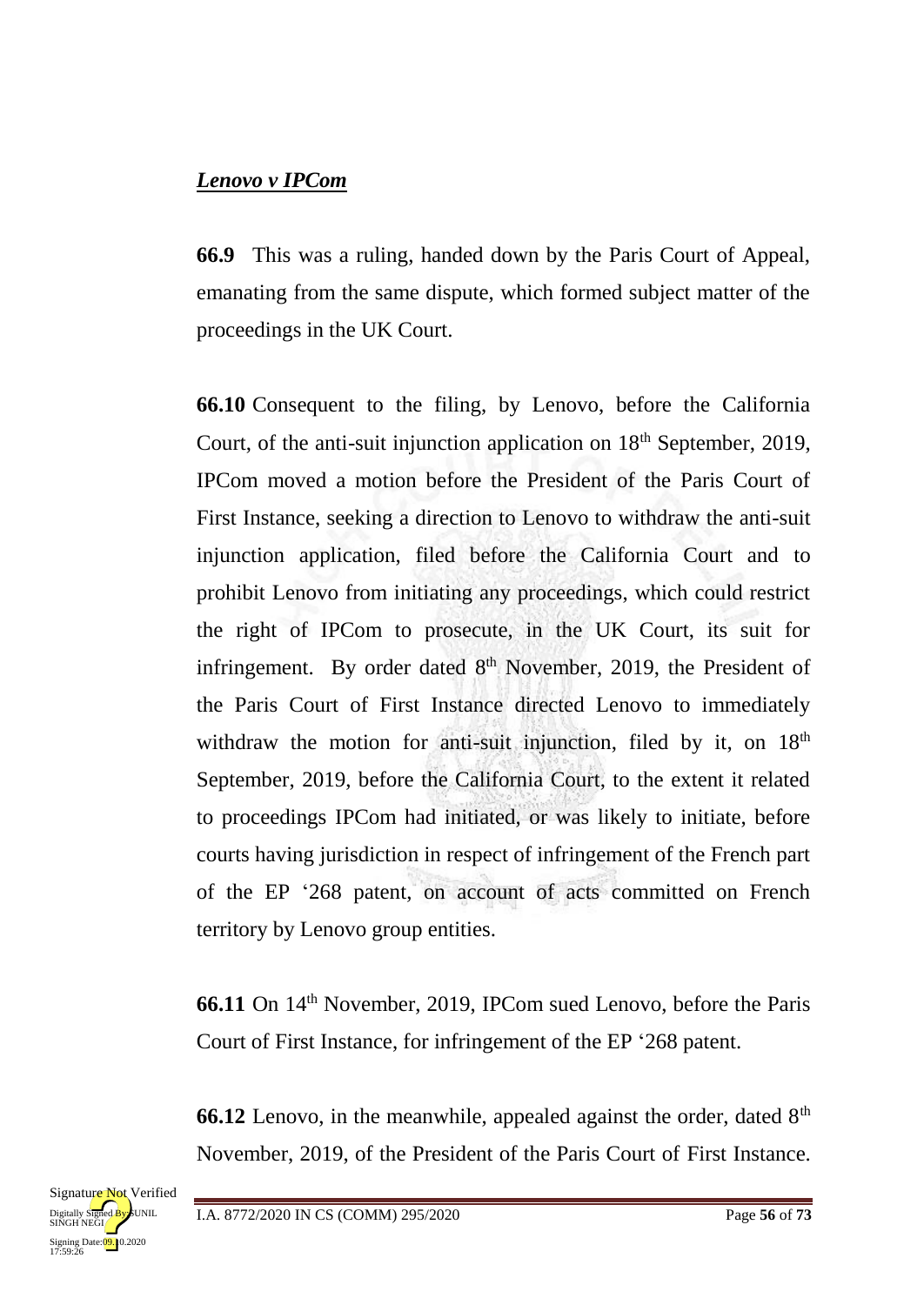It is this appeal, which came to be decided by the Paris Court of Appeal, by the judgement in *Lenovo v. IPCom*, on which Mr. Banerjee relies.

**66.13** The view expressed by the UK Court was, largely, echoed by the Paris Court of Appeal, and the following observations and findings, from the ruling of the Paris Court of Appeal may, in this context, be reproduced:

"52. It should be recalled that *any disturbance resulting from a material or legal fact which, directly or indirectly, is an obvious violation of the rule of law, can constitute a manifestly unlawful disturbance.*

53. In the present case, it is common ground that the purpose of the anti-suit injunction filed before the American Court on September 18, 2019 was *to prohibit IPCom, on the one hand, from continuing the action for patent infringement filed in the United Kingdom against the affiliated companies of the American companies Lenovo in the United Kingdom but also, on the other hand, to prohibit IPCom from bringing claims against the applicants (the American companies Lenovo), the affiliated companies of the applicants or one of their clients, all actions alleging infringement of essential patents claimed by IPCom* and this during the action pending before the Californian court. 재리시

54. The purpose of the motion for anti-suit injunction was thus also to prevent initiating and/or continuing any infringement action against companies of the Lenovo group, including those likely to be brought before a French court.

\*\*\*\*\*

56. Thus, on the date the first judge ruled, *IPCom was likely to see itself prohibited by the Californian judge, with regard to the faculty offered by its law, to initiate and/or to pursue any action for patent infringement against the companies of Lenovo group and/or their customers to protect*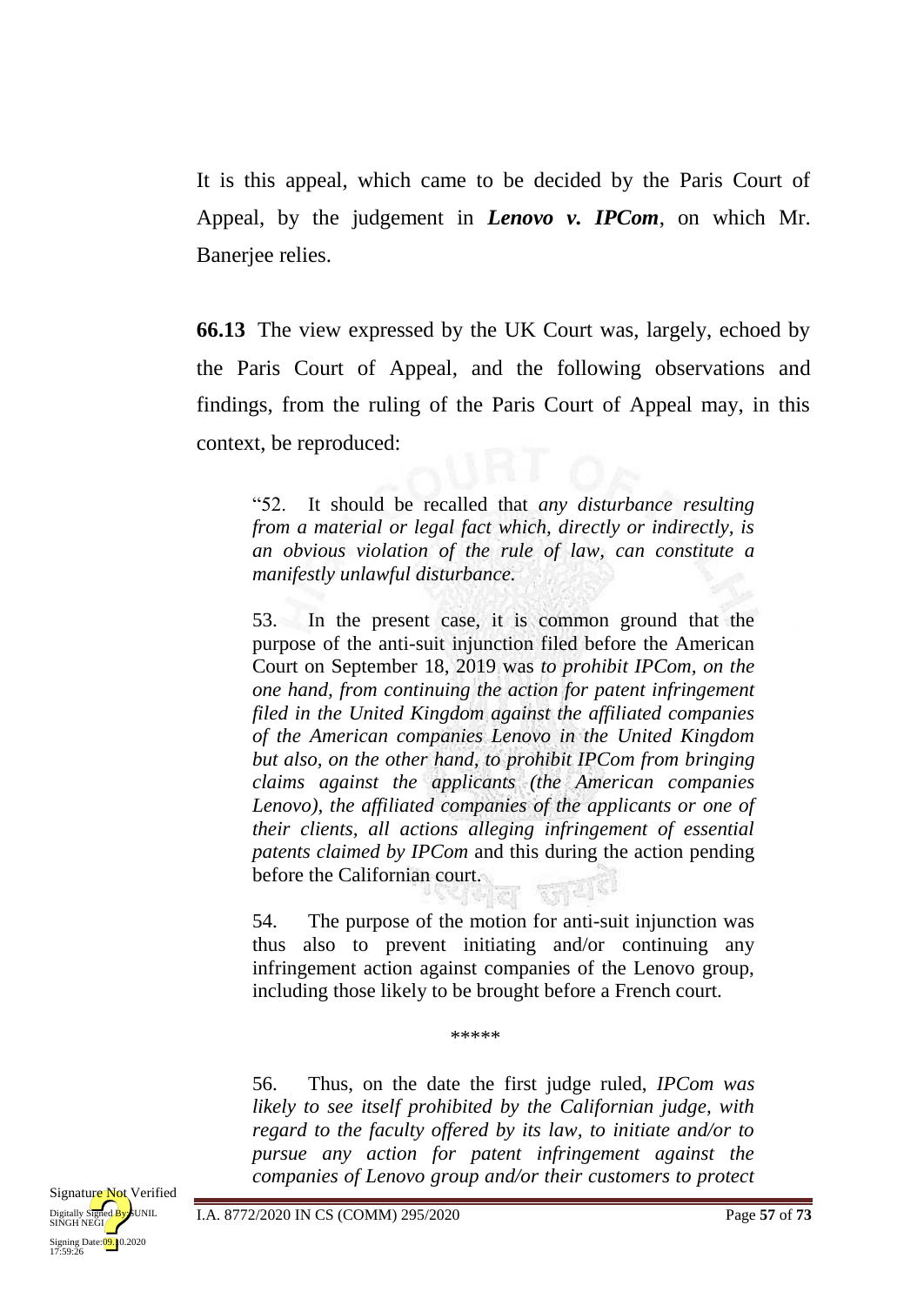*the French part of the EP 268 patent, that it owns and particularly before the French courts.*

57. *Such an impediment characterizes a manifestly unlawful disturbance as long as it infringes the right for the holder of an industrial patent to access the only judge competent to rule on the infringement of its title…*

58. If the Lenovo companies maintain that this prohibiting measure is only temporary and only lasts for the time of the proceedings before the American judge, such a state, having regard to the duration thereof which might take several years, but also of its uncertain outcome, compared to the limited duration of protection granted to the owner of a patent, which in this case expired in February 15, 2020, *amounts to a concrete deprivation of the right for its holder to avail and protect his industrial property title before its expiration*, knowing that it is not disputed that *the Californian judge is not seized and could not in any event rule on such an action for infringement which is of the exclusive jurisdiction of the Paris Court of First Instance.*

59. Thus, the only appropriate way to put an end to the manifestly unlawful disturbance was indeed to order the Lenovo companies to withdraw under penalty the "anti-suit" motion filed before the Californian judge, being moreover observed that it in no way prejudices the continuation of the lawsuit initiated by the Lenovo companies before the Californian court, *the subject of which is distinct since it does not relate to the infringement of the patent in dispute* and that the outcome of the infringement action in France is not without interest for the Californian judge, supposing that he recognizes himself finally competent to rule on the responsibility of IPCom and the fixing of a FRAND license.

60. Consequently, it shall be held, regardless of the assessment whether the motion for anti-suit injunction filed by Lenovo companies before the Californian judge complies with the French concept of international public policy, that *this measure characterizes a manifestly unlawful disturbance within the meaning of Article 835 of the Code of Civil Procedure, in view of the disturbance it generates by infringing a fundamental right*, so that the first judge has, rightly and within the framework of the powers it derives

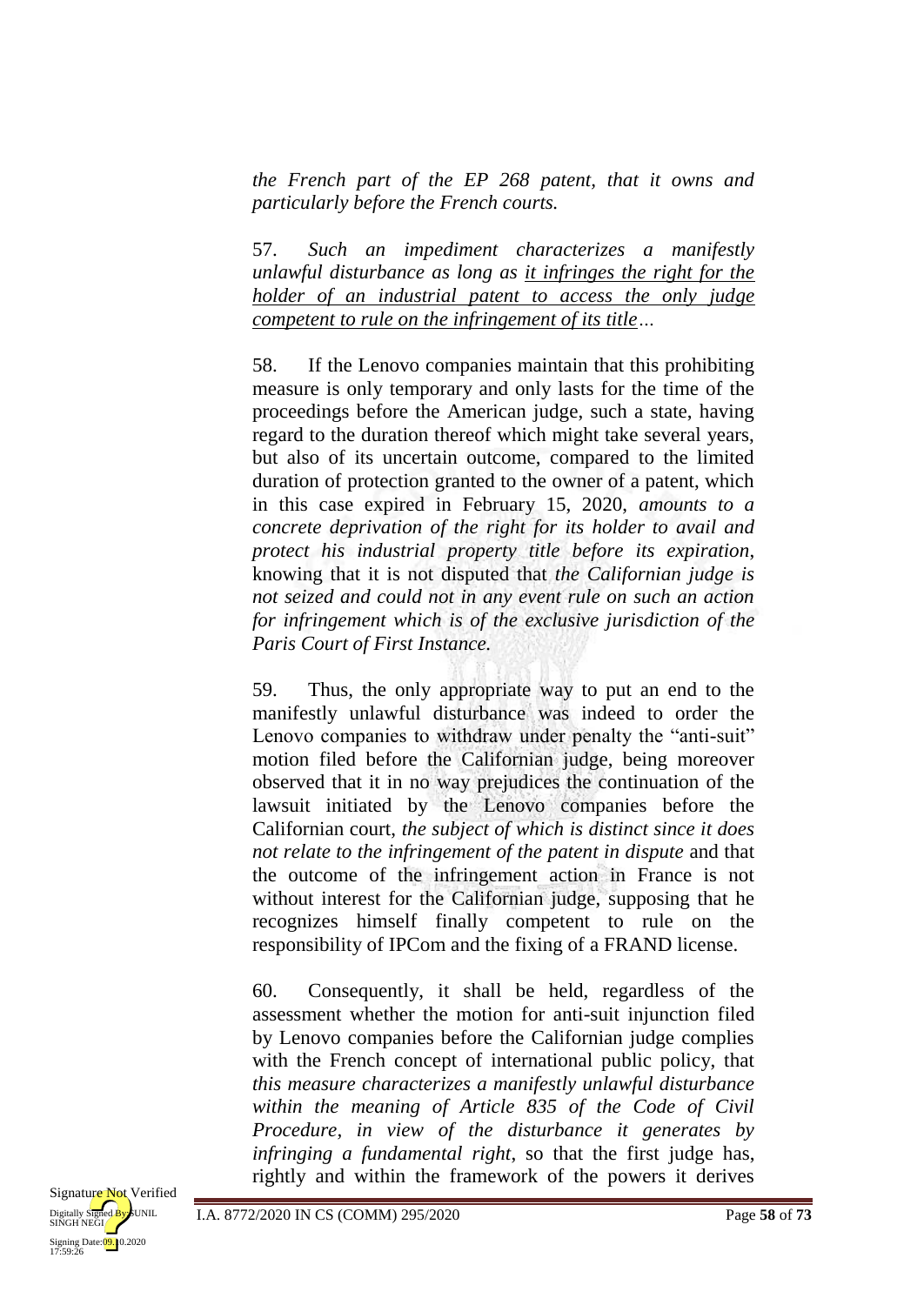from this article, ordered the Lenovo companies to withdraw under penalty the disputed motion for anti-trial injunction and that it is order shall therefore be upheld."

(Emphasis and underscoring supplied)

**67.** These observations, too, directly cover the case of the plaintiffs, in the application before me.

## **68.** *Ecom Agroindustrial Corp. Ltd<sup>4</sup>*

**68.1** This case assumes importance because, unlike the case before me, what was sought was an injunction of the operation of an order of anti-suit injunction already passed by a foreign Court, and the Queen's Bench Division of the High Court of the UK (referred to, hereinafter, for the sake of convenience, as "the High Court") specifically addressed the issue of whether the passing of the anti-suit injunction order, by the foreign Court, would act as an inhibiting factor.

**68.2** The facts were simple. On 31<sup>st</sup> January, 2011, a contract was executed, between Ecom Agroindustrial Corp. Ltd (hereinafter referred to as "Ecom") and Mosharaf Composite Textile Mill Ltd (hereinafter referred to as "Mosharaf"), whereunder Ecom agreed to sell Brazilian Raw Cotton to Mosharaf. Mosharaf was required to open a Letter of Credit, for the first shipment of cotton, by 20<sup>th</sup> June, 2011, but failed to do so. The dispute culminated in an arbitration, initiated by Ecom against Mosharaf, on 28<sup>th</sup> November, 2011, in accordance with the rules of the International Cotton Association

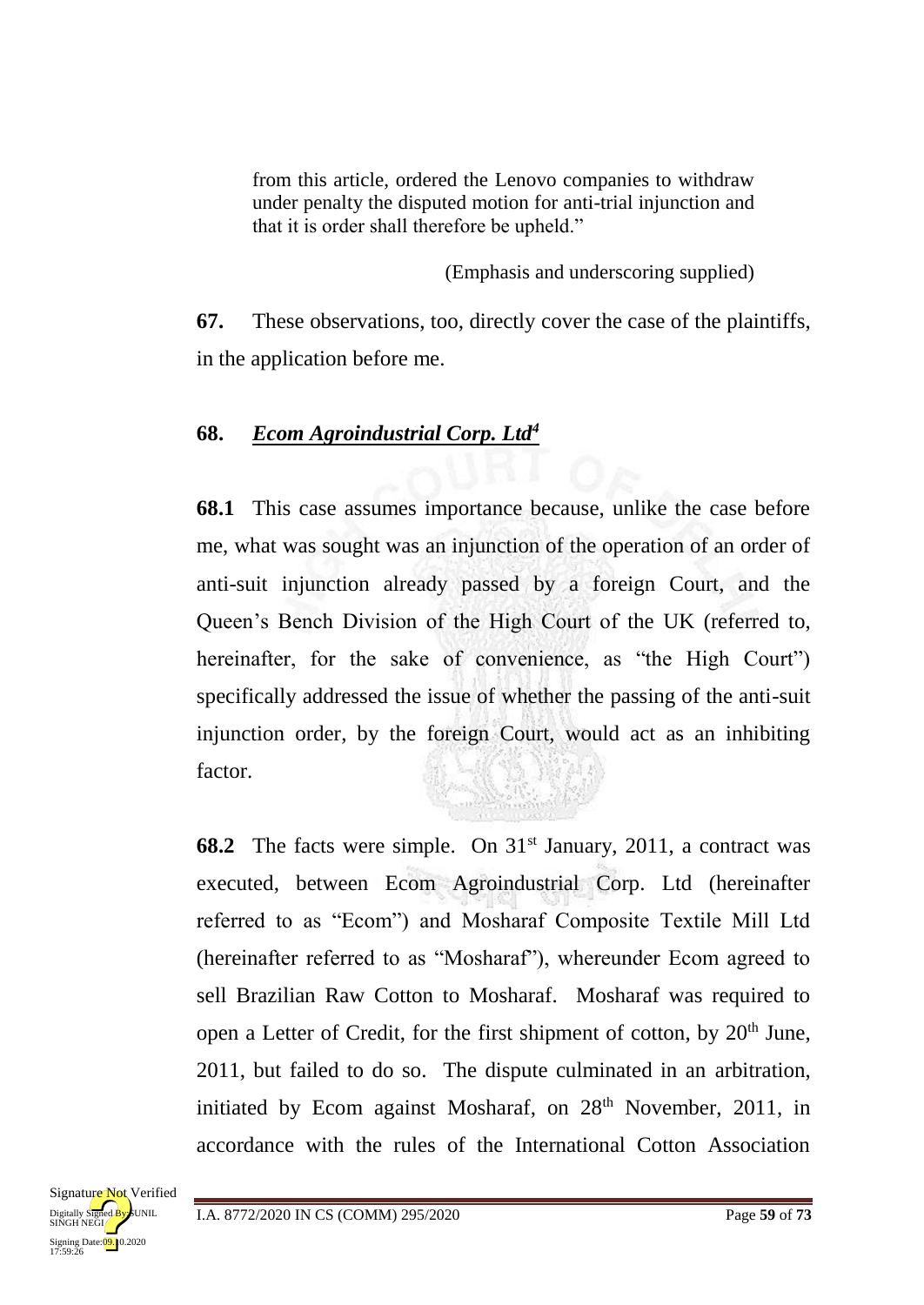(ICA), claiming damages. Without participating in the arbitration, Mosharaf moved the First Court of Joint District Judge, Dhaka (hereinafter referred to as "the Bangladeshi court"), seeking, *inter alia*, a permanent injunction, restraining Ecom from pursuing any claim or proceedings, in respect of the contract, before the ICA or elsewhere. On 19th January, 2012, the Bangladeshi court passed an order of anti-suit injunction, restraining Ecom from pursuing any claim in relation to the contract. Though Ecom appealed, against the said decision, in Bangladesh, the appeal was never taken up for hearing.

**68.3** On 22nd January, 2013, Ecom instituted Commercial Court proceedings, before the High Court, in which, *inter alia*, Ecom sought for an injunction, prohibiting Mosharaf from taking any further steps in the Bangladeshi proceedings or from commencing any further proceedings in relation to the contract, and for a declaration that the Bangladeshi proceedings constituted a breach of the contract.

**68.4** The High Court initially examined the law relating to anti-suit injunctions, which hardly needs to be recapitulated, in view of the observations already entered by me hereinabove. The decision is, however, significant for the reason that it examined, among other issues, the question of whether it was inhibited from granting the injunction sought by Ecom, in the face of the anti-suit injunction order granted by the Bangladeshi court. This is how the High Court addressed the issue:

"Fourth, it might be asked whether comity requires that the English court refuse to grant the injunction in the present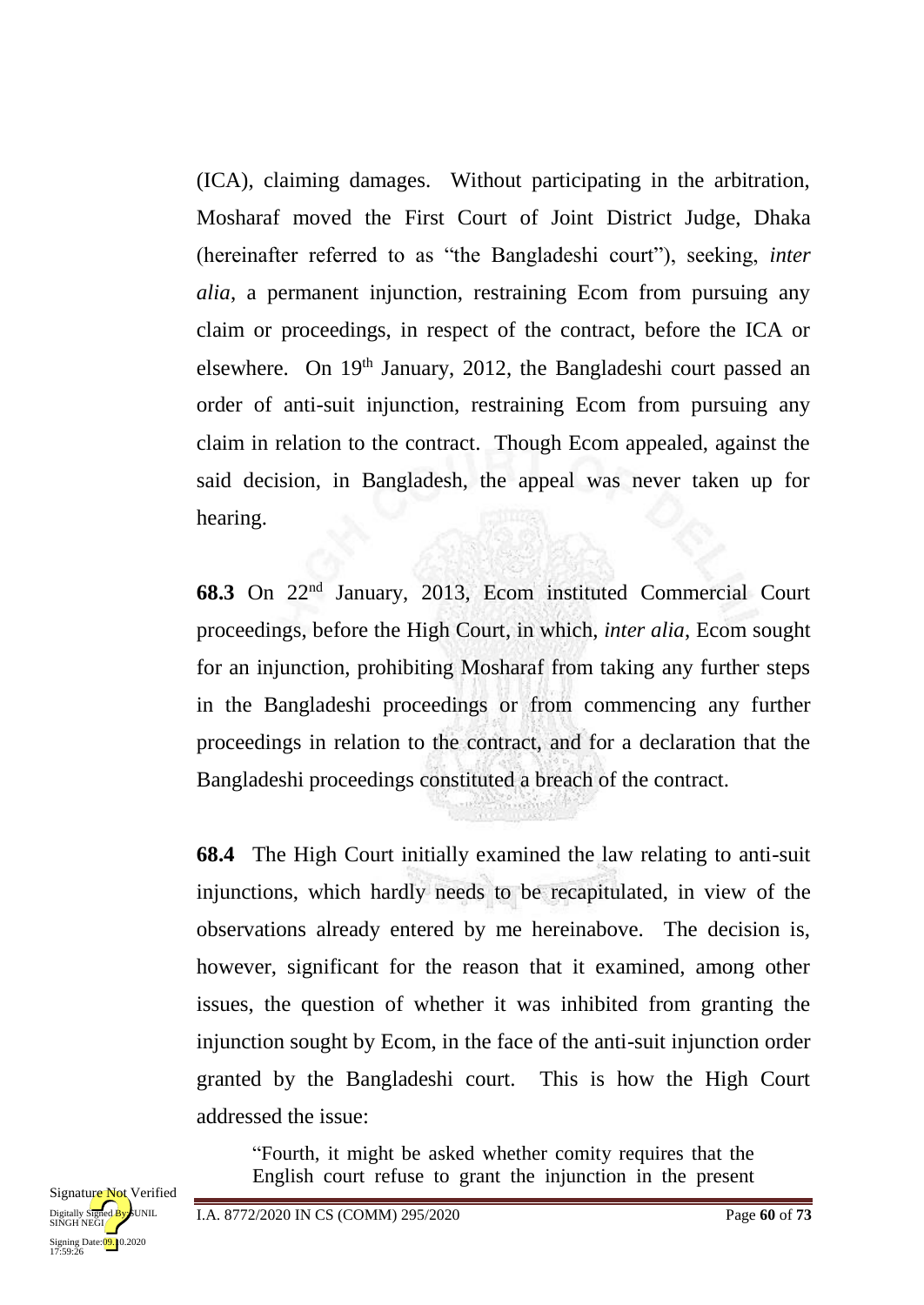case, in circumstances where the Bangladeshi court has already granted an anti-suit injunction against the Claimant which arguably extends to the present proceedings. This issue was considered by the Court of Appeal in *Sabah v GOP, (2003) 2 Lloyd's Rep 571*, para 40, where Waller LJ said as follows:

> "If there was an injunction in place that would clearly be a relevant matter and the English Court would clearly prefer not to be thought to be aiding a contemnor. But when he obtaining of the injunction was itself a breach of contract, *and was seeking to prevent a party exercising its contractual right to bring proceedings in the English Court, the English Court must at least allow the proceedings to be commenced in its Courts.* It does not necessarily follow that the English Court should grant an injunction to prevent proceedings in the foreign Court, but again the existence of the foreign injunction should not prevent it doing so, *if the very obtaining of the injunction can be seen to have abused the rights of the litigant with the contractual right to come to England*…""

> > (Emphasis supplied)

**68.5** I find myself entirely in agreement with the afore-extracted observations. If the anti-suit injunction order, passed by the foreign Court, results in the unfair deprivation of the right, of the plaintiff in this country, to prosecute its suit, which is maintainable as per the laws of this country, and cannot be prosecuted before any other forum, it is the bounden duty of the court, in this country, to protect the plaintiff from the damaging effects of such an injunction. No consideration of comity of courts can stand in the way of the court protecting such a plaintiff. If a litigant, who seeks to prosecute a litigation, maintainable under Indian law, to ventilate his due rights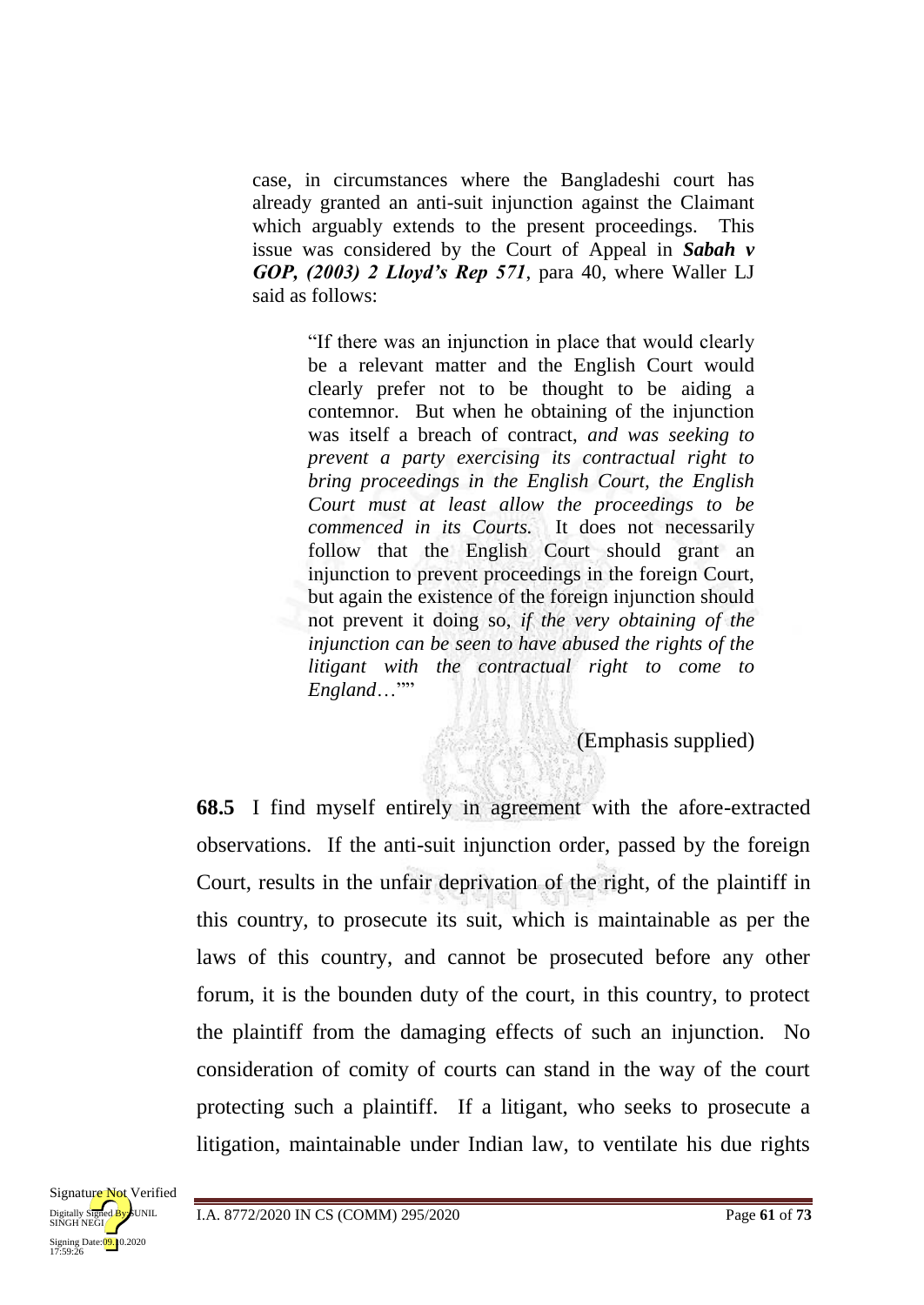and entitlements, is to find himself at the mercy of a foreign court, which, though seized of an entirely different issue (even if marginally overlapping), injuncts the Indian litigant, *ex parte*, from prosecuting his litigation in India, we may as well consign the faith of the citizen, in the Indian judicial system, to the graveyard of posterity.

## **69.** *Ecobank<sup>5</sup>*

**69.1** This was a case in which the services of the respondent, before the Court of Appeal, Mr. Thierry Tanoh, who was employed as the Chief Executive Officer and Group Managing Director of Ecobank, were terminated on  $11<sup>th</sup>$  March, 2014. On  $4<sup>th</sup>$  April, 2014, Mr. Tanoh petitioned the Labour Court in Togo, assailing the termination of his employment as being in breach of the Togo Labour Code. Ecobank, in its response, sought to contend, *inter alia*, that the petition was not maintainable, as there was an arbitration clause in the agreement between Mr. Tanoh and Ecobank. The Togo Labour Court ruled in favour of Mr. Tanoh, both on the aspect of jurisdiction as well as on merits, and, holding his dismissal to be unfair, awarded him monetary <sup>भर</sup>युयोल सुर्या compensation.

**69.2** Mr. Tanoh also instituted proceedings, before the Commercial Court in Ivory Coast (hereinafter referred to as "the Ivorian Court"), against Ecobank claiming damages on the ground of defamation. Ecobank raised, *inter alia*, the issue of jurisdiction. The Ivorian Court, however, ruled, in favour of Mr. Tanoh, both on the issue of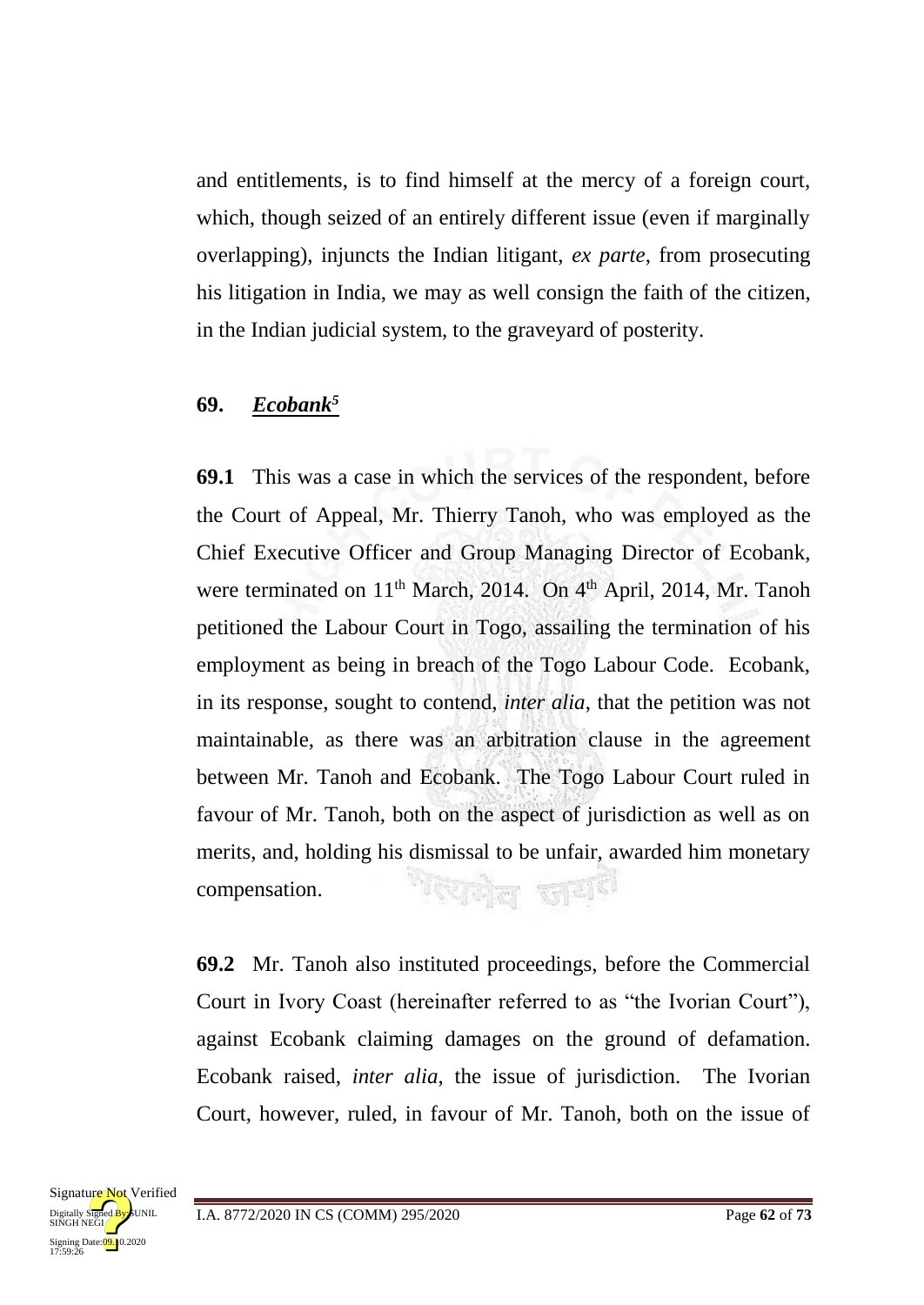jurisdiction as well as on merits, and the appeal, preferred by Ecobank, thereagainst, was also declined by the Court of Appeal.

**69.3** On 10<sup>th</sup> April, 2015, Ecobank instituted an anti-suit injunction proceeding in London, seeking an injunction against Mr. Tanoh from taking any action to secure recognition or enforcement of the judgements of the Togolese and the Ivorian Courts. An *ad interim* injunction was granted, initially, which was, later, vacated by Knowles, J., who ruled against Ecobank. Ecobank appealed.

**69.4** The Court of Appeal framed four issues as arising for its consideration, of which the third and fourth issues read thus:

"iii) Does it matter that the party seeking an injunction does not apply for injunctive relief before or at an early stage in the foreign proceedings or at any rate before judgement is given, if that party has always made plain that it disputes the jurisdiction of the foreign court and relies on the arbitration clause?

iv) What role does the notion of "comity" have in determining the approach of the court to an application for an anti-enforcement injunction?"

**69.5** Paras 118 and 119 of the judgement of the Court of Appeal are relevant, and may be reproduced:

"118. In short, the cases in which the English Courts have granted anti-enforcement injunctions are few and far between. Of the two examples to which we were referred, one was based on the fraud of the respondent and the other involved an attempt to execute the judgement when, after it had been obtained, the respondent had promised not to do so. *Knowles, J. suggested another circumstance where an injunction might be granted, namely where the judgement was obtained too*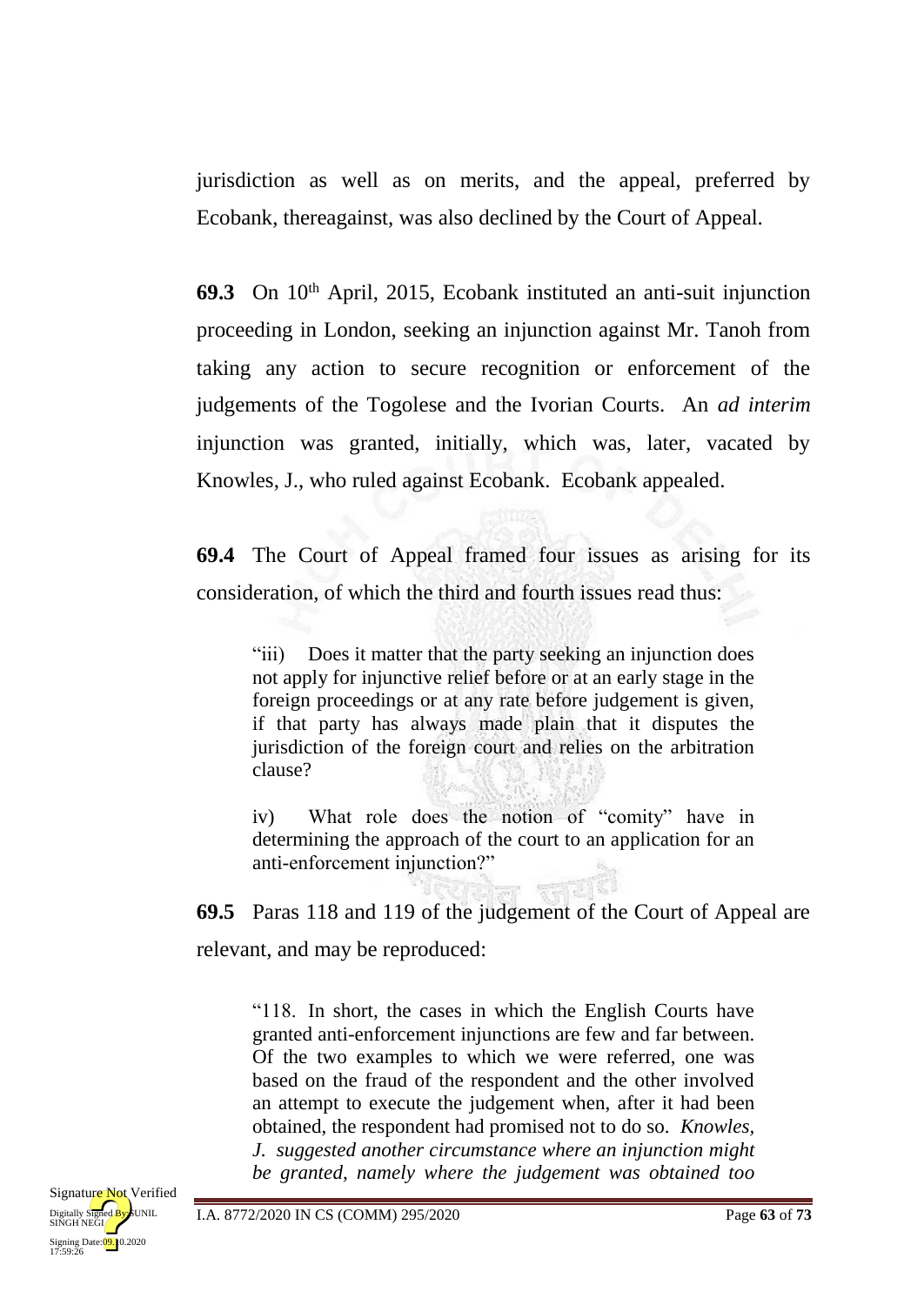*quickly or too secretly to enable an anti-suit injunction to be obtained, a circumstance far removed from this case.* No example has been cited to us of a case where an antienforcement injunction has been granted simply on the basis that the proceedings sought to be restrained were commenced in breach of an exclusive jurisdiction or arbitration clause.

119. This dearth of examples is not surprising. If, as has heretofore been thought to be the case, an applicant for antisuit relief needs to have acted promptly, an applicant who does not apply for an injunction *until after judgement is given in the foreign proceedings* is not likely to succeed. But *he may succeed if, for instance, the respondent has acted fraudulently*, or if he could not have sought relief before the judgement was given either because the relevant agreement was reached post judgment *or because he had no means of knowing that the judgement was being sought until it was served on him*. That is not this case."

(Emphasis supplied)

**69.6** *Per contra*, in the present case, I may observe, (i) the foreign proceedings are nowhere near the stage of judgement, (ii) the plaintiffs do not seek, in any case, to interdict the suit/complaint, pending before the Wuhan Court, (iii) the manner in which the defendants have acted borders on fraud, not only with the plaintiffs, but also towards this Court and (iv) the material on record does not indicate that the plaintiffs had any means of knowing, till the passing of the impugned order by the Wuhan Court on 23rd September, 2020, that it was in the offing. Far from having been aware that the hair, by which it hung, was about to snap, the plaintiffs could not even be attributed knowledge that the sword of Damocles was hanging over them. Mr. Rajagopal sought to impress, on this Court, that, had the plaintiffs exercised due diligence, they could have remained aware of the filing of the anti-suit injunction application, and, consequently, of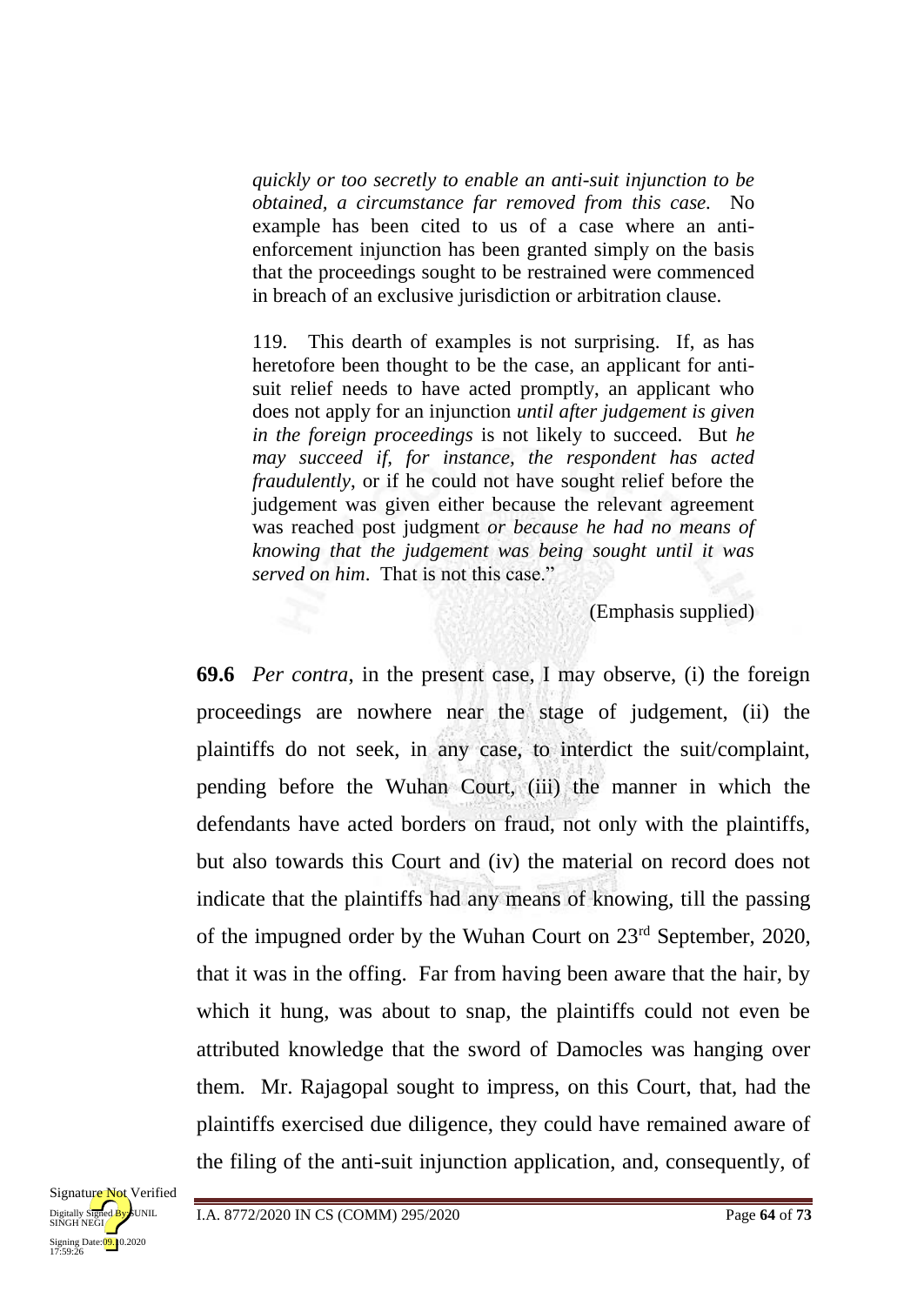the possibility of an anti-suit injunction order being passed therein. I am unable to agree. To my mind, what Mr. Rajagopal expects, of the plaintiffs, is not due diligence, but clairvoyance.

**69.7** The principles enunciated in *Ecobank<sup>5</sup>* , too, would, therefore, justify grant of injunction, as sought by the plaintiffs in this application.

**70.** In a similar litigation<sup>20</sup>, the Court of Appeals, Munich, granted an anti-anti-suit injunction, against the prosecution, by M/s Continental AG (hereinafter referred to as "Continental"), of an antisuit injunction proceeding, initiated by it, against Nokia, in the California District Court. The facts are, again, broadly similar. Ten patent infringement suits, relating to SEPs, were filed, by Nokia, before the Munich Regional Courts on 21<sup>st</sup> March, 2019, against infringement of the said SEPs by Continental. Continental retaliated, by filing a suit in the California District Court, seeking the right to obtain a license under appropriate, FRAND conditions, to utilise the SEPs of Nokia. On  $12<sup>th</sup>$  June, 2019, Continental applied, before the California District Court, for an anti-suit injunction, restraining Nokia from continuing its patent infringement suits in Germany, till a decision was taken, by the California District Court, on the FRANDrate fixation proceedings initiated by Continental. Nokia responded by filing an application, before the Munich District Court, for a restraint against Continental from proceeding with the anti-suit injunction application, filed by it before the California District Court.

1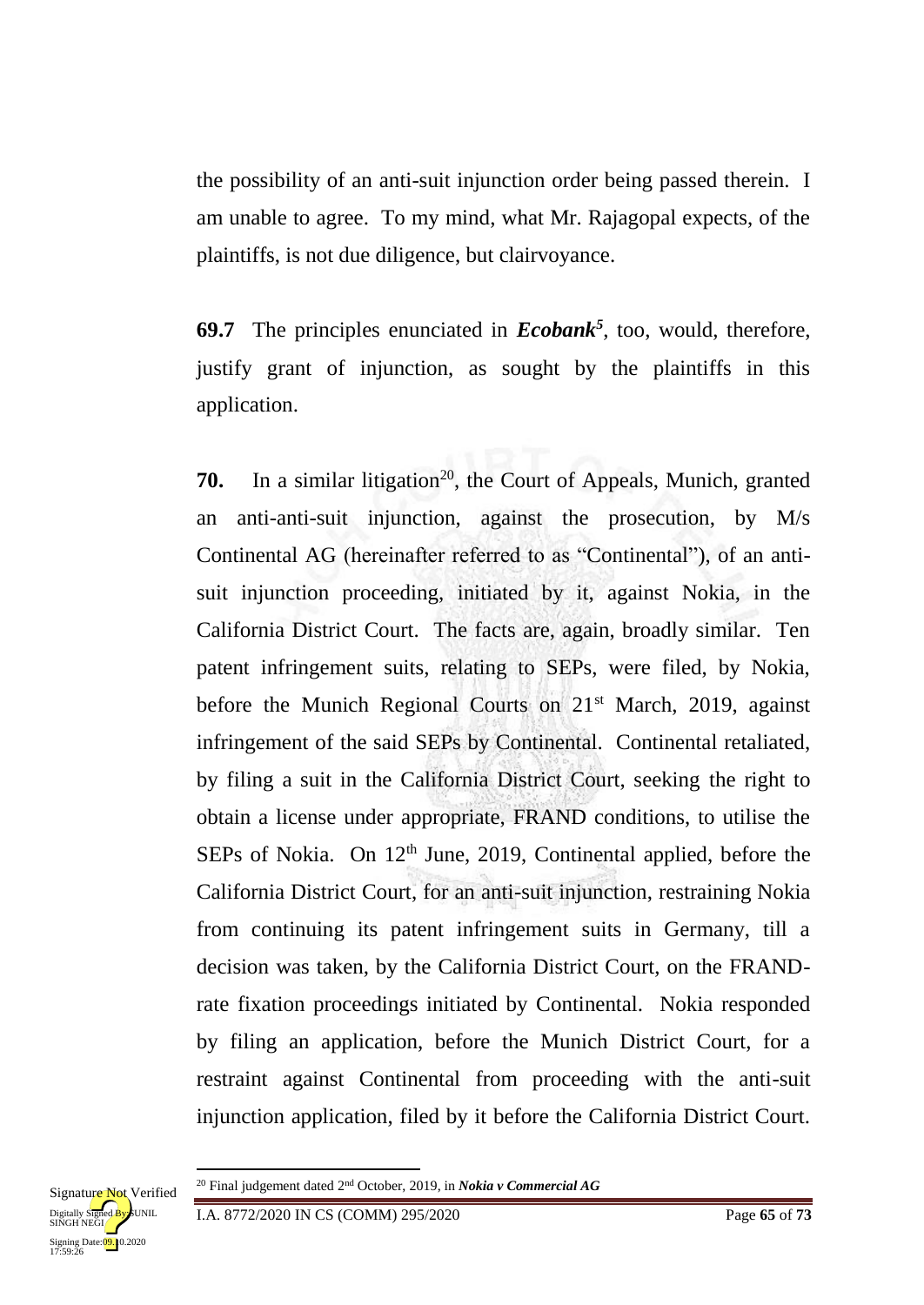On 11th July, 2019, the Munich District Court granted injunction, to Nokia, as sought, and directed Continental to withdraw the anti-suit injunction application preferred by it before the California District Court. This position was confirmed, in appeal, by the Munich Court of Appeals. Among others, the Munich Court found that the anti-suit injunction, if granted, would prevent the owner of the patent from exercising his right to sue for infringement thereof. It was observed, further, that patent law, which conferred an exclusive right to use the patent, was rendered worthless if the patent owner was deprived of his rights to enforce his exclusive right of monopoly granted by the State, through court proceedings. Access to justice was also, in the process, found to have been jeopardised.

#### Comity, and conflict of laws; comity of courts versus public policy

**71.** The necessity of maintaining comity of courts was, predictably, one of the main planks of the submissions of Mr. Rajagopal. While I have already observed why, in my opinion, in a case such as the present, the principle of comity may have only so much of a role to play, and no more, the following passage, from Story, J.'s 'Commentaries on the Conflict of Laws § 28', makes for instructive reading:

"They have attempted to go too far to define and fix that which cannot, in the nature of things, be defined or fixed. They seem to have forgotten that they wrote on a question which touched the comity of nations, and that that comity is, and ever must be, uncertain; that it must necessarily depend on a variety of circumstances which cannot be reduced to any certain rule; that *no nation will suffer the laws of another to*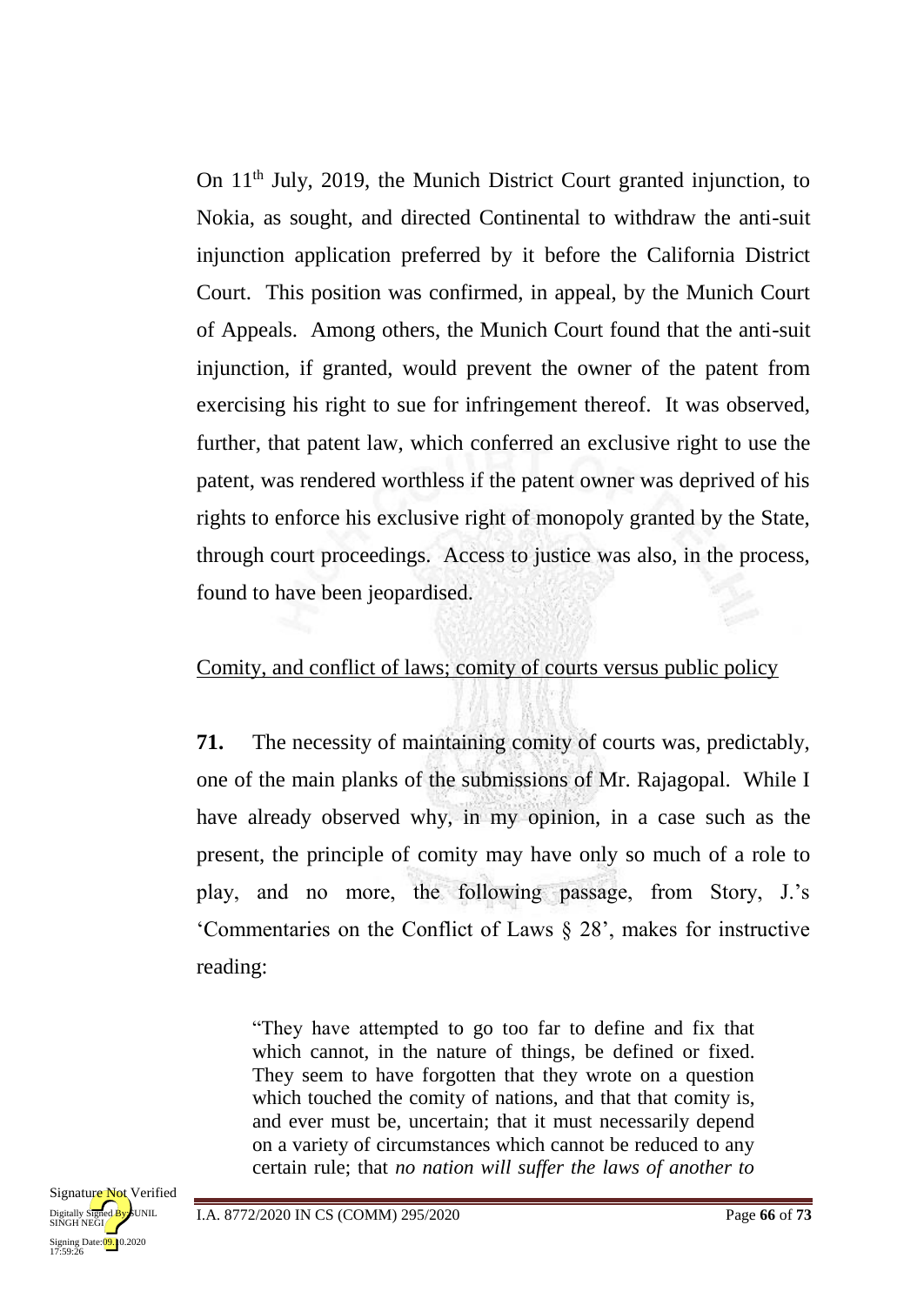*interfere with her own to the injury of the citizens*; that whether they do or not must depend on the condition of the country in which the foreign law is sought to be enforced, the particular nature of the legislation, policy, and the character of the institutions; that in the conflict of laws it must often be a matter of doubt which should prevail, and that, whenever a doubt does exist, *the court which decides will prefer the laws of its own country to that of a stranger*."

(Emphasis supplied)

**72.** Comity of courts, as a consideration, must always cede place to public policy. The US Court of Appeals held, in *Telnikoff v. Matusevitch<sup>21</sup>*, thus:

"Although foreign judgements are entitled to a degree of deference and respect under the doctrine of comity, courts will nonetheless deny recognition and enforcement to those foreign judgements which are inconsistent with the public policies of the forum state. ... As explained by the Supreme Court in *Hilton v. Guyot, 159 US* at 164-165,40 L. Ed. At 109, quoting Story, Conflict of Laws, § 28,

> '(comity) must necessarily depend on a variety of circumstances which cannot be reduced to any certain rule; that *no nation will suffer the laws of another to interfere with her own to the injury of her citizens;*…'

See *Bank of Augusta v. Earle, 13 Pet. 519, 589, 10 L. Ed. 274, 308 (1839),* where Chief Justice Taney pointed out that the "comity thus extended to other nations… is the voluntary act of the nation by which it is offered; and *is inadmissible when contrary to its policy, or prejudicial to its interests*."

**73.** The United States Court of Appeals for the District of Columbia Circuit echoed this view, with matching felicity, in *Laker Airways v. Sabena, Belgian World Airlines<sup>22</sup>*, thus:

**<sup>21</sup> 347 Md. 561 (Md. 1997), 702 A. 2D 230 <sup>22</sup> 731 F. 2d. 909 (DC Cir 1984), 937**



1

I.A. 8772/2020 IN CS (COMM) 295/2020 Page **67** of **73**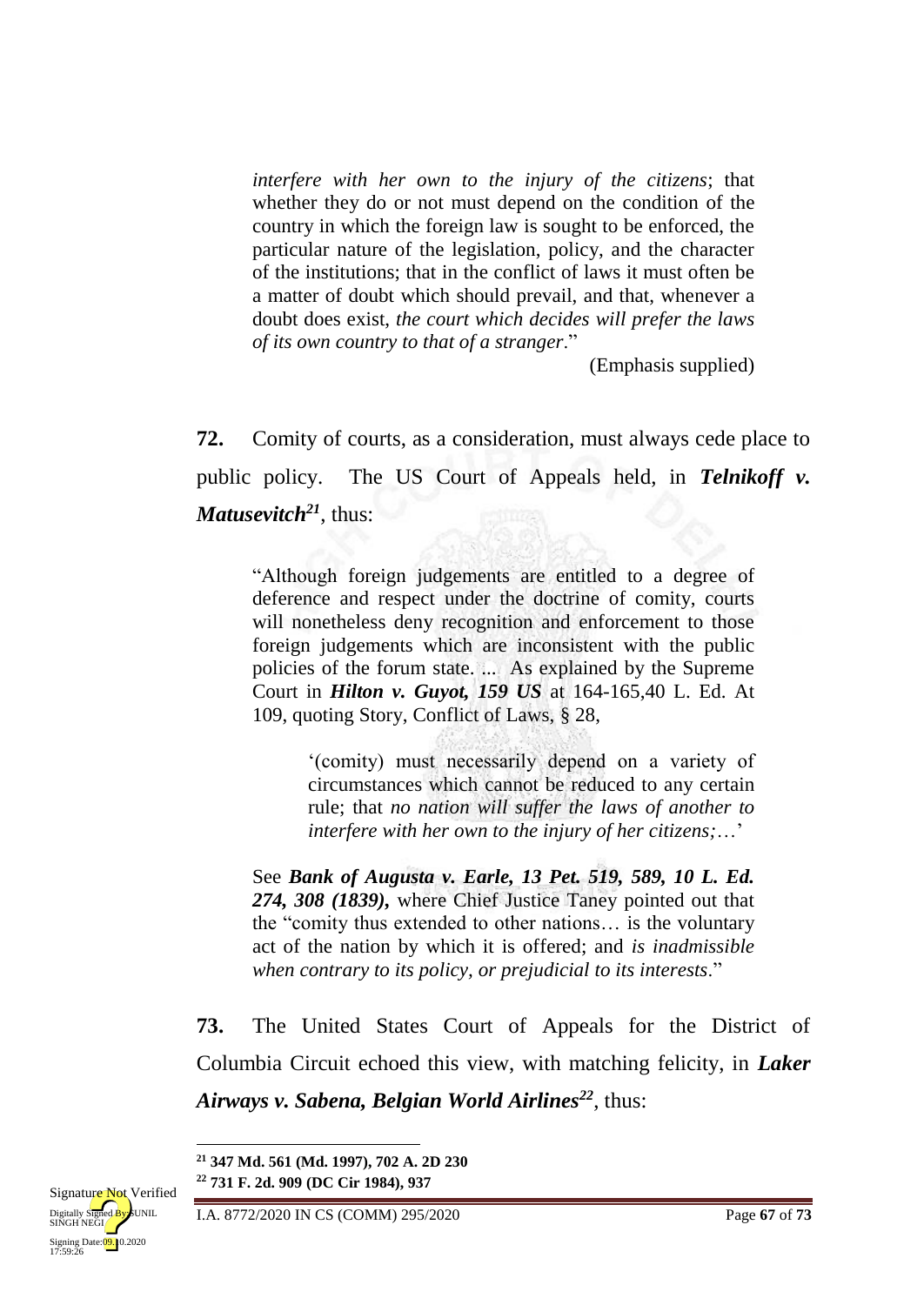"… There are limitations to the application of comity. *When the foreign act is inherently inconsistent with the policies underlying comity, domestic recognition could tend either to legitimise the aberration or to encourage retaliation, undercutting the realization of the goals served by comity. No nation is under an unremitting obligation to enforce foreign interests which are fundamentally prejudicial to those of the domestic forum.* Thus, from the earliest times, authorities have recognized that *the obligation of comity expires when the strong public policies of the forum are vitiated by the foreign act*."

(Emphasis supplied)

# **74.** The following observations of the Supreme Court, from *Satya v. Teja Singh<sup>23</sup>* , are also of stellar significance, in this context:

"8. The answer to the question as regards the recognition to be accorded to the Nevada decree must depend principally on the Rules of our Private International law. It is a well recognised principle that "Private International law is not the same in all countries." [**Cheshire's Private International Law, 8th Edn., (1970), p. 10**] *There is no system of Private International law which can claim universal recognition* and that explains why Cheshire, for example, says that his book is concerned solely with that system which obtains in England, that is to say, with the Rules that guide an English court whenever it is seized of a case that contains some foreign element. The same emphasis can be seen in the works of other celebrated writers like Graveson, Dicey & Morris, and Martin Wolff. Speaking of the "*English conflict of laws*" Graveson says: "*Almost every country in the modern world has not only its own system of municipal law differing materially from those of its neighbours, but also its own system of conflict of laws*,…. [ **The Conflict of Laws, R.B. Graveson, 6th Edn., (1969) pp. 3, 5, 6**] " According to Dicey & Morris, "The conflict of laws exists because there are different system of domestic law. But system of the conflict of laws also differ [ **The Conflict of Laws, Dicey &** 

**.** 



**<sup>23</sup> (1975) 1 SCC 120**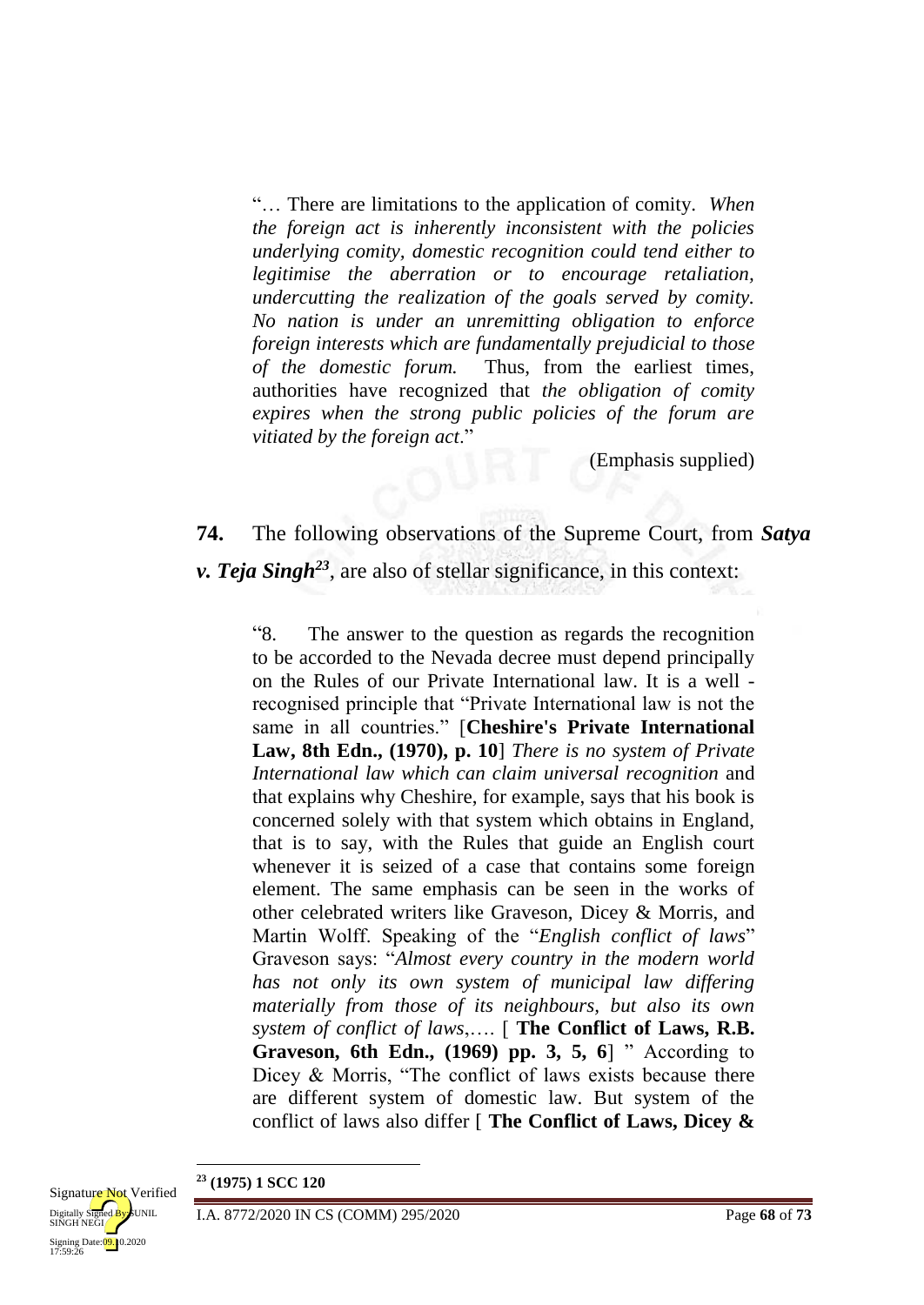**Morris, 8th Edn., (1967) p. 10**] ." Martin Wolff advocates the same point of view thus:

> "Today undoubtedly Private International law is national law. There exists an English Private International law as distinct from a French, a German, an Italian Private International law. The Rules on the conflict of laws in the various countries differ nearly as much from each other as do those on internal (municipal) law. [**Private International Law, Martin Wolff, 2nd Edn., (1950) p. 11**] "

It is thus a truism to say that *whether it is a problem of municipal law or of conflict of laws, every case which comes before an Indian court must be decided in accordance with Indian law.* It is another matter that the Indian conflict of laws may require that the law of a foreign country ought to be applied in a given situation for deciding a case which contains a foreign element. Such a recognition is accorded not as an act of courtesy but on considerations of justice [ **G. Melville Bigelow's Note to Story's Commentaries on the Conflict of Laws, 8th Edn., (1883) p. 39**] . *It is implicit in that process, that the foreign law must not offend against our public policy.*

**9.** *We cannot therefore adopt mechanically the Rules of Private International law evolved by other countries.* …

\*\*\*\*\*

**17.** … The phrase "comity of nations" which owes its origin to the theory of a Dutch Jurist, John Voet, has, however, been widely criticised as "grating to the ear, when it proceeds from a court of justice" [**De Nova, (1964) 8 American Journal of Legal History, pp. 136, 144** citing the early American author, Livermore] . *Comity, as said by Livermore is a matter for Sovereigns, not for Judges required to decide a case according to the rights of parties.*

**18.** In determining whether a divorce decree will be recognised in another jurisdiction *as a matter of comity, public policy and good morals may be considered. No country is bound by comity to give effect in its courts to divorce laws of another country which are repugnant to its*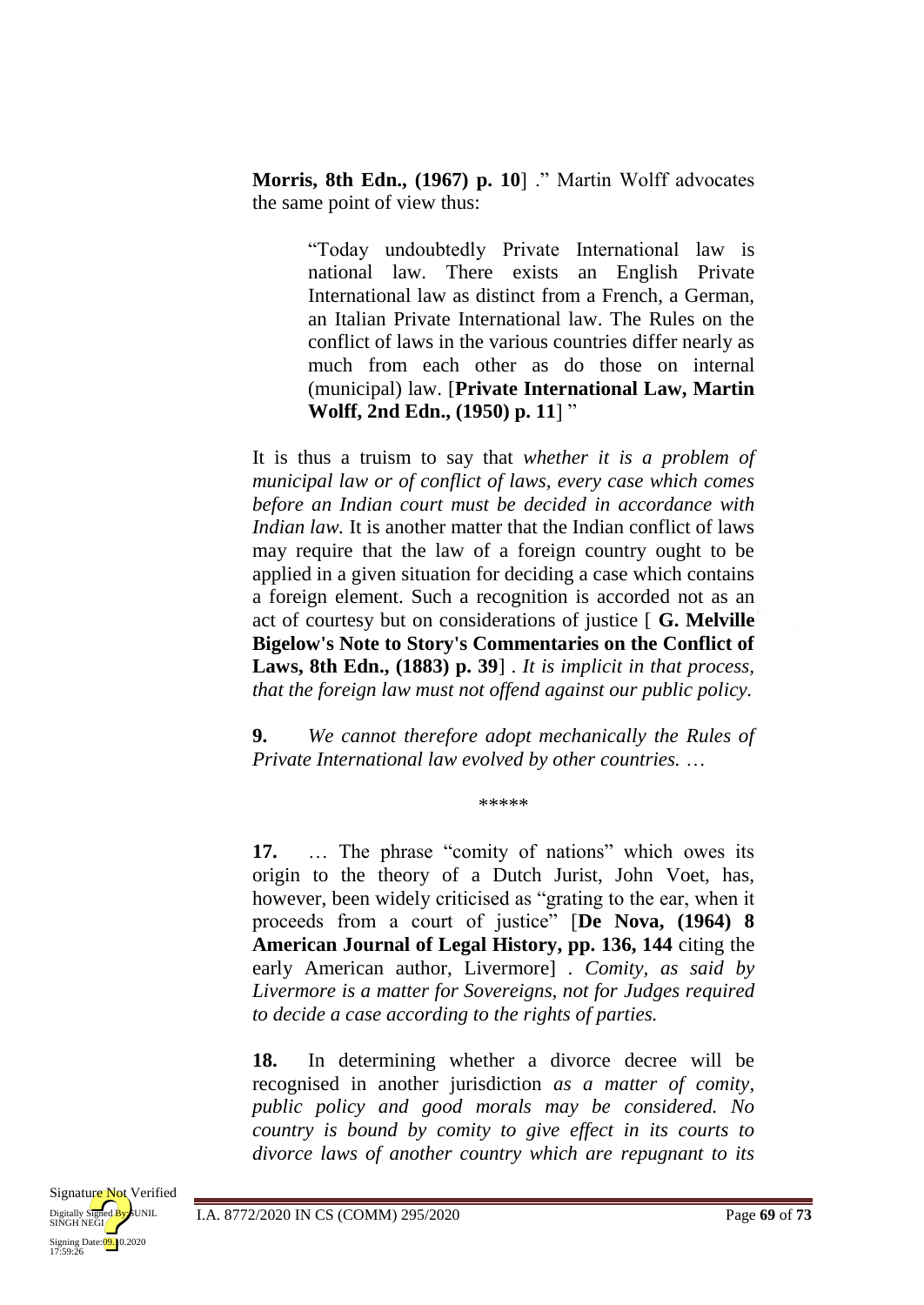*own laws and public policy. …* Recognition is denied to such decrees *as a matter of public policy*." (Emphasis supplied)

**75.** Viewed thus, and in the backdrop of Indian Law, the operation of the order, dated 23rd September, 2020, of the Wuhan Court, would violate public policy in this country. No considerations of comity can, therefore, stand in the way of restraining its enforcement.

#### Negation of jurisdiction

**76.** There is, in my view, another, and somewhat more serious, objection, to the order, dated 23rd September, 2020, of the Wuhan Court, which directly involves the principle of comity of courts. By conditioning the continuance of the prosecution, by the plaintiffs, of the proceedings before this Court, with a penalty of about  $\bar{\tau}$  1 crore per day, the Wuhan Court has effectively rendered it impossible for the plaintiff to continue to prosecute these proceedings. The inexorable sequitur is that this Court is also divested of the opportunity of adjudicating on the dispute, brought before it by the plaintiffs, which it has, otherwise, the jurisdiction to hear and decide. The order of the Wuhan Court, therefore, directly negates the jurisdiction of this Court, and infringes the authority of this Court to exercise jurisdiction in accordance with the laws of this country. It is not open to any Court to pass an order, prohibiting a court, in another country, to exercise jurisdiction lawfully vested in it. Any such decision would amount to a negation of jurisdiction, which cannot be countenanced.

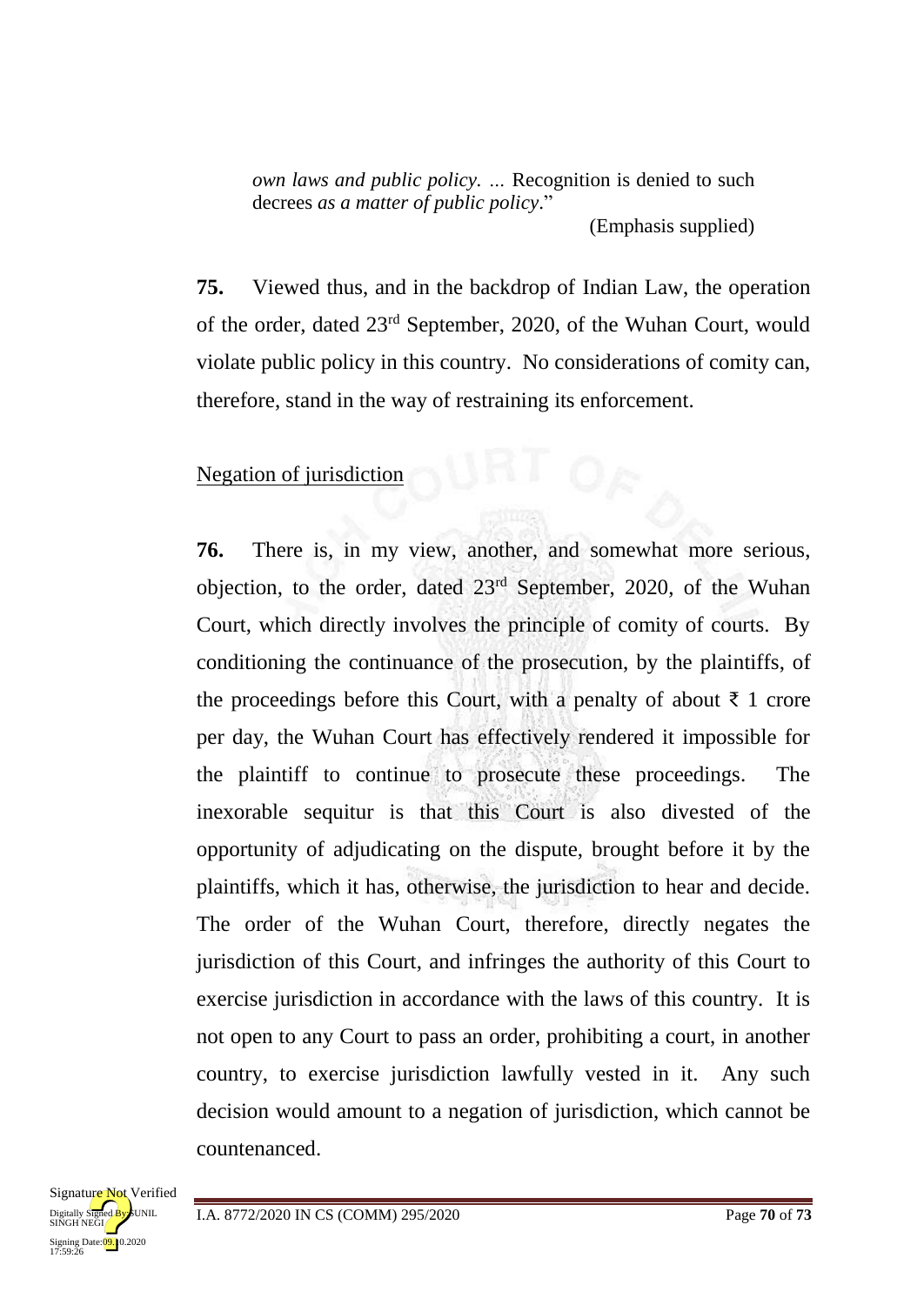#### Re. Maintainability

**77.** The only issue, raised by Mr. Rajagopal, which remains to be addressed, is the maintainability of the present application. Mr. Rajagopal has sought to contend that the present application seeks relief, at an interlocutory stage, which is in excess of the reliefs sought in the suit and cannot, therefore, survive. Mr. Banerjee has contended, *per contra*, that no such infirmity attaches to the present application, as the prayers, contained in it, are intended to enable the plaintiff to prosecute the suit filed by them, towards attainment of the reliefs sought therein. I am, *prima facie*, in agreement with Mr. Banerjee. Indeed, I do not see how the defendants can even raise such an argument, given that, before the Wuhan Court, the defendants, too, sought anti-suit injunction, against the plaintiffs, by way of an interlocutory application in a FRAND-rate fixation proceeding. What is sauce for the goose, axiomatically, is sauce for the gander. The only response of Mr. Rajagopal is that the goose and the gander happened to be residing under two different jurisdictions and that, perhaps, Chinese law is kinder, to the gander, than Indian law is, to the goose. Without hazarding an opinion on the submission of Mr. Rajagopal, suffice it to state that I am not convinced, *prima facie*, that the present application suffers from want of maintainability.

**78.** For all the above reasons, I am of the view that a clear case, for grant of *ad interim* injunction, in terms of prayer (i) in para 33 of the present application, is made out.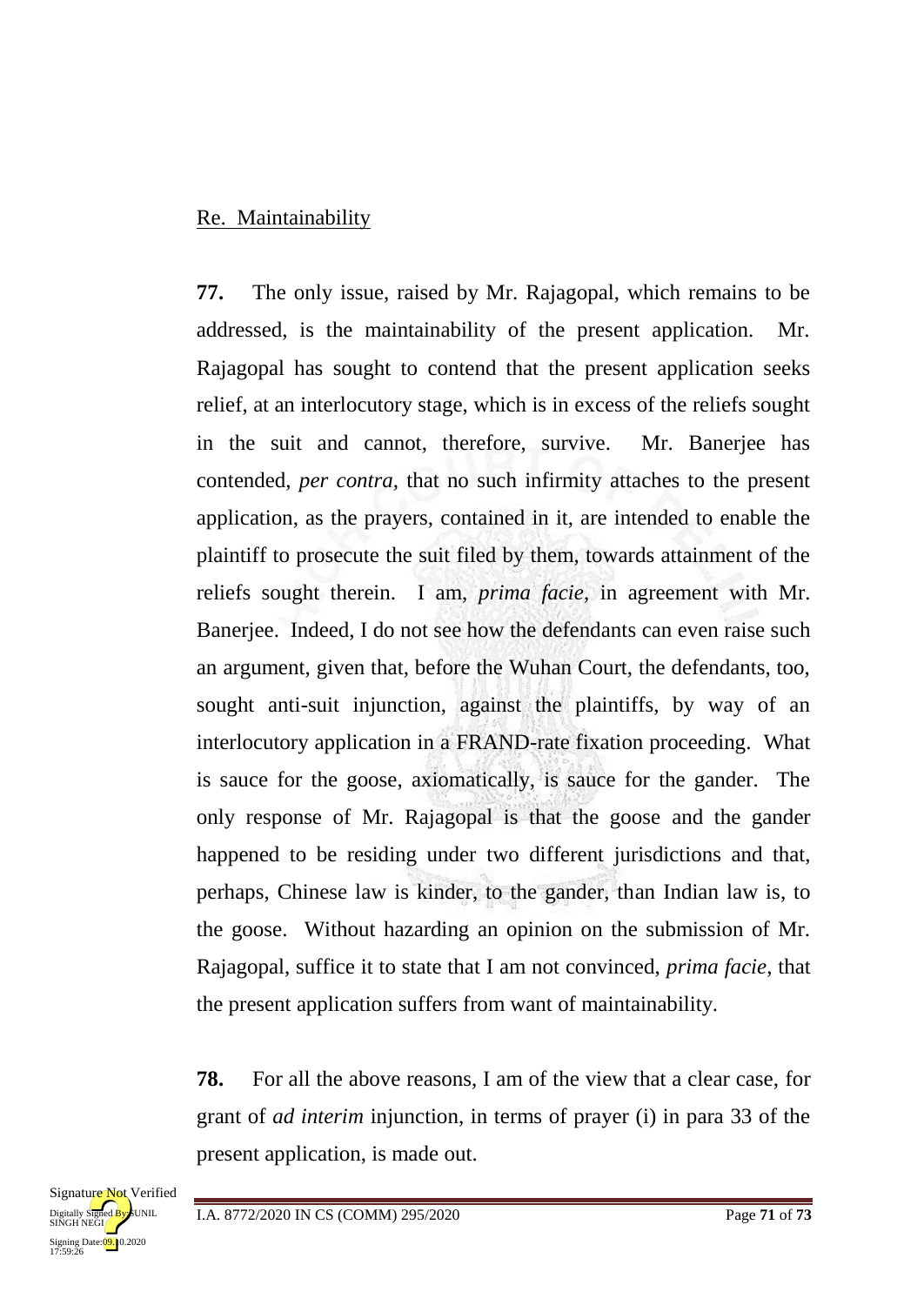**79.** Resultantly, notice shall issue on this application, returnable on 25th November, 2020. The defendants are at liberty, should they so choose, to file any further, or supplementary, response to prayer (i). Pending hearing and decision of the present application, the defendants shall be restrained from enforcing, against the plaintiff, the order, dated 23rd September, 2020, passed by the Wuhan Intermediate People's Court, in the anti-suit injunction application, preferred by the defendants before it.

**80.** I am uncomfortably aware that, as an order deciding a prayer for *ad interim* relief, this order is considerably prolix. There was, however, no other option, as the injunction, of the enforcement of an order, passed by a court of foreign jurisdiction, in a foreign country, even for a day, is a serious matter. The issue is, moreover, apparently not addressed, earlier, by any Court in this country. I have been fortunate to have the assistance of eminent, and learned, Counsel, appearing for both sides. The precision with which they argued the matter has been of immeasurable assistance, in enabling me to pen this order, within the short time available for the purpose.

**81.** Howsoever detailed they may appear, all observations and findings, in this order, are intended only for the purpose of grant of *ad interim* relief. It shall be open to the defendants to convince this Court, at the stage of final arguments in the present injunction application, to take a different view, and this Court shall not feel inhibited, in that regard, by any observation contained in this order.